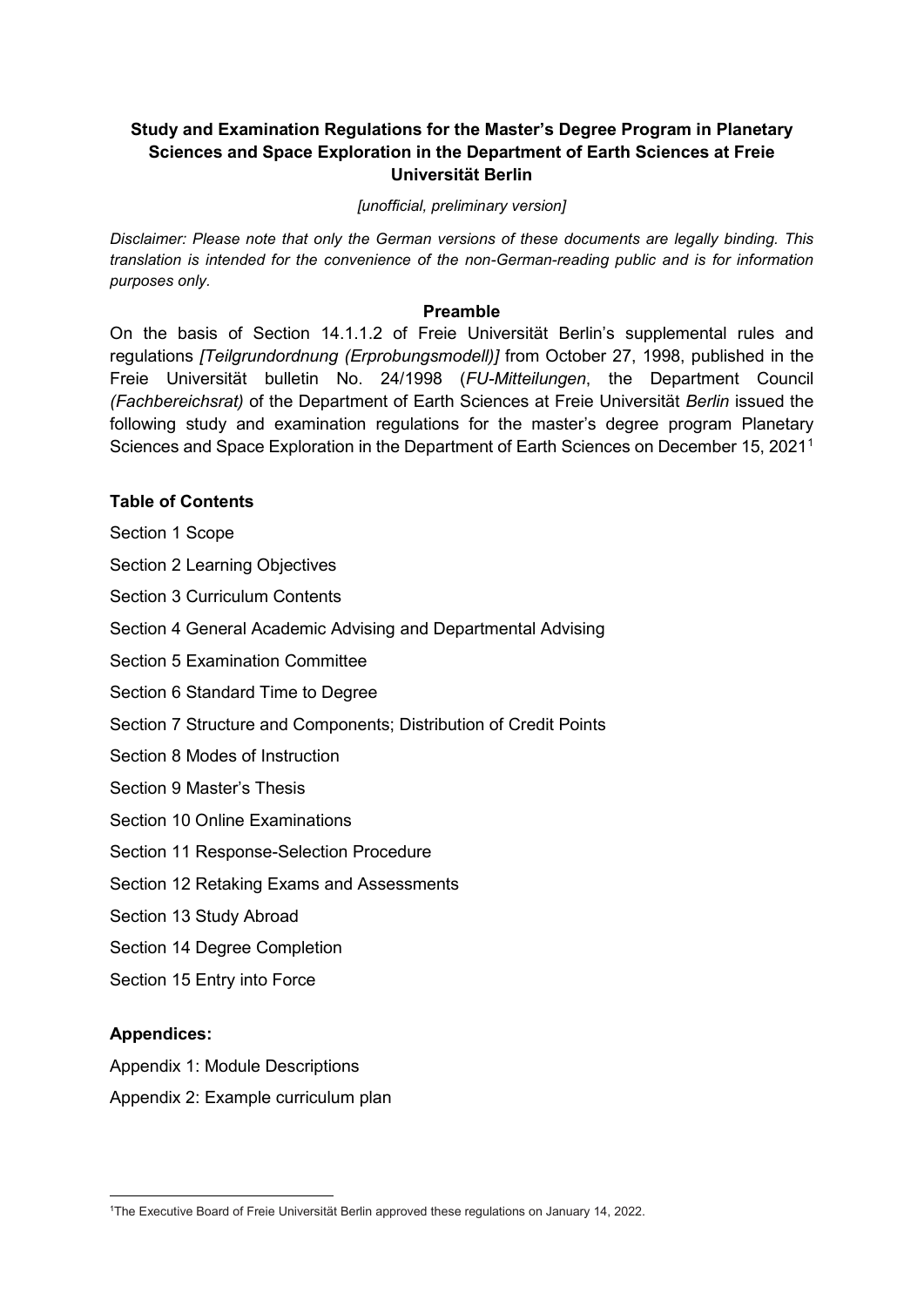### **Section 1 Scope**

(1) These regulations define the objectives, content, and structure of the master's degree program "Planetary Sciences and Space Exploration" at the Department of Earth Sciences at Freie Universität Berlin. These regulations apply in conjunction with Freie Universität Berlin's framework regulations for degree programs and examinations as they outline the requirements and processes necessary to complete coursework and assessments towards completion of a master's degree program.

(2) The degree program is a consecutive master's degree as defined by Section 23.3.1a BerlHG from July 26, 2011 (GVBl., p.378), last amended on September 14, 2021 (GVBl., p.1039).

#### **Section 2**

### **Learning Objectives**

(1) Graduates of the master's degree have an advanced understanding of the problems and methods related to planetary sciences and space exploration. They are aware of the current field of research in relation to planetary bodies within and outside our solar system. They are familiar with the multiple ways in which satellites and space probes are used for remote sensing of the Earth and other planets, and have the knowledge to employ these methods. Their subject-specific and interdisciplinary skills in theory and methods meet internationally recognized standards. They are able to understand and critique complex scientific topics independently, and explain and discuss their own and other research findings in a way that is appropriate for the respective audience. They are able to apply their knowledge to new questions and to work in an international and interdisciplinary context. Graduates are aware of the foundations and basic general principles of scientific working and good scientific practice and are able to apply these from the start of their professional activities. They are equipped with subject-specific and conceptual strategies to resolve problems in the field of planetary sciences and remote sensing and are familiar with ways of working both in universities and non-university research institutes. Depending on their individual interests, graduates will also have gained special knowledge and skills in a selected area of their choice.

(2) Graduates are able to find an individual approach to subject-specific research projects and plan, structure, and conclude these successfully within a set time period. Along with their ability to apply subject-specific theoretical knowledge in practice, they also have communication and cooperation skills and are able to act responsibly and carry out scientific work independently. They also have social skills in the areas of interculturality, gender, and diversity. Additionally, graduates are able to lead discussions with a variety of groups on delimited and crossdisciplinary areas of their subject. They can use their skills to contribute positively to projects, can lead teams involved in complex research projects responsibly, and are able to critically reflect on and represent the findings of their research to others.

(3) Graduates of the master's degree are qualified to take up professional employment or to continue to doctoral study.

Possible professional fields include national or international research institutions (either in a university or a non-university context, e.g., the German Aerospace Center, Natural History Museum in Berlin), national and international space agencies (e.g., European Space Agency [ESA], National Aeronautics and Space Administration [NASA]), and in relevant industrial sectors with a focus on (aero)space, satellite technology, and remote sensing of the Earth.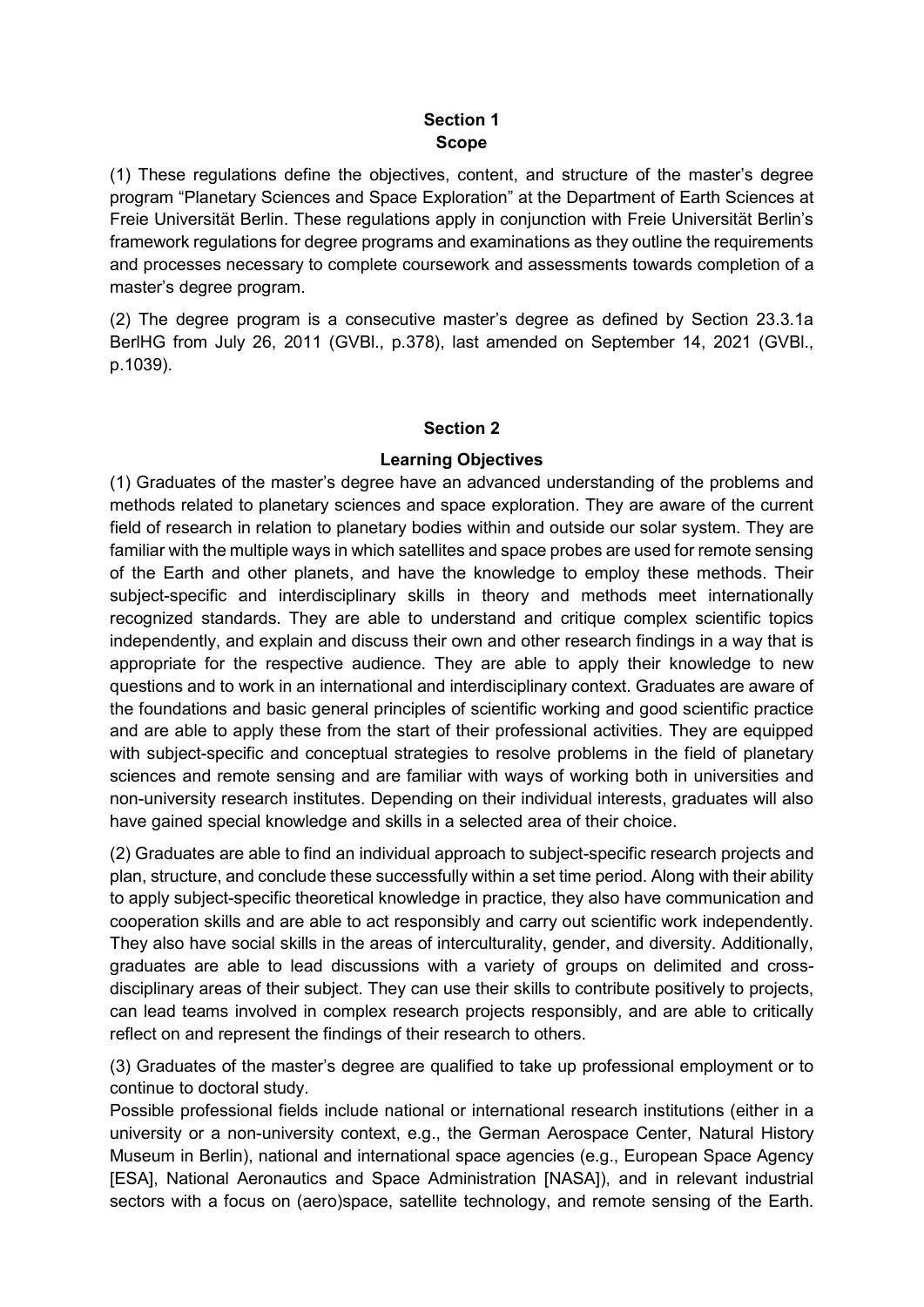They may also find employment in the area of management and organization, e.g., of space missions.

### **Section 3**

#### **Curriculum Contents**

(1) The degree program includes a "synchronization" area that establishes a common foundation of knowledge for the master's degree by ensuring that all students are familiar with areas that they may not have worked on in their respective bachelor's degree programs. These areas include the foundations of geology insofar as these provide an understanding of terrestrial planets; the most important fundamental physical and chemical cycles necessary for the functioning of the Earth system in comparison with other planetary bodies; and the foundations of modern computer-based modeling and data analysis. In the "core" area of the degree program, students gain an understanding of the foundations of the planetary sciences, including how planets are created, and gain a knowledge of the skills and methods used in the remote sensing of Earth and the planets. They also learn the basic principles of planetary physics and how planetary atmospheres function and the consequences for planetary climates. The "specialization" area equips students with advanced, specialized, and applicable knowledge of skills and methods in relation to the various branches of planetary science (both within and outside our solar system) and in relation to the remote sensing of Earth and the planets. The degree program also includes modules in the area of professionalization and choosing a research specialty. Students are given insights into current research projects and the day-to-day work of researchers in university and non-university settings. Under supervision, students learn to carry out independent research that integrates the basic general principles of scientific working and good scientific practice.

(2) Students in the master's degree program work both alone and in groups on subject-specific, relevant research topics. They plan targeted projects, implement these in accordance with given parameters within a set time period, and bring them to a successful conclusion. Students can access the knowledge they need independently, document their findings clearly, present these findings in a way that is appropriate to the respective audience, and critically analyze their own research. In the course of their studies, they will apply their skills and knowledge independently in international and intercultural groups. In practical exercises, they are able to support others in developing their subject-specific abilities. Depending on their individual interests, each student selects specific thematic areas to complete their own research profile.

### **Section 4**

### **General Academic Advising and Departmental Advising**

(1) The Center for Academic Advising and Psychological Counseling at Freie Universität Berlin provides general academic advising for students.

(2) Instructors who teach courses offered in the master's degree program provide departmental advising during their office hours. A student assistant is also available to give additional advising support. Furthermore, students are advised to discuss the suitability of their individual curriculum plan with their program coordinator.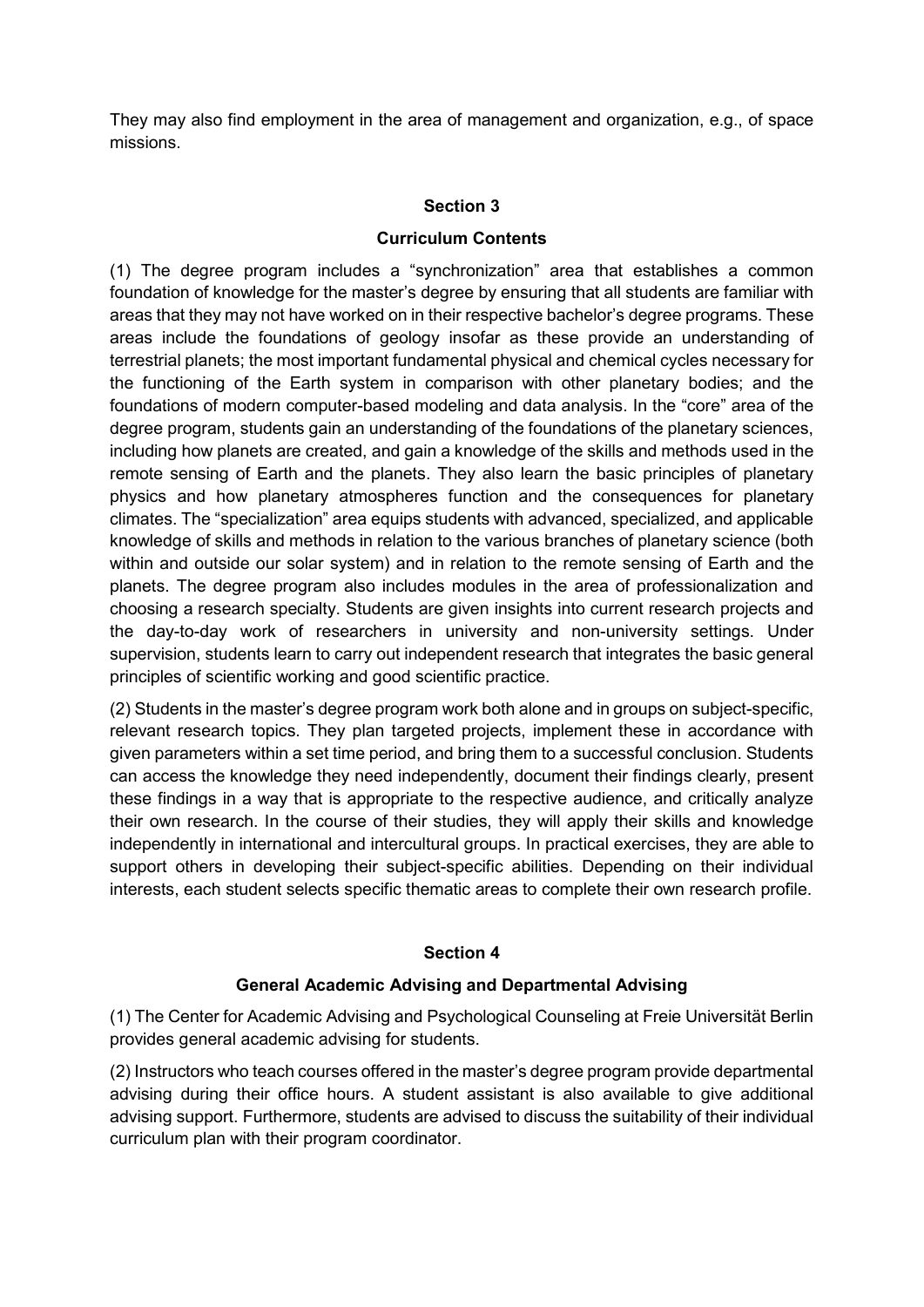(3) In particular, students who have achieved less than one third of the credit points required for their studies shall be offered - no later than after the second semester - the opportunity to take part in subject advising sessions to promote a successful study programme.

### **Section 5**

#### **Examination Committee**

The examination committee is appointed by the Department Council of the Department of Earth Sciences, Freie Universität Berlin. The committee is responsible for organizing examinations and the other tasks stipulated by the framework regulations for degree programs and examinations (RSPO).

### **Section 6**

#### **Standard Time to Degree**

The standard time to degree is four semesters.

### **Section 7**

### **Structure and Components; Distribution of Credit Points**

(1) Students must earn 120 credit points (CP) in order to complete the master's degree program. The master's degree program comprises:

1. A synchronization area totaling 12 credit points

2. A core area totaling 43 credit points

3. A specialization area totaling 35 credit points and

4. The master's thesis, including participation in a colloquium and oral presentation of the thesis findings, totaling 30 credit points.

(2) The synchronization area totaling 12 CP establishes a common foundation for the master's degree by ensuring that all students are familiar with areas that they may not have worked on in their respective bachelor's degree programs. It includes the following modules:

- Module: Geological foundations (6 CP),

- Module: Computational methods (6 CP) and

- Module: Physical and mathematical foundations (6 CP).

To earn the mandatory 12 CP in this area, students are asked to complete modules according to the following criteria:

1. Students who earned fewer than 10 CP in geological sciences in their bachelor degree program must complete:

- Module: Geological foundations (6 CP).

2. Students who earned fewer than 5 CP in the area of programming in their previous bachelor degree and do not have equivalent knowledge of programming from a nonuniversity background must complete:

- Module: Computational methods (6 CP).

3. Students to whom only 1. or 2. applies must complete the following module:

- Module: Physical and mathematical foundations (6 CP).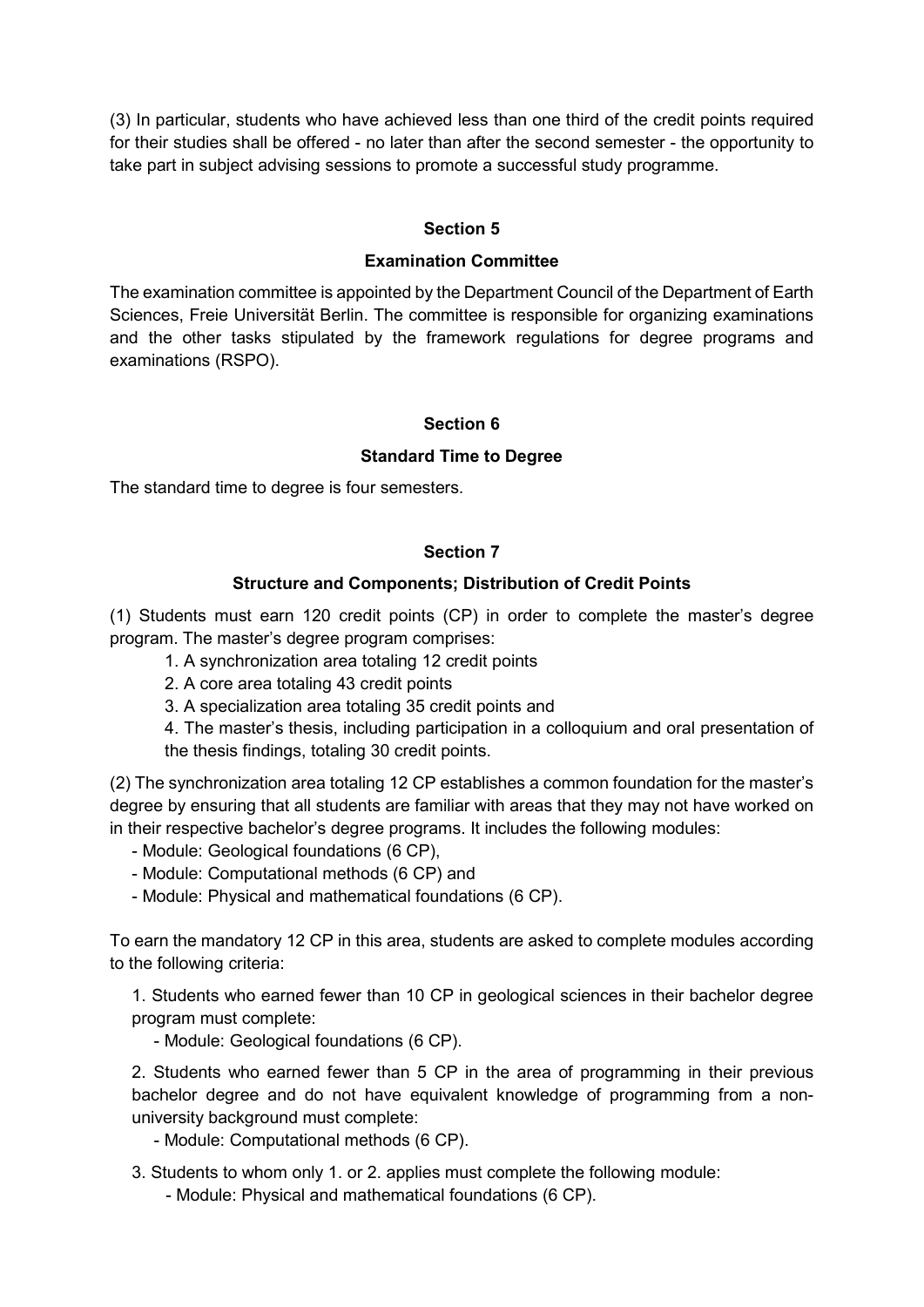4. Students to whom neither 1. nor 2. applies should select up to two modules from the synchronization area or equivalent modules, following mandatory consultation with the examinations committee.

(3) A core area totaling 43 credit points. The following modules are to be completed:

- Module: Introduction to planetary sciences and planet formation (9 CP),
- Module: Principles of GIS and remote sensing (6 CP),
- Module: Planetary physics (6 CP),
- Module: Planetary atmospheres and climate (6 CP),
- Module: Insights into current research (6 CP), and
- Module: Insights into the professional and research landscape (10 CP).

(4) In the specialization area, students may select from the following modules, totaling 35 credit points:

- Module: Planetary exploration: space missions (5 CP),
- Module: Planetary exploration: methods and instrumentation (5 CP),
- Module: Planetary surface processes and morphology (5 CP),
- Module: Advanced remote sensing of the Earth (10 CP),
- Module: Introduction to advanced geodata analysis (5 CP),
- Module: Celestial mechanics (5 CP),
- Module: The outer solar system (5 CP),
- Module: Magnetospheres (5 CP),
- Module: Satellite-based meteorology (10 CP),
- Module: Planetary evolution and habitability (5 CP),
- Module: Exoplanets (5 CP),
- Module: Geodynamical modelling of planets and moons (5 CP),
- Module: Numerical methods in geosciences and planetary sciences (5 CP),
- Module: Meteorites and the formation of terrestrial planets (5 CP),
- Module: Laboratory methods for the analysis of planetary materials (5 CP),
- Module: Planetary field trips (5 CP),
- Modul: Special topics of planetary sciences (5 CP),
- Modul: Special topics of space exploration (5 CP),
- Modul: Special topics of exploration of asteroids and other small bodies (5 CP),
- Modul: Special topics of geology (5 CP),
- Modul: Special topics of atmospheric sciences (5 CP), and
- Modul: Special topics of remote sensing (5 CP).

The choice of alternative modules from other areas can be requested. To do so, please contact the examination committee.

(5) The module descriptions in appendix 1 provide information on the prerequisites, the contents and learning objectives, the modes of instruction, the workload, the different types of active participation, the various assessments that students must take during the program, information on participation requirements in the different modes of instruction, the standard duration, and how often courses are offered.

(6) Appendix 2 is a recommended standard plan for completing the master's degree program.

## **Section 8**

### **Modes of Instruction**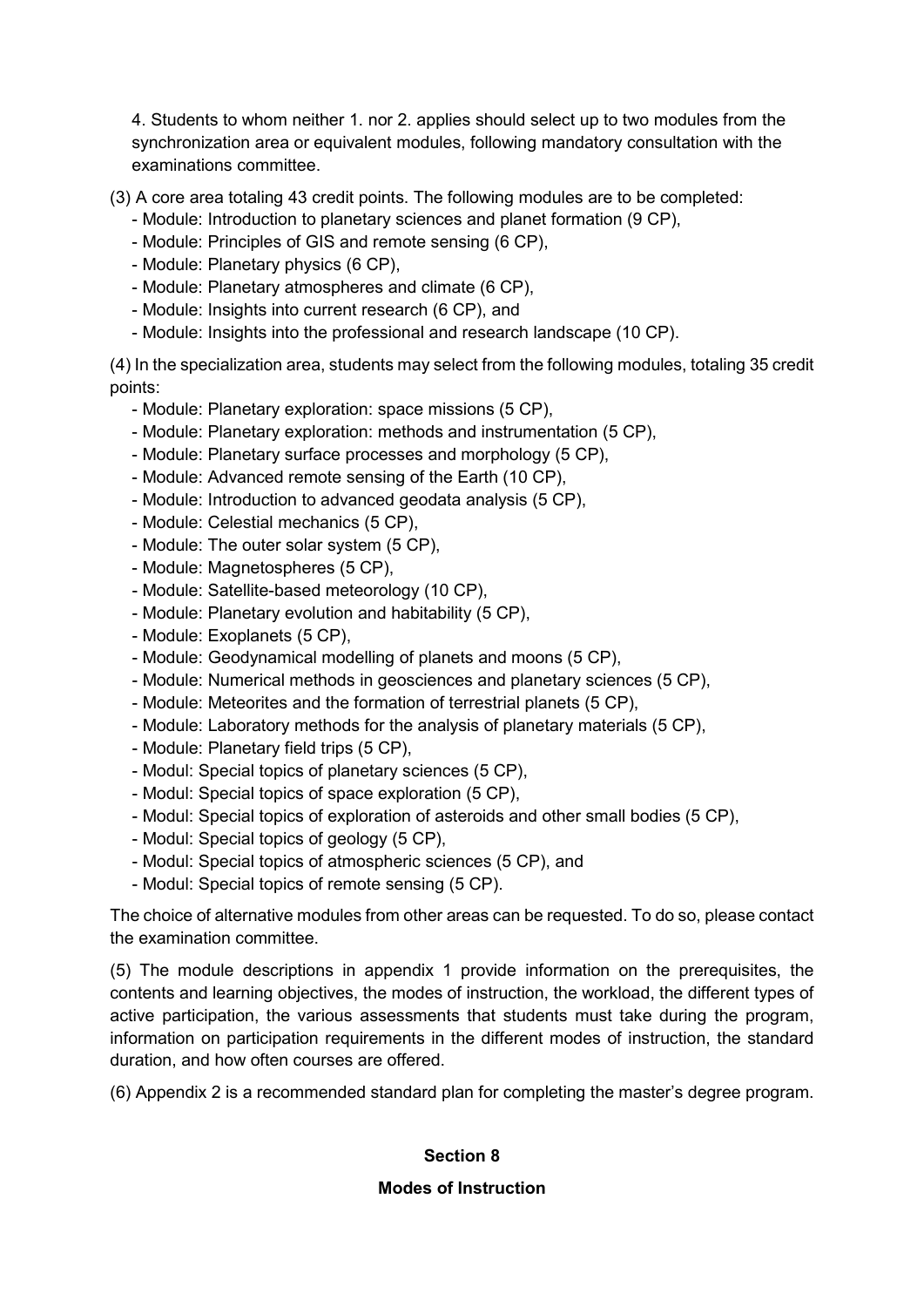(1) The following modes of instruction will be offered as part of the curriculum:

1. Lectures (V) convey an overview of the subject as a whole and its methodological and/or theoretical foundations, or knowledge of a specific subject area and its research questions. It is used to present general contexts and theoretical foundations. The main mode of instruction is a presentation prepared by the respective instructor.

2. Practice sessions (Ü) impart applicable knowledge on a clearly defined subject area and the skills of independently working on a task, presenting the results, and discussing the subject using critical thinking. The main modes of instruction and learning are based on practicing work methods, practical knowledge, and language skills. The instructor leads students in the various activities and supervises these.

3. Seminar (S) convey knowledge on a clearly defined subject area and teach students the skills of independently researching an issue, presenting the results, and discussing the subject using critical thinking. The main modes of instruction and learning are seminar discussions conducted with the aid of learning materials, preparatory reading of specialist literature and sources, assignments, and group work.

4. Computer-based seminar (PC-S) equip students with knowledge of a clearly defined subject area and the skills to independently work on a task, present the results, and discuss the subject using critical thinking in a classroom setting. The main mode of instruction is group work on the PC, with an introduction to the use of specialized software.

5. Learning workshops (LW) represent a learning environment where materials are used to promote practical and autonomous learning and learning through one's own experiences. The learning workshop can take the form of a laboratory, simulation facilities, or workshops for practicing specific skills, with the aim of imparting holistic insights into complex interrelationships. The main mode of instruction is the teaching of research methods and skills and their application to a variety of examples.

6. In Colloquia (Ko), students and teachers hold presentations on current research findings followed by a group discussion.

7. Practical seminars (PrS) provide an opportunity for students to apply studying and learning content and the working methods of a scientific discipline in the context of a practical project. The primary format is the supervised implementation of a practical project.

8. Action learning (AL) aims to promote action-oriented learning (individually or in small groups) through observation, exploration, and experimentation, closely guided by the instructor, while also reflecting on the learning process. It typically uses integrated approaches that require the direct integration of data from multiple observational methods, evaluating and using the data from a variety of different perspectives.

9. An external internship (eP) is a set period of time where practical activities in an organization, a work process, or an institution lead to a deepening of already existing knowledge or the acquisition of new knowledge and skills and the ability to apply these in practice.

(2) The modes of instruction as outlined in (1) above can be implemented through blended learning formats. Blended learning combines on-site education with digital, internet-based media (e-learning). In this context, certain educational activities can be offered through Freie Universität Berlin's central e-learning applications. Students can work on these activities individually or in groups. They can complete them on their own or with the guidance of an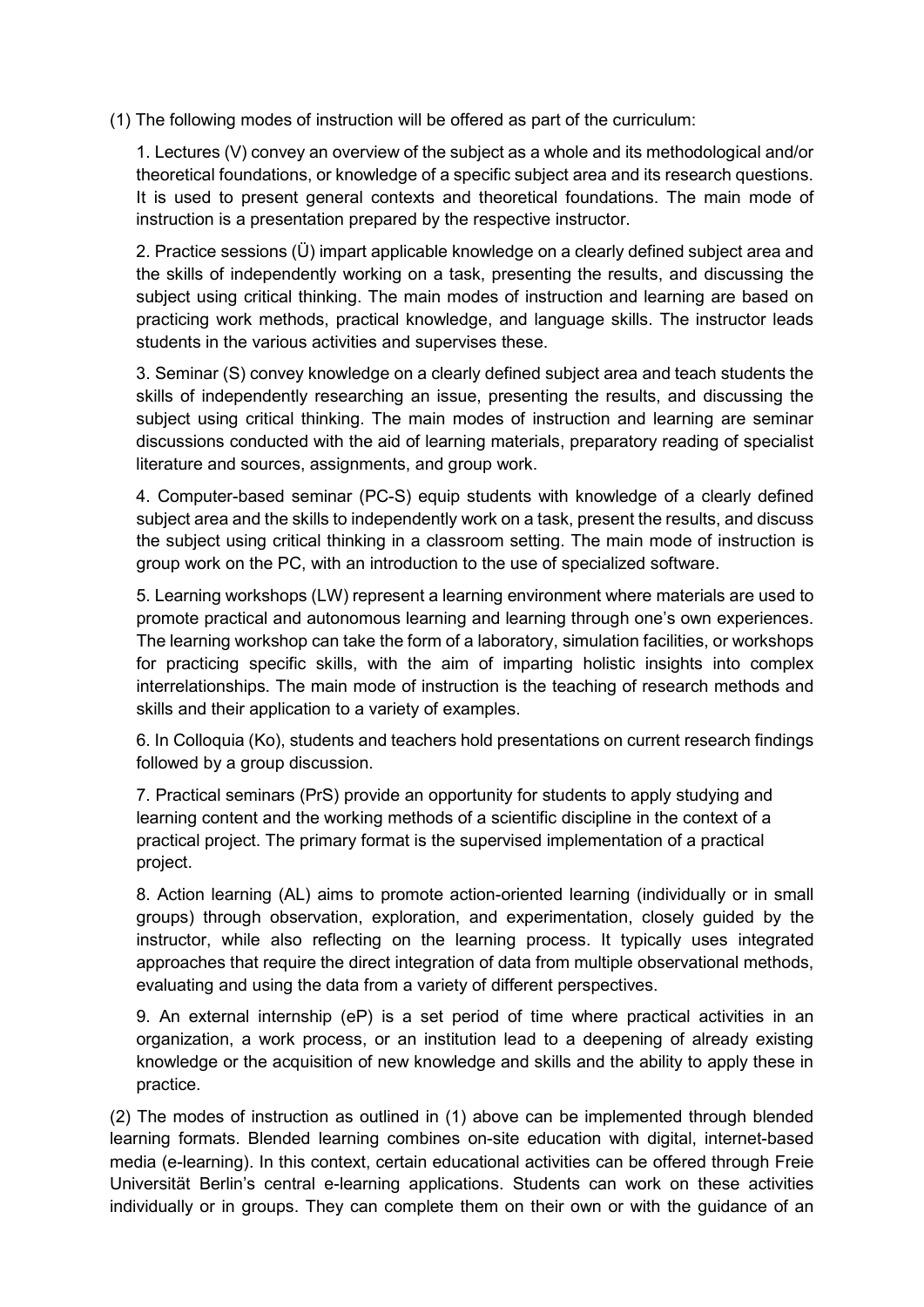instructor. Blended learning can be used both as part of the active learning phase (discussing educational materials, sharing solutions to assignments, vigorous communication between instructors and students) and for follow-up activities (evaluating students' progress, applying and transferring knowledge).

### **Section 9**

#### **Master's Thesis**

(1) The master's thesis is intended to demonstrate that a student has the ability to work independently on a research problem of their own choice from the area of planetary science and space exploration within a set timeframe using scientific methods, and can present, document, and analyze their findings (in writing and orally) in a form appropriate to the topic. Students must also be able to present and discuss their work orally.

(2) Students will be admitted to work on a master's thesis by submitting a request, provided that

1. they were most recently enrolled in a master's degree program at Freie Universität Berlin,

2. and they have successfully completed modules totaling at least 60 CP in the course of the master's degree program.

(3) The admission request for the master's thesis must be accompanied by proper documentation of the prerequisites listed under Section 9.1.2 above, as well as confirmation from an instructor who is an authorized examiner that they are willing and able to act as supervisor for the master's thesis. The relevant examination committee is responsible for approving requests. If the request does not include confirmation from an instructor as described above, the examination committee will appoint the student a supervisor. The function of supervision is to guide students toward an understanding of and compliance with the rules of good scientific practice in the context of the specific requirements of the student's subject area. Students have the opportunity to propose topics for their thesis; however, there is no guarantee that their proposed topics will be approved.

(4) The examination committee in coordination with the thesis supervisor assign the topic of the master's thesis. The topic and assignment must be designed in such a way as to ensure the work can be completed before the deadline. The assignment and compliance with the submission deadline must be documented and kept on file.

(5) The period of 900 hours for working on the thesis begins with the date on which the examination committee assigns the topic. The student has 21 weeks to complete and submit the master's thesis.

(6) The topic can also be declined within the first three weeks of being assigned, in which case it will be deemed not issued.

(7) During the 900-hour period, the student should regularly discuss their progress with their supervisor. They will also present their work in progress in a colloquium in a relevant area, where the supervisor will assist them in reflecting on their work to date, using current scientific ideas in the field to help the student develop ideas and thoughts on their topic. Active participation in the colloquium is mandatory.

(8) The master's thesis should be about 20,000 words in length.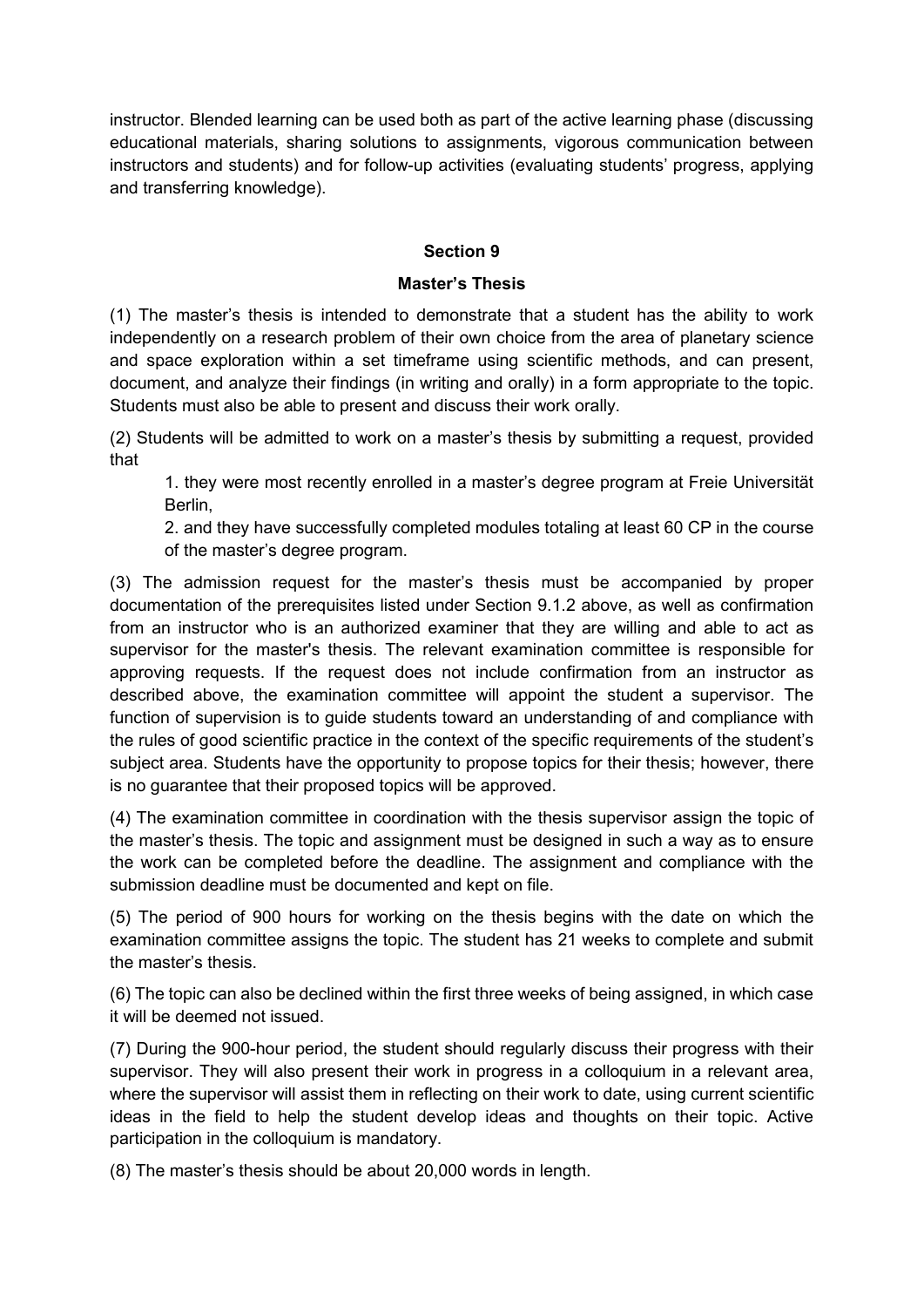(9) Students must submit three bound printed copies of their master's thesis as well as an electronic copy in Portable Document Format (PDF) by the stipulated submission deadline. The PDF file must be machine-readable and not just an image of the printed version. Furthermore, it may not be subject to any rights restrictions. When the student submits their master's thesis, they must include a written statement confirming that they alone are responsible for the content of the thesis and that they only used the sources and resources cited in the thesis.

(10) The master's thesis is to be assessed by two authorized examiners appointed by the examination committee, one of whom must be the supervisor of the thesis. The grade for the master's thesis is calculated as the arithmetical mean of the grades awarded by the two examiners. The two grades should be submitted to the examination committee within eight weeks after the submission of the thesis.

(11) The findings of the master's thesis will be presented and discussed orally. The date of the presentation will be communicated to the student in good time.

(12) The presentation should last around 40 minutes, comprising a talk by the student on the findings of the thesis (about 20 minutes) and a subsequent discussion (about 20 minutes).

(13) The presentation will be assessed by the two authorized examiners who graded the master's thesis. The grade for the presentation is calculated as the arithmetical mean of the two grades awarded by the two examiners.

(14) The grade awarded for the written master's thesis contributes as a proportion of five-sixths of the cumulative grade for the master's thesis, with the grade for the oral presentation contributing one-sixth.

(15) The master's thesis is considered passed if the overall grade awarded is "sufficient" (4.0) or higher.

(16) A student's work on a master's thesis elsewhere can be recognized/transferred to Freie Universität. The recognition request should be submitted to the examination committee. In order for such work to be recognized for the master's thesis, the examination conditions and the assignment of the submitted work must not differ substantially in terms of quality, level, learning outcomes, scope, and profile when compared to the examination conditions and the assignment of a master's thesis completed in this master's program, which particularly demonstrates the type of professional qualification this master's degree program provides.

#### **Section 10**

#### **Electronic (Online) Examinations**

(1) Where examinations take place online, the examination and grading for the examination will take place using digital technologies.

(2) The suitability of the chosen technologies for the purpose of carrying out the examination and completing the examination questions must be approved in advance by two examiners.

(3) The identity of the candidate taking part in the exam and the validity of the examination results must be verified. For this purpose, the examination results must be unambiguously identifiable and permanently assignable to the correct student in the digital system. It must be ensured that the electronic data are unchanged and complete for the purposes of grading and verifying the results.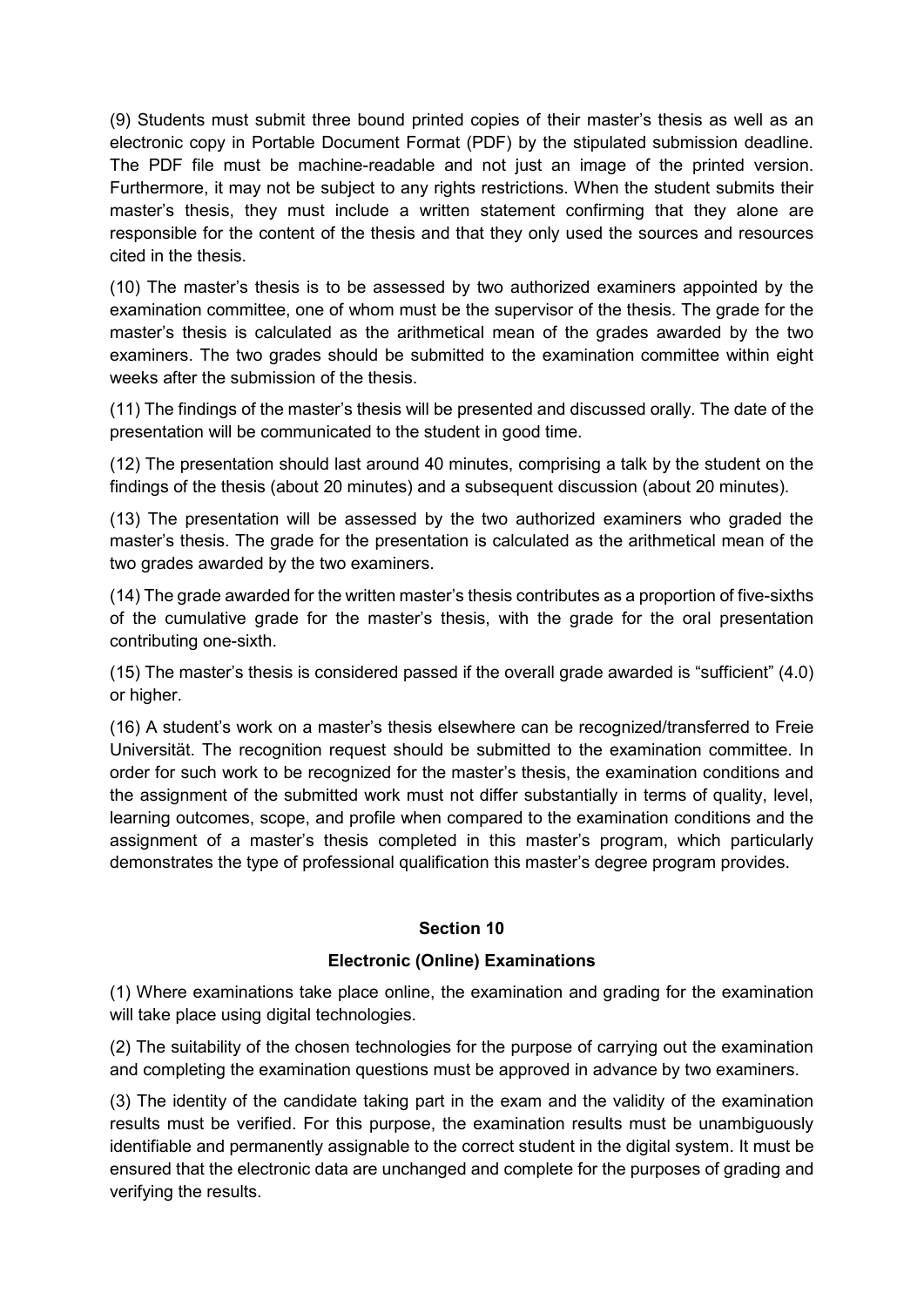(4) If an examination has been graded automatically via digital means, the student may request that an examiner verifies the result.

## **Section 11**

### **Multiple-Choice Questions**

(1) Examination "multiple-choice" questions must be set by two examiners.

(2) If it becomes clear during the grading of multiple-choice questions that there is a conspicuous pattern of errors in relation to certain questions, the two examiners must review the questions again to establish whether they sufficiently reflect the qualification objectives of the relevant module and their usefulness for the purpose of obtaining reliable examination results. If, as a result of the review, the questions are deemed not to meet these criteria, they will not be factored into the examination result. The number of questions to be graded to obtain the examination result shall be reduced accordingly. Such a reduction in the number of questions must not disadvantage the examination candidate. Should the proportion of points that would have been awarded for the eliminated questions form 15% or more of the maximum possible points in the multiple-choice section, one of the examiners must immediately forward all the examination documents to the examination committee before the examination results are released. The examination committee will then decide whether the entire examination must be repeated, or whether it can still be graded without factoring in the questions eliminated through the process described above.

(3) An examination in the form of multiple-choice questions is deemed passed where the candidate has achieved at least 50% of the possible maximum points (absolute passing grade), or if the number of points achieved by the student does not fall more than 10% below the average number of points achieved by all candidates who participated in the examination (relative passing grade). If the relative passing grade is used, the candidate must still achieve at least 40% of the total possible points in order to pass the examination.

(4) Multiple-choice examinations must be graded as described below.

Where the candidate has achieved the minimum number of points as defined under Section 11.3 above, they will be graded according to the following criteria:

- "very good" for a number of points that totals at least 75% more than the required minimum number of points under Section 11.3;

- "good" for a number of points that totals at least 50%, but less than 75%, more than the required minimum number of points under Section 11.3;

- "satisfactory" for a number of points that totals at least 25%, but less than 50%, more than the required minimum number of points under Section 11.3;

- "sufficient" for a number of points up to 25% more than the required minimum number of points under Section 11.3. For the grading system, please also refer to the framework regulations for degree programs and examinations (RSPO).

(5) The grading requirements stipulated above will not be applied where 1. the examiners who set the questions as described in Section 11.1 are also the examiners responsible for grading the multiple-choice answers, or 2. the proportion of maximum points achievable in the multiple-choice section makes up no more than 25% of the examination as a whole where the examination is only partly in multiple-choice format.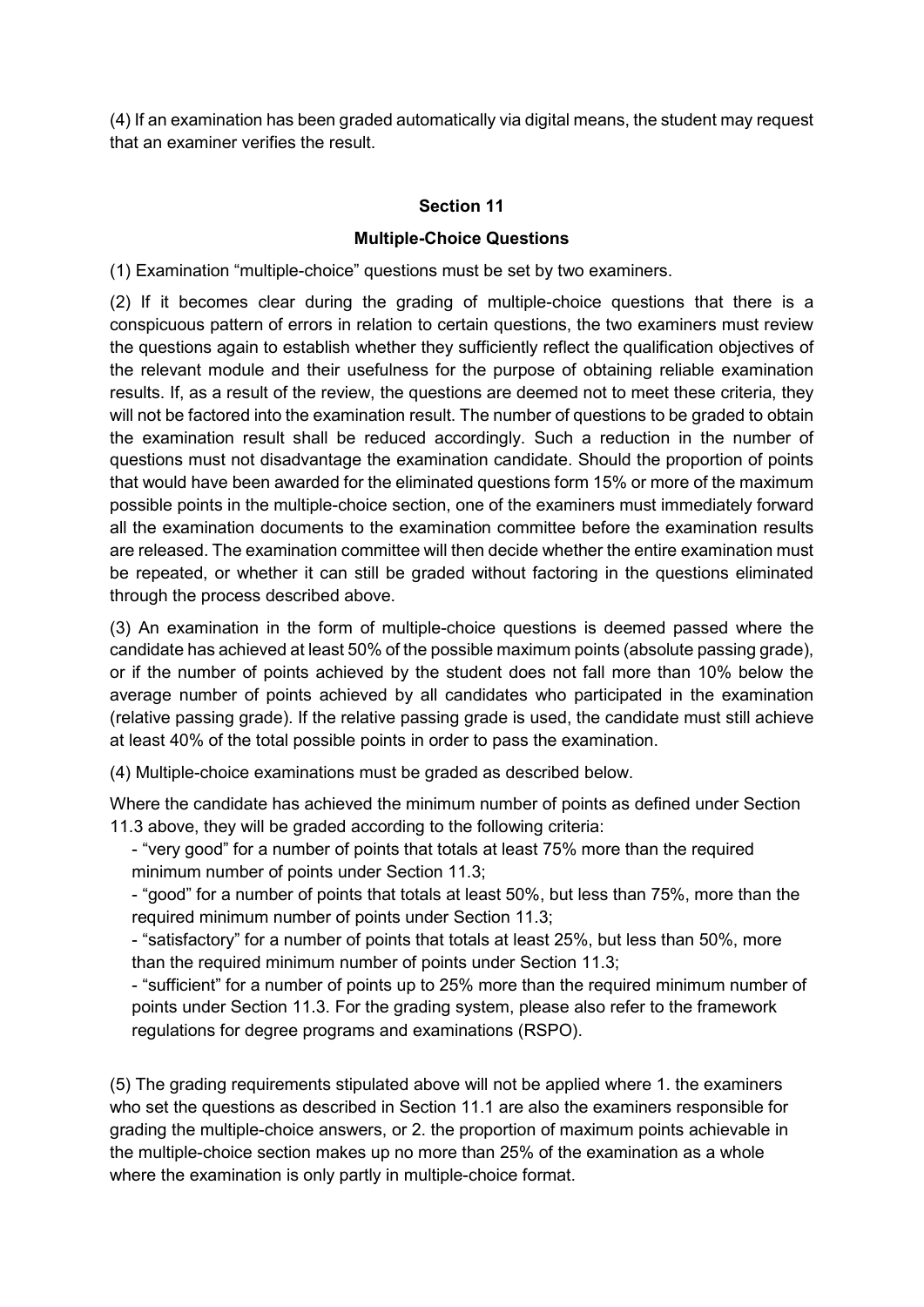### **Section 12**

#### **Retaking Exams and Assessments**

(1) If a student does not pass their master's thesis, they can attempt the assessment two more times. For all other exams and assessments in the program, they can retake them three more times.

(2) Exams and assessments that receive a grade of "sufficient" (4.0) or better cannot be retaken.

### **Section 13**

### **Study Abroad**

(1) Students are encouraged to study abroad. Courses of study that can be accredited within the master's degree program must be completed while studying abroad.

(2) The study abroad period must be preceded by a learning agreement between the student, the head of the examination committee, and the responsible point of contact at the host university. The agreement covers the length of the study abroad period, the courses of study to be completed while studying abroad, which must equate to the courses of the master's degree program, and the credit points allocated to the completed courses of study. Coursework completed in accordance with this agreement will be recognized.

(3) The Institute for Geological Sciences of Freie Universität Berlin supports students in planning and preparing for a period of study abroad.

(4) The third semester in the program lends itself well to study abroad, and students are encouraged to study abroad then.

### **Section 14**

#### **Degree Completion**

(1) In order to graduate, students must complete the coursework and assessments outlined in sections 7 and 9.

(2) A student is not eligible for graduation if they have definitively failed some coursework or assessment or are involved in a pending examination procedure at another university in the same course of study or in a module that is identical or comparable to one of the modules to be completed in the master's degree program here and that will be taken into account when determining their overall grade.

(3) The application request for the award of a degree must be accompanied by documentation showing the student has completed the requirements mentioned in Section 14.1 as well as a guarantee that the applicant is not subject to any of the eligibility restrictions mentioned in Section 14.2. The relevant examination committee is responsible for approving the application.

(3) Upon successful completion of the assessment, the student will receive a Master of Science (MSc) university degree. Students receive a degree certificate and a diploma (appendixes 3 and 4), in addition to a diploma supplement (English and German versions). In addition, a degree certificate supplement with details of the individual modules and their components (transcript) is prepared. Additional English versions of the transcript and degree certificate may be issued upon request.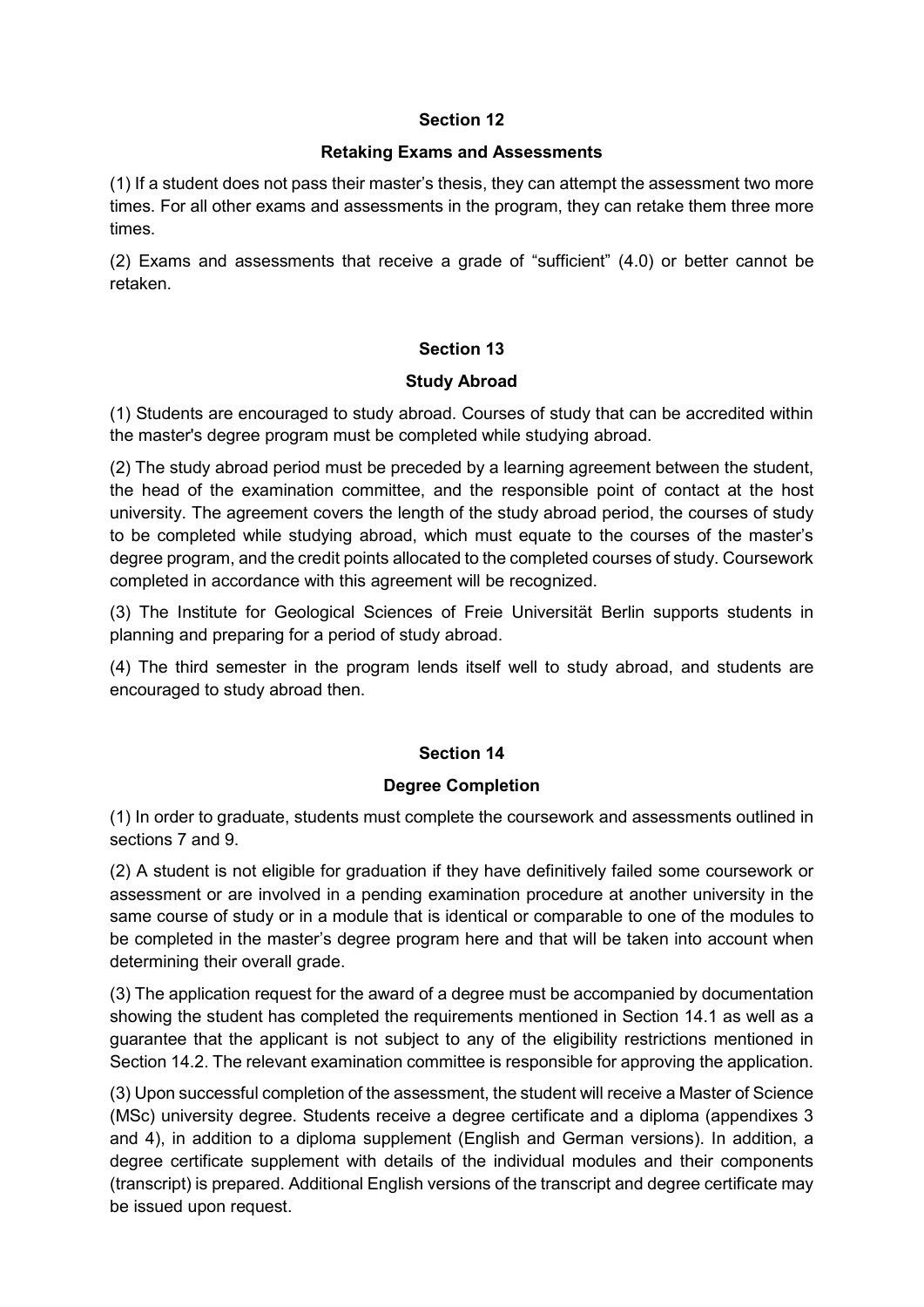## **Section 15**

# **Entry into Force**

These regulations enter into force on the day following their publication in *FU-Mitteilungen* (the official bulletin of Freie Universität Berlin).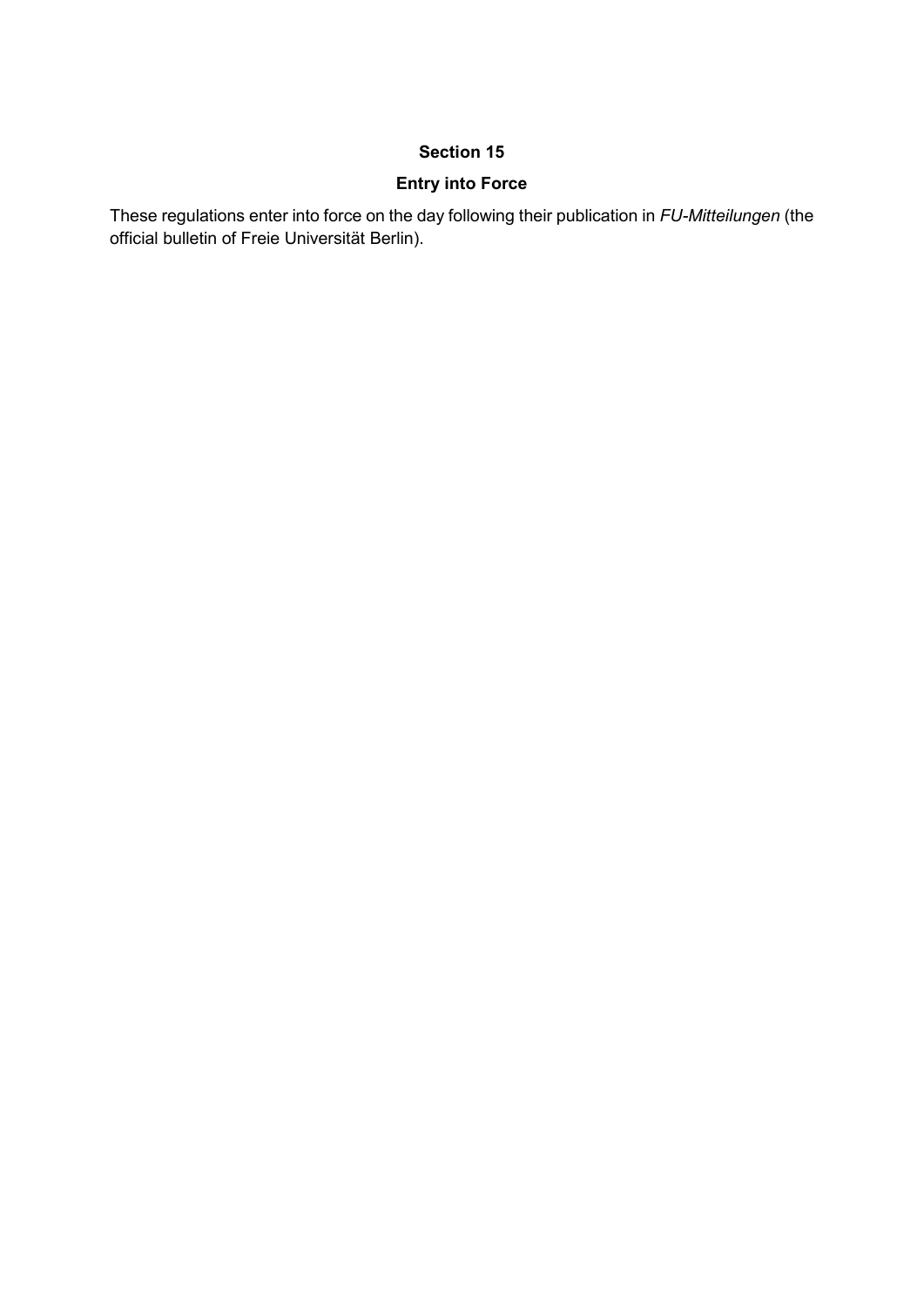#### **Appendix 1: Module Descriptions**

#### Explanations:

The following module descriptions designate, unless referred to other regulations, for each module of the Master's program.

- the name of the module.
- the person responsible for the module.
- the prerequisites for access to the respective module,
- contents and qualification objectives of the module,
- teaching and learning forms of the module,
- the student workload estimated for the successful completion of a module,
- forms of active participation,
- $\bullet$  the forms of examination.
- the obligation for regular participation,
- the credit points assigned to the modules,
- the standard duration of the module,
- the frequency of offering,
- the usability of the module.

The information on the time required takes into account in particular

- the active participation within the framework of the attendance study time,
- the working time required for the completion of smaller tasks within the scope of the attendance study time,
- the time for independent preparation and follow-up.
- the processing of study units in the online study phases.
- the immediate preparation time for examination performances,
- the examination time itself.

The time specifications for self-study (including preparation and follow-up work, exam preparation) represent guideline values and are intended to provide students with assistance in organizing their module-related workload in terms of time. The information on the workload corresponds to the number of credit points assigned to the respective module as a unit of measurement for the student workload that must be performed for the successful completion of the module. One credit point corresponds to 30 hours.

Insofar as the obligation to participate regularly is stipulated for the respective forms of teaching and learning, it is a prerequisite for the acquisition of the credit points assigned to the respective module, in addition to active participation in the forms of teaching and learning and the successful completion of the examinations of a module. Regular participation is deemed to have taken place if at least 80% of the attendance study time provided for in the teaching and learning forms of a module has been attended. If there is no obligation to regularly attend a teaching and learning form of a module, it is nevertheless strongly recommended. The determination of an attendance obligation by the respective instructor is excluded for forms of teaching and learning for which attendance is merely recommended in the following. In modules in which alternative forms of active participation are provided for, the forms of active participation to be determined according to the student's workload for the respective semester are to be determined by the responsible teacher at the latest in the first course meeting. For each module - if provided for - the corresponding module examination must be taken. Assessed modules are completed with only one examination (module examination). The module examination is to be related to the qualification objectives of the module and examines the achievement of the objectives of the module in an exemplary manner. The scope of the examination shall be limited to what is necessary for this purpose. In modules in which alternative forms of examination are provided for, the form of examination for the respective semester is to be determined by the responsible teacher in the first course meeting at the latest. The active and - if provided for - regular participation in the teaching and learning forms as well as the successful completion of the examination performances of a module are prerequisites for the acquisition of the credit points assigned to the respective module. In the case of modules without module examinations, active and regular participation in the teaching and learning forms is a prerequisite for the acquisition of the credit points assigned to the respective module.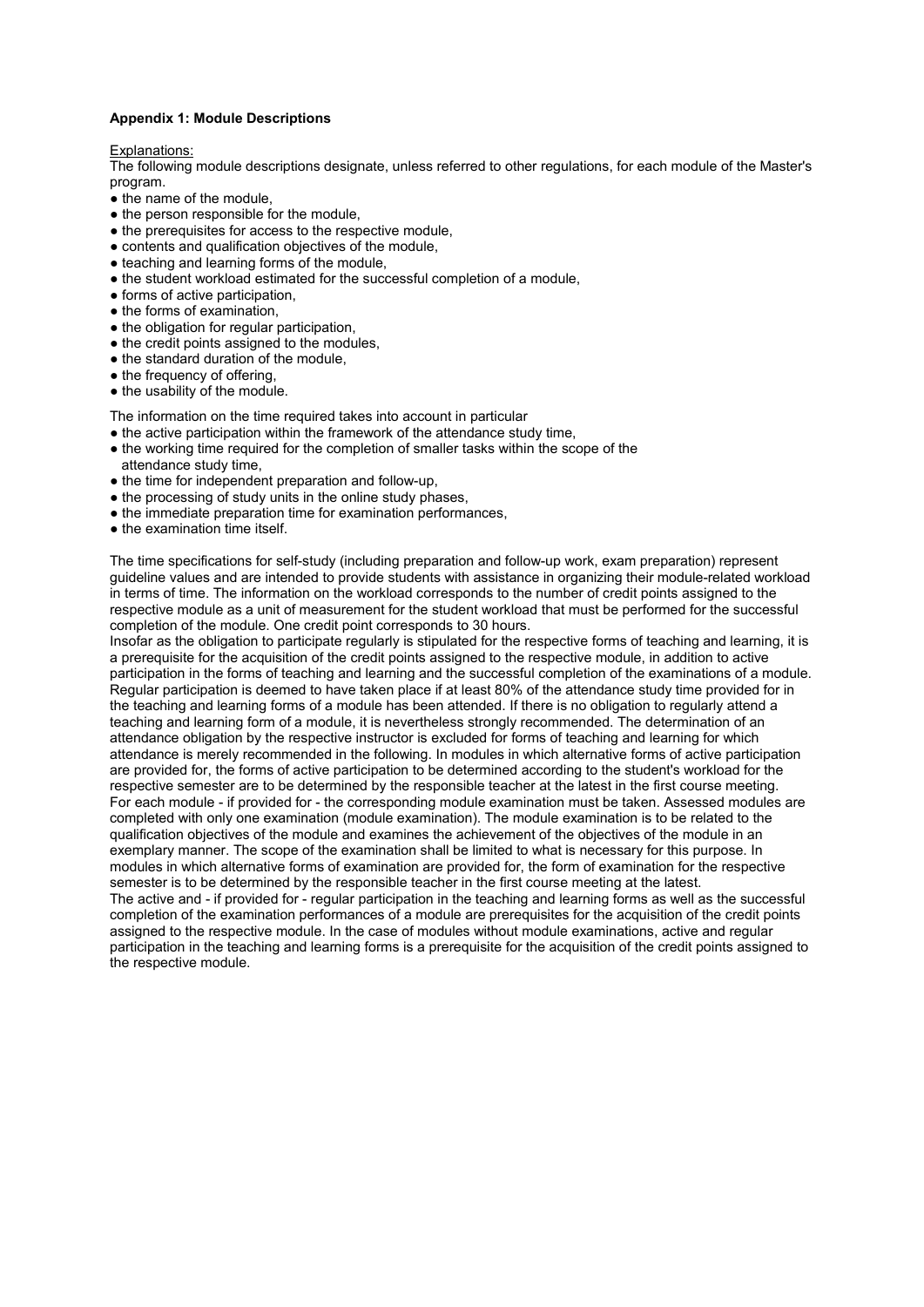#### **1. Synchronization area**

**Module:** Geological foundations

**University/Department/Teaching Facility:** Freie Universität Berlin / Earth Sciences / Geological sciences

**Responsible for the module:** lecturer of the module

#### **Access requirements:** none

**Qualification objectives:** Students have a basic understanding of the structure, evolution and dynamics of terrestrial planets from the perspective of the Earth. Based on the knowledge of the most important physical and chemical processes, they understand the fundamental cycles of the Earth system also in comparison to other planetary bodies. They are able to identify the most important rock-forming minerals and rocks and can assign them to formation conditions. Students know the main principles of the structure and properties of rock-forming minerals. They can successfully work on tasks in teams and present the results appropriately.

**Contents:** Students learn about the fundamental systems and processes of planet Earth. This includes, among other things, the dimensions of space and time, the chemical composition, the geoscientific cycles, such as sedimentary cycles, as well as the interaction between hydrosphere, atmosphere and geosphere. They also address magmatism, metamorphism and rock deformation, as well as plate tectonics. With the help of macroscopy and microscopy, minerals and rocks are determined and results are presented and discussed in groups.

| Forms of teaching<br>and learning                  | <b>Classroom study</b><br>(Semester hours per<br>week) | <b>Forms of active</b><br>participation                                                                                 | Workload<br>(hours)                                               |    |
|----------------------------------------------------|--------------------------------------------------------|-------------------------------------------------------------------------------------------------------------------------|-------------------------------------------------------------------|----|
|                                                    |                                                        |                                                                                                                         | Attendance time L                                                 | 30 |
| Lecture                                            | 2                                                      |                                                                                                                         | Pre- and postprocessing L                                         | 30 |
|                                                    |                                                        |                                                                                                                         | Attendance time AL                                                | 30 |
|                                                    |                                                        | Exercises, group work,                                                                                                  | Pre- and postprocessing AL                                        | 50 |
| Action-Learning                                    | 2                                                      | determination of rocks and                                                                                              |                                                                   |    |
|                                                    |                                                        | minerals                                                                                                                | Exam preparation and                                              |    |
|                                                    |                                                        |                                                                                                                         | examination                                                       | 40 |
|                                                    |                                                        |                                                                                                                         | Written examination (90 minutes), which may be conducted in whole |    |
|                                                    |                                                        | or in part in the form of the answer-choice procedure and also in the<br>form of an electronic examination performance. |                                                                   |    |
| <b>Module Exam</b>                                 |                                                        |                                                                                                                         |                                                                   |    |
|                                                    |                                                        | The module examination is not graded differentially.                                                                    |                                                                   |    |
| Module language                                    |                                                        | English                                                                                                                 |                                                                   |    |
| <b>Obligation to attend regularly</b>              |                                                        | Lecture: attendance is recommended, Action-Learning: yes                                                                |                                                                   |    |
| <b>Total workload</b>                              |                                                        | 6 CP<br>180 hours                                                                                                       |                                                                   |    |
| <b>Module duration</b>                             | one semester                                           |                                                                                                                         |                                                                   |    |
| <b>Frequency of offer</b><br>every winter semester |                                                        |                                                                                                                         |                                                                   |    |
| <b>Usability</b>                                   |                                                        |                                                                                                                         | Master's degree program Planetary Sciences and Space Exploration  |    |

**Module:** Computational methods

**University/Department/Teaching Facility:** Freie Universität Berlin / Earth Sciences / Geological sciences

**Responsible for the module:** lecturer of the module

**Access requirements:** none

**Qualification objectives:** The students have the basic knowledge to describe and solve physical problems numerically. They can independently develop and apply numerical algorithms for practical application examples in several programming languages. They can statistically process and interpret measurement data with the help of numerical models. They will be able to argue for the interpretations and, if necessary, develop them further in teams.

**Contents:** The students deal with the common programming languages in the geosciences and their application areas. They learn the basics of programming in modern development environments and receive an introduction to numerical methods for solving geoscientific problems as well as an overview of the finite difference method using planetary application examples. They will become acquainted with various visualization examples from planetary sciences and remote sensing. They will learn the basics of probability theory and statistics. Using practical examples from planetary sciences, they will apply and interpret statistical methods for data analysis in a statistical programming environment.

| Forms of teaching<br>and learning | Classroom study<br>(Semester hours per<br>week) | <b>Forms of active</b><br>participation | Workload<br>(hours)                            |          |
|-----------------------------------|-------------------------------------------------|-----------------------------------------|------------------------------------------------|----------|
| ∟ecture                           |                                                 |                                         | Attendance time L<br>Pre- and postprocessing L | 15<br>20 |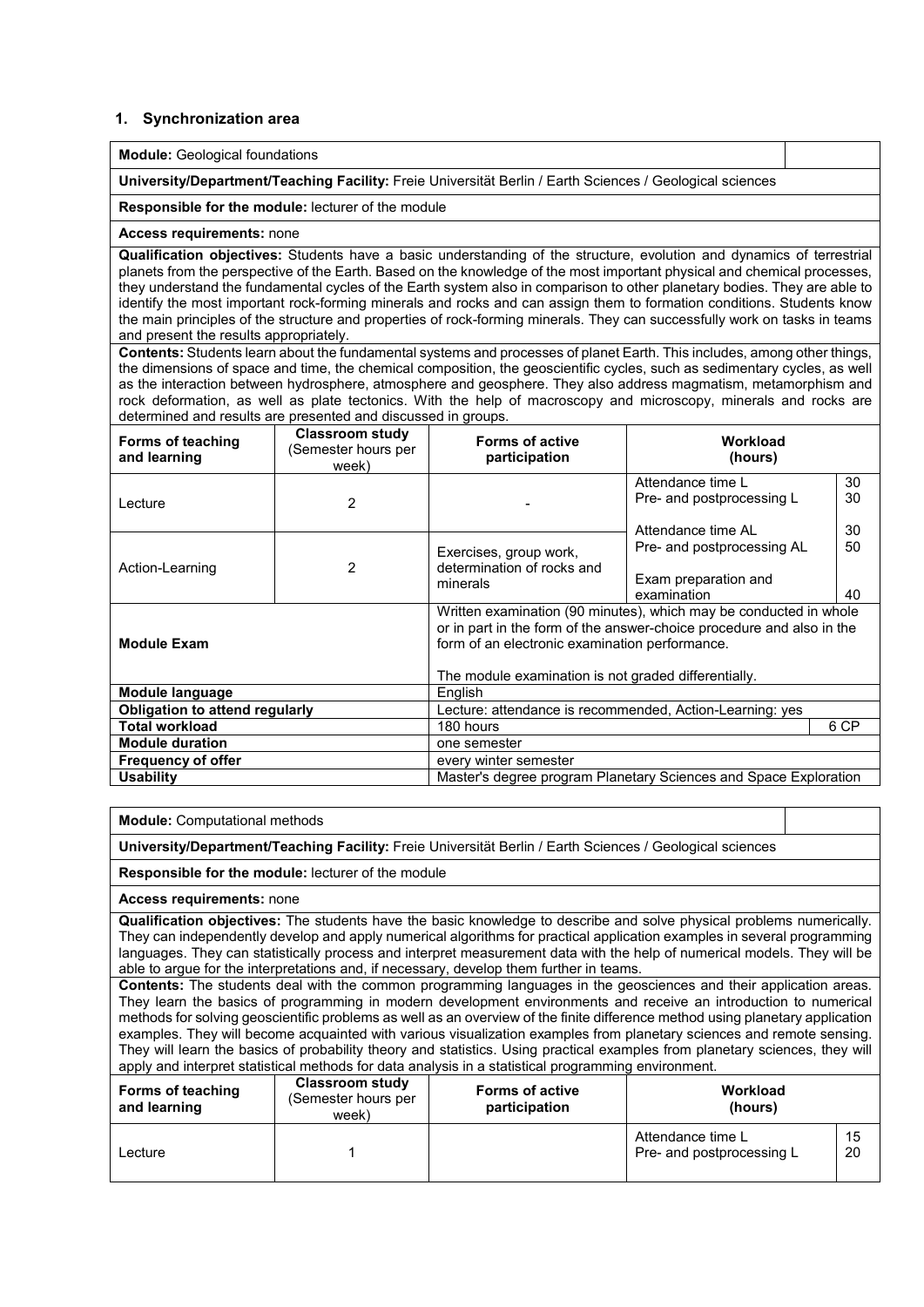| Computer-based<br>seminar                                                            | 3 | <b>Exercises</b>                                                                                                                           | Attendance time PC-S<br>Pre- and postprocessing PC-S            | 45<br>60 |
|--------------------------------------------------------------------------------------|---|--------------------------------------------------------------------------------------------------------------------------------------------|-----------------------------------------------------------------|----------|
|                                                                                      |   |                                                                                                                                            | Exam preparation and                                            |          |
|                                                                                      |   |                                                                                                                                            | examination                                                     | 40       |
| <b>Module Exam</b>                                                                   |   | Programming exercise (approx. 200 lines) and presentation (approx.<br>20 minutes).<br>The module examination is not graded differentiated. |                                                                 |          |
| Module language                                                                      |   | <b>English</b>                                                                                                                             |                                                                 |          |
| <b>Obligation to attend regularly</b>                                                |   |                                                                                                                                            | Lecture: attendance is recommended, computer-based seminar: yes |          |
| <b>Total workload</b>                                                                |   | 180 hours<br>6 CP                                                                                                                          |                                                                 |          |
| <b>Module duration</b>                                                               |   | one semester                                                                                                                               |                                                                 |          |
| <b>Frequency of offer</b><br>every winter semester                                   |   |                                                                                                                                            |                                                                 |          |
| Master's degree program Planetary Sciences and Space Exploration<br><b>Usability</b> |   |                                                                                                                                            |                                                                 |          |

**Module:** Physical and mathematical foundations

**University/Department/Teaching Facility:** Freie Universität Berlin / Earth Sciences / Geological sciences

**Responsible for the module:** lecturer of the module

**Access requirements:** none

**Qualification objectives:** The students have basic knowledge of mathematical and physical tools in planetary sciences and remote sensing, in particular the technical ability to independently describe and solve or handle physical processes and data mathematically. They can apply mathematical and physical principles to specific planetary physics problems and successfully process them.

**Contents:** The students deal with mathematical and physical methods in potential theory and apply them to gravitational fields and magnetic fields. They also learn the basics of fluid dynamics, thermodynamics and radiation physics. In exercises they deal with typical problems in planetary sciences and remote sensing and apply the physical and mathematical basics to problems related to their studies.

| Forms of teaching<br>and learning                  | Classroom study<br>(Semester hours per<br>week) | <b>Forms of active</b><br>participation                   | Workload<br>(hours)                                                                                                                        |    |
|----------------------------------------------------|-------------------------------------------------|-----------------------------------------------------------|--------------------------------------------------------------------------------------------------------------------------------------------|----|
|                                                    |                                                 |                                                           | Attendance time L                                                                                                                          | 30 |
| Lecture                                            | $\overline{2}$                                  |                                                           | Pre- and postprocessing L                                                                                                                  | 30 |
|                                                    |                                                 |                                                           | Attendance time P                                                                                                                          | 30 |
|                                                    |                                                 |                                                           | Pre- and postprocessing P                                                                                                                  | 50 |
| Practice session                                   | $\overline{2}$                                  | Exercises                                                 |                                                                                                                                            |    |
|                                                    |                                                 |                                                           | Exam preparation and<br>examination                                                                                                        | 40 |
| <b>Module Exam</b>                                 |                                                 | form of an electronic examination performance.            | Written examination (90 minutes), which may be conducted in whole<br>or in part in the form of the answer-choice procedure and also in the |    |
|                                                    |                                                 | The module examination is not graded differentially.      |                                                                                                                                            |    |
| Module language                                    |                                                 | <b>English</b>                                            |                                                                                                                                            |    |
| <b>Obligation to attend regularly</b>              |                                                 | Lecture: attendance is recommended, practice session: yes |                                                                                                                                            |    |
| <b>Total workload</b>                              |                                                 | 180 hours<br>6 CP                                         |                                                                                                                                            |    |
| <b>Module duration</b>                             | one semester                                    |                                                           |                                                                                                                                            |    |
| <b>Frequency of offer</b><br>every winter semester |                                                 |                                                           |                                                                                                                                            |    |
| <b>Usability</b>                                   |                                                 |                                                           | Master's degree program Planetary Sciences and Space Exploration                                                                           |    |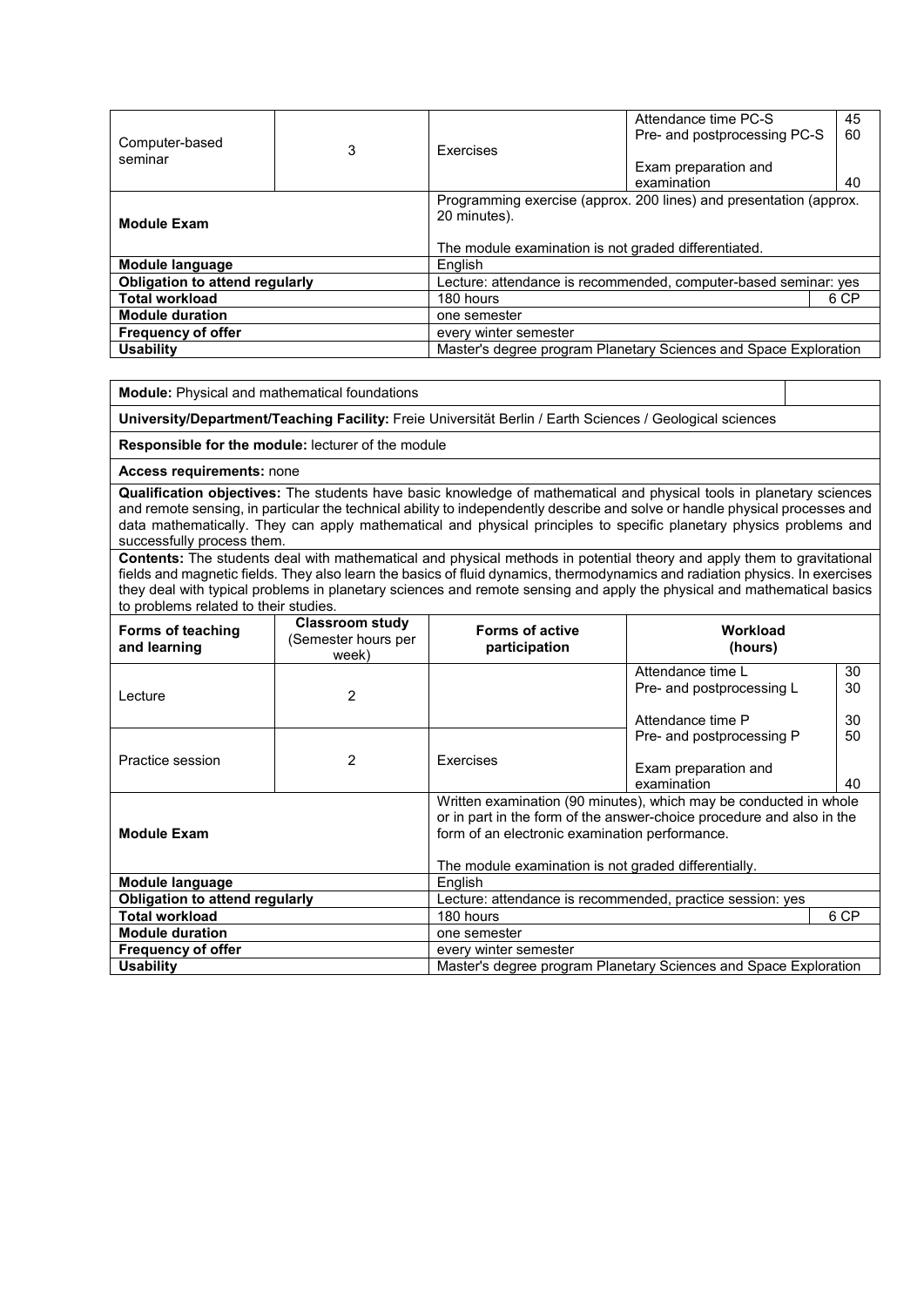#### **2. Core area**

**Module:** Introduction to planetary sciences and planet formation

**University/Department/Teaching Facility:** Freie Universität Berlin / Earth Sciences / Geological sciences

#### **Responsible for the module:** lecturer of the module

#### **Access requirements:** none

**Qualification objectives:** Students have basic knowledge of celestial mechanics and stellar astronomy; they have an overview of the structure of the solar system, and they know planetary processes. They understand the basic processes that lead to the formation of planets in our solar system and can transfer their knowledge to extrasolar planetary systems and argue for them. They have an overview of the use of space probes in planetary research, can assess their usefulness for research, and understand and consider the views and interests of others in discussions.

**Contents:** The students learn the astronomical and celestial mechanics basics. Among other things, they deal with the formation, functioning, and classification of stars. They learn about the chemical and physical processes within the formation of our solar system with all its bodies and the ongoing planetary processes and learn to transfer their knowledge to other planetary systems and to argue for them. They will get an overview of space missions in planetary science.

| Forms of teaching<br>and learning     | <b>Classroom study</b><br>(Semester hours per<br>week) | <b>Forms of active</b><br>participation                                                                                                                                                       | Workload<br>(hours)                                                                              |                |  |
|---------------------------------------|--------------------------------------------------------|-----------------------------------------------------------------------------------------------------------------------------------------------------------------------------------------------|--------------------------------------------------------------------------------------------------|----------------|--|
| I ecture                              | 3                                                      |                                                                                                                                                                                               | Attendance time L<br>Pre- and postprocessing L                                                   | 45<br>45       |  |
| Seminar                               | 2                                                      | Presentation or short written<br>paper on a topic; active<br>participation in discussions                                                                                                     | Attendance time S<br>Pre- and postprocessing S<br>Attendance time P<br>Pre- and postprocessing P | 30<br>60<br>15 |  |
| Practice session                      |                                                        | Exercises                                                                                                                                                                                     | Exam preparation and<br>examination                                                              | 30<br>45       |  |
| <b>Module Exam</b>                    |                                                        | Written examination (120 minutes), which may be conducted in whole<br>or in part in the form of the answer-choice procedure and also in the<br>form of an electronic examination performance. |                                                                                                  |                |  |
| Module language                       |                                                        | English                                                                                                                                                                                       |                                                                                                  |                |  |
| <b>Obligation to attend regularly</b> |                                                        | Lecture: attendance is recommended, seminar and practice session:<br>ves                                                                                                                      |                                                                                                  |                |  |
| <b>Total workload</b>                 |                                                        | 9 CP<br>270 hours                                                                                                                                                                             |                                                                                                  |                |  |
| <b>Module duration</b>                |                                                        | one semester                                                                                                                                                                                  |                                                                                                  |                |  |
| <b>Frequency of offer</b>             |                                                        | every winter semester                                                                                                                                                                         |                                                                                                  |                |  |
| <b>Usability</b>                      |                                                        | Master's degree program Planetary Sciences and Space Exploration                                                                                                                              |                                                                                                  |                |  |

**Module:** Principles of GIS and remote sensing

**University/Department/Teaching Facility:** Freie Universität Berlin / Earth Sciences / Geographical sciences

**Responsible for the module:** lecturer of the module

**Access requirements:** none

**Qualification objectives:** The students have basic knowledge of the characteristics and processing of geodata in general and of the physical principles of remote sensing in particular. The knowledge includes common geodata models, the acquisition of geodata and the basics of geographic data processing, as well as the properties of electromagnetic radiation and its interaction with matter and particles. The students are familiar with the physical and technical principles of different sensor systems and their possible applications and know the interfaces to other sub-disciplines. They can apply their knowledge strategically to concrete problems with the help of suitable software and to present their results appropriately.

**Contents:** Students deal with the basics of geodata models and methods of processing with a content focus on remote sensing data. This includes a general introduction to cartographic basics and geodata models (projections, vector, raster), to methods of geodata acquisition (digitisation, remote sensing) and to geodata processing (radiometric calibration, geometric rectification, ratio formation). In addition, they deal with the physical fundamentals of electromagnetic radiation and its interaction with matter and particles, which form the basis for remote sensing-based sensors. These basics are deepened using real conditions of planets, especially the Earth. The contents include electromagnetic radiation in free space (electromagnetic waves, polarisation, Doppler effect; thermal radiation); interaction of radiation with the atmosphere (scattering by particles of different sizes, radiation transfer equation) and solid matter (absorption and reflection at rough surfaces); overview of important remote sensing sensors for observing surfaces and atmospheres. In practical exercises, the fundamentals learned are applied to concrete problems using common software packages for remote sensing and GIS, and the results and solutions are discussed in the group.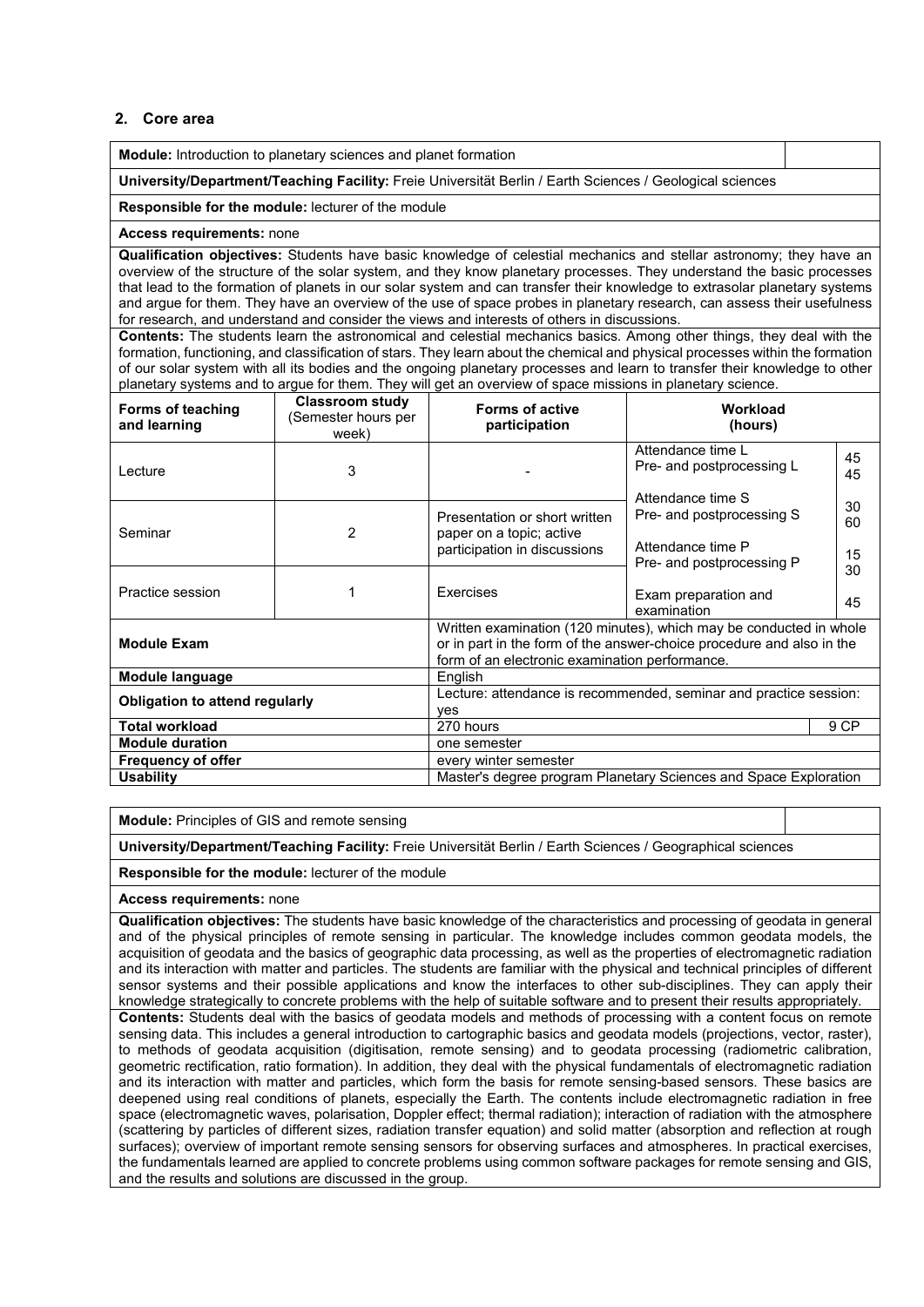| <b>Forms of teaching</b><br>and learning                                                                                                                                                                                                                       | <b>Classroom study</b><br>Semester hours per<br>week) | <b>Forms of active</b><br>participation                         | Workload<br>(hours)                                                    |                |
|----------------------------------------------------------------------------------------------------------------------------------------------------------------------------------------------------------------------------------------------------------------|-------------------------------------------------------|-----------------------------------------------------------------|------------------------------------------------------------------------|----------------|
| Lecture                                                                                                                                                                                                                                                        | 2                                                     |                                                                 | Attendance time L<br>Pre- and postprocessing L<br>Attendance time PS-S | 30<br>30       |
| Computer-based<br>seminar                                                                                                                                                                                                                                      |                                                       | Exercises                                                       | Pre- and postprocessing PC-S<br>Exam preparation and<br>examination    | 15<br>60<br>45 |
| Written examination (90 minutes), which may be conducted in whole<br>or in part in the form of the answer-choice procedure and also in the<br><b>Module Exam</b><br>form of an electronic examination performance, or<br>oral examination (approx. 15 minutes) |                                                       |                                                                 |                                                                        |                |
| Module language                                                                                                                                                                                                                                                |                                                       | English                                                         |                                                                        |                |
| <b>Obligation to attend regularly</b>                                                                                                                                                                                                                          |                                                       | Lecture: attendance is recommended, computer-based seminar: yes |                                                                        |                |
| <b>Total workload</b>                                                                                                                                                                                                                                          |                                                       | 180 hours<br>6 CP                                               |                                                                        |                |
| <b>Module duration</b>                                                                                                                                                                                                                                         | one semester                                          |                                                                 |                                                                        |                |
| <b>Frequency of offer</b><br>every winter semester                                                                                                                                                                                                             |                                                       |                                                                 |                                                                        |                |
| <b>Usability</b>                                                                                                                                                                                                                                               |                                                       |                                                                 | Master's degree program Planetary Sciences and Space Exploration       |                |

**Module:** Planetary physics

**University/Department/Teaching Facility:** Freie Universität Berlin / Earth Sciences / Geological sciences

**Responsible for the module:** lecturer of the module

**Access requirements:** none

**Qualification objectives:** The students have basic knowledge about structure and composition of planets on the basis of geophysical observations and thermodynamic models. They have the ability to apply what they have learned confidently and independently and can transfer their knowledge to new problems and, if applicable, develop it further in teams. They can lead groups responsibly within the framework of complex tasks and present and discuss results.

**Contents:** Students learn the basic physical differences of planetary bodies and methods for determining their mass and size. They deal with the shapes of planetary bodies, their measurement, and the mathematical description and analysis of their surrounding fields and processes at the surface. They deal with the figure and internal structure of planets and the associated geophysical and thermodynamic processes. They learn to work responsibly in groups on tasks and to present and discuss them appropriately.

| Forms of teaching<br>and learning      | <b>Classroom study</b><br>(Semester hours per<br>week) | <b>Forms of active</b><br>participation                                                                                                                                                      | Workload<br>(hours)                            |          |
|----------------------------------------|--------------------------------------------------------|----------------------------------------------------------------------------------------------------------------------------------------------------------------------------------------------|------------------------------------------------|----------|
| Lecture                                | 2                                                      |                                                                                                                                                                                              | Attendance time L<br>Pre- and postprocessing L | 30<br>40 |
|                                        |                                                        |                                                                                                                                                                                              | Attendance time P                              | 30       |
| Practice session                       | $\mathcal{P}$                                          | Exercises, group work                                                                                                                                                                        | Pre- and postprocessing P                      | 40       |
|                                        |                                                        |                                                                                                                                                                                              | Exam preparation and<br>examination            | 40       |
| <b>Module Exam</b>                     |                                                        | Written examination (90 minutes), which may be conducted in whole<br>or in part in the form of the answer-choice procedure and also in the<br>form of an electronic examination performance. |                                                |          |
| Module language                        |                                                        | English                                                                                                                                                                                      |                                                |          |
| Obligation to attend regularly         |                                                        | Lecture: attendance is recommended, practice session: yes                                                                                                                                    |                                                |          |
| <b>Total workload</b>                  |                                                        | 180 hours<br>6 CP                                                                                                                                                                            |                                                |          |
| <b>Module duration</b><br>one semester |                                                        |                                                                                                                                                                                              |                                                |          |
| <b>Frequency of offer</b>              |                                                        | every summer semester                                                                                                                                                                        |                                                |          |
| <b>Usability</b>                       |                                                        | Master's degree program Planetary Sciences and Space Exploration                                                                                                                             |                                                |          |

**Module:** Planetary atmospheres and climate

**University/Department/Teaching Facility:** Freie Universität Berlin / Earth Sciences / Meteorology

**Responsible for the module:** lecturer of the module

**Access requirements:** none

**Qualification objectives:** The students are familiar with the structure of planetary atmospheres. They have basic knowledge for working out and interpreting radiation and energy balances. They are familiar with the basics of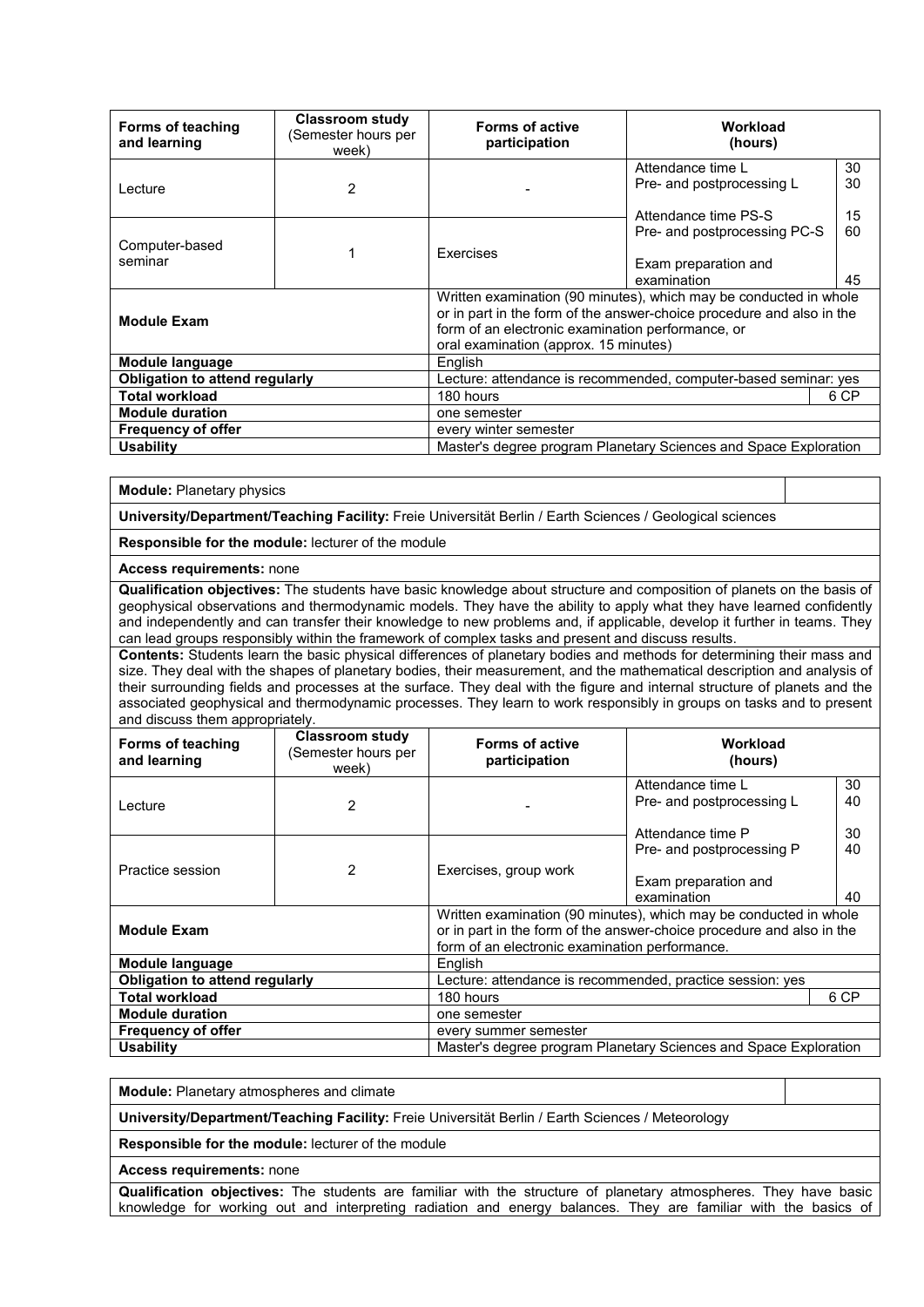thermodynamics and hydrodynamics of planetary atmospheres and have the methodological skills for their application. They can apply their knowledge of atmospheric processes to different planetary climate states and argue their findings in the group.

**Contents:** The students deal with the structure and properties of planetary atmospheres using examples inside and outside the solar system. They learn methods for calculating the radiation and energy balance as well as the basics of radiative transfer in planetary atmospheres, and they deal with the fundamentals of atmospheric thermodynamics and hydrodynamics. They learn to explain and discuss the dependence of planetary climate states on planetary configuration and atmospheric properties.

| Forms of teaching<br>and learning                  | <b>Classroom study</b><br>(Semester hours per<br>week) | <b>Forms of active</b><br>participation                                                                                                                                                      | Workload<br>(hours)                                                 |                |
|----------------------------------------------------|--------------------------------------------------------|----------------------------------------------------------------------------------------------------------------------------------------------------------------------------------------------|---------------------------------------------------------------------|----------------|
| Lecture                                            | 2                                                      |                                                                                                                                                                                              | Attendance time L<br>Pre- and postprocessing L<br>Attendance time P | 30<br>40<br>30 |
| Practice session                                   | 2                                                      | <b>Fxercises</b>                                                                                                                                                                             | Pre- and postprocessing P<br>Exam preparation and<br>examination    | 40<br>40       |
| <b>Module Exam</b>                                 |                                                        | Written examination (90 minutes), which may be conducted in whole<br>or in part in the form of the answer-choice procedure and also in the<br>form of an electronic examination performance. |                                                                     |                |
| <b>Module language</b>                             |                                                        | English                                                                                                                                                                                      |                                                                     |                |
| <b>Obligation to attend regularly</b>              |                                                        | Lecture: attendance is recommended, practice session: yes                                                                                                                                    |                                                                     |                |
| <b>Total workload</b>                              |                                                        | 180 hours<br>6 CP                                                                                                                                                                            |                                                                     |                |
| <b>Module duration</b><br>one semester             |                                                        |                                                                                                                                                                                              |                                                                     |                |
| <b>Frequency of offer</b><br>every summer semester |                                                        |                                                                                                                                                                                              |                                                                     |                |
| <b>Usability</b>                                   |                                                        |                                                                                                                                                                                              | Master's degree program Planetary Sciences and Space Exploration    |                |

**Module:** Insights into current research

**University/Department/Teaching Facility:** Freie Universität Berlin / Earth Sciences / Geological sciences

**Responsible for the module:** lecturer of the module

**Access requirements:** none

**Qualification objectives:** Students are familiar with representative current research topics in planetary sciences and Space exploration. They are familiar with the principles of good scientific practice and can question approaches and results of scientifically complex topics through sensibly formulated criticism and lead overarching discussions in technically and culturally diversely composed groups. They have an insight into the working methods and objectives of scientific working groups at various institutes and research facilities. They are able to independently acquire and present content and thus promote the development of others.

**Contents:** Students gain insight into the research results of current topics in planetology and space exploration through lectures by national and international scientists. In addition, new scientific findings from the ongoing work of the various disciplines are presented and discussed, and changing current topics are discussed via literature study. The students gain a representative insight into the diversity of scientific topics and follow the scientific process from hypothesis to publication using examples of topics from everyday research. They gain direct experience of the daily process of research in developing fields of work.

| Forms of teaching<br>and learning                             | <b>Classroom study</b><br>(Semester hours per<br>week) | <b>Forms of active</b><br>participation | Workload<br>(hours)                                              |          |  |
|---------------------------------------------------------------|--------------------------------------------------------|-----------------------------------------|------------------------------------------------------------------|----------|--|
| Colloquium I                                                  | $\overline{2}$                                         | Presentation                            | Attendance time C I<br>Pre- and postprocessing C I               | 30<br>60 |  |
| Colloquium II                                                 | 2                                                      | Presentation                            | Attendance time C II<br>Pre- and postprocessing C II             | 30<br>60 |  |
| <b>Module Exam</b>                                            |                                                        | None                                    |                                                                  |          |  |
| Module language                                               |                                                        | English                                 |                                                                  |          |  |
| <b>Obligation to attend regularly</b>                         |                                                        | ves                                     |                                                                  |          |  |
| <b>Total workload</b>                                         |                                                        | 180 hours                               |                                                                  | 6 CP     |  |
| <b>Module duration</b>                                        |                                                        | two semesters                           |                                                                  |          |  |
| <b>Frequency of offer</b><br>every winter and summer semester |                                                        |                                         |                                                                  |          |  |
| <b>Usability</b>                                              |                                                        |                                         | Master's degree program Planetary Sciences and Space Exploration |          |  |

**Module:** Insight into the professional and research landscape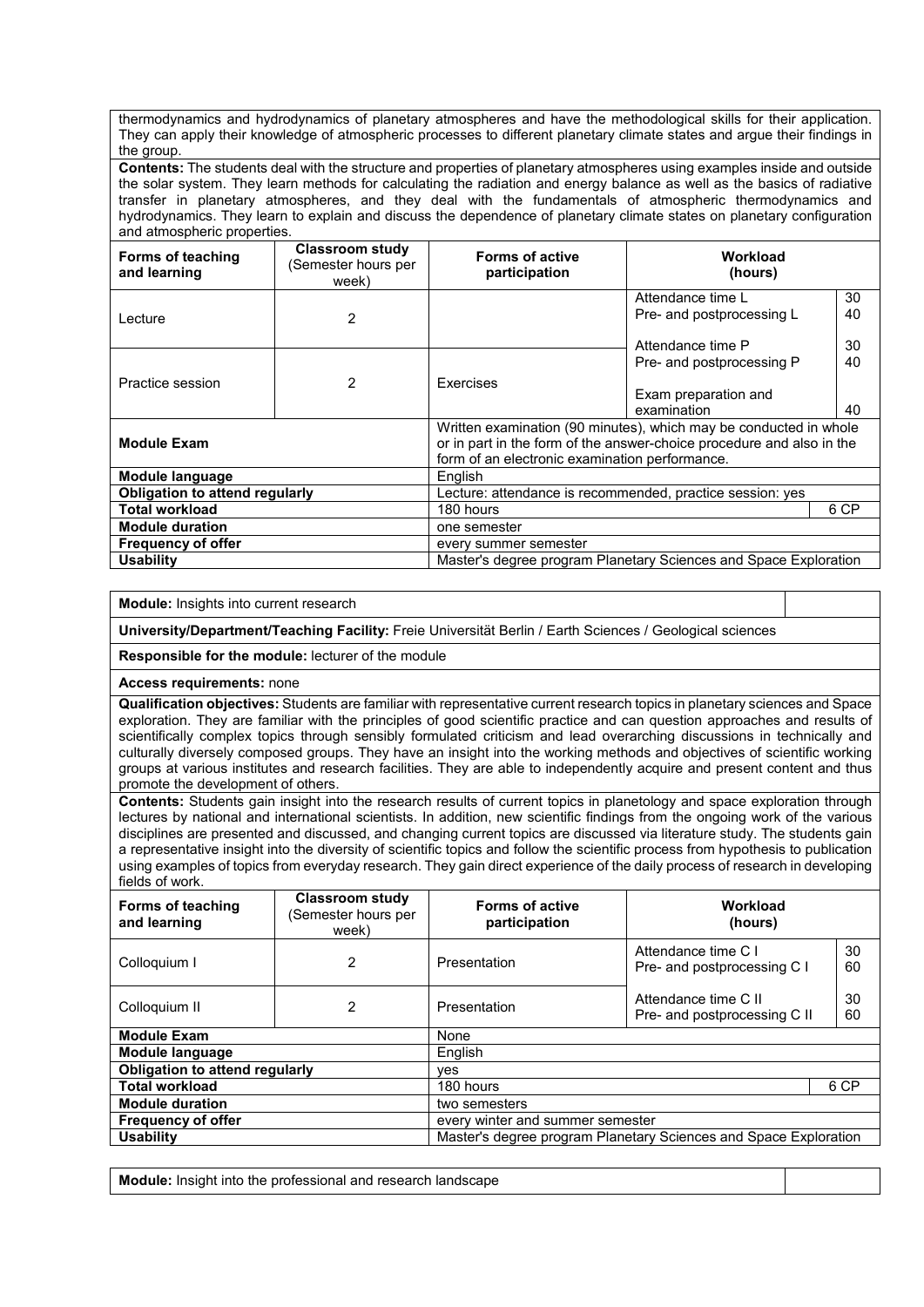**University/Department/Teaching Facility:** Freie Universität Berlin / Earth Sciences / Geological sciences

#### **Responsible for the module:** lecturer of the module

#### **Access requirements:** none

**Qualification objectives:** Students will have practical experience of working in a university or non-university research institution or company in Germany or abroad and will be able to compare and discuss these experiences with the working methods and thematic focuses of various other research institutions and companies.

**Contents:** During the external internship, the students gain a practical insight into the structure and working methods of a university or non-university research institution or company in Germany or abroad. The students present in the group the different possibilities of professional practice in planetary research or space exploration with their requirements and challenges.

| <b>Forms of teaching</b><br>and learning                 | <b>Classroom study</b><br>(Semester hours per<br>week) | <b>Forms of active</b><br>participation                                                                     | Workload<br>(hours)                                                   |                 |
|----------------------------------------------------------|--------------------------------------------------------|-------------------------------------------------------------------------------------------------------------|-----------------------------------------------------------------------|-----------------|
| External subject-related<br>internship                   | 260 hours                                              |                                                                                                             | Attendance time exl<br>Attendance time S<br>Pre- and postprocessing S | 260<br>15<br>15 |
| Seminar                                                  |                                                        | Presentation                                                                                                | Exam preparation and<br>examination                                   | 10              |
| <b>Module Exam</b>                                       |                                                        | Internship report (approx. 1000 words); module exam is not<br>differentially graded.                        |                                                                       |                 |
| <b>Module language</b>                                   |                                                        | English                                                                                                     |                                                                       |                 |
| Obligation to attend regularly                           |                                                        | ves                                                                                                         |                                                                       |                 |
| <b>Total workload</b>                                    |                                                        | 300 hours                                                                                                   |                                                                       | 10 CP           |
| <b>Module duration</b>                                   |                                                        | two semesters; subject-related internship during the lecture-free<br>period, seminar in the winter semester |                                                                       |                 |
| <b>Frequency of offer</b><br>start every summer semester |                                                        |                                                                                                             |                                                                       |                 |
| <b>Usability</b>                                         |                                                        |                                                                                                             | Master's degree program Planetary Sciences and Space Exploration      |                 |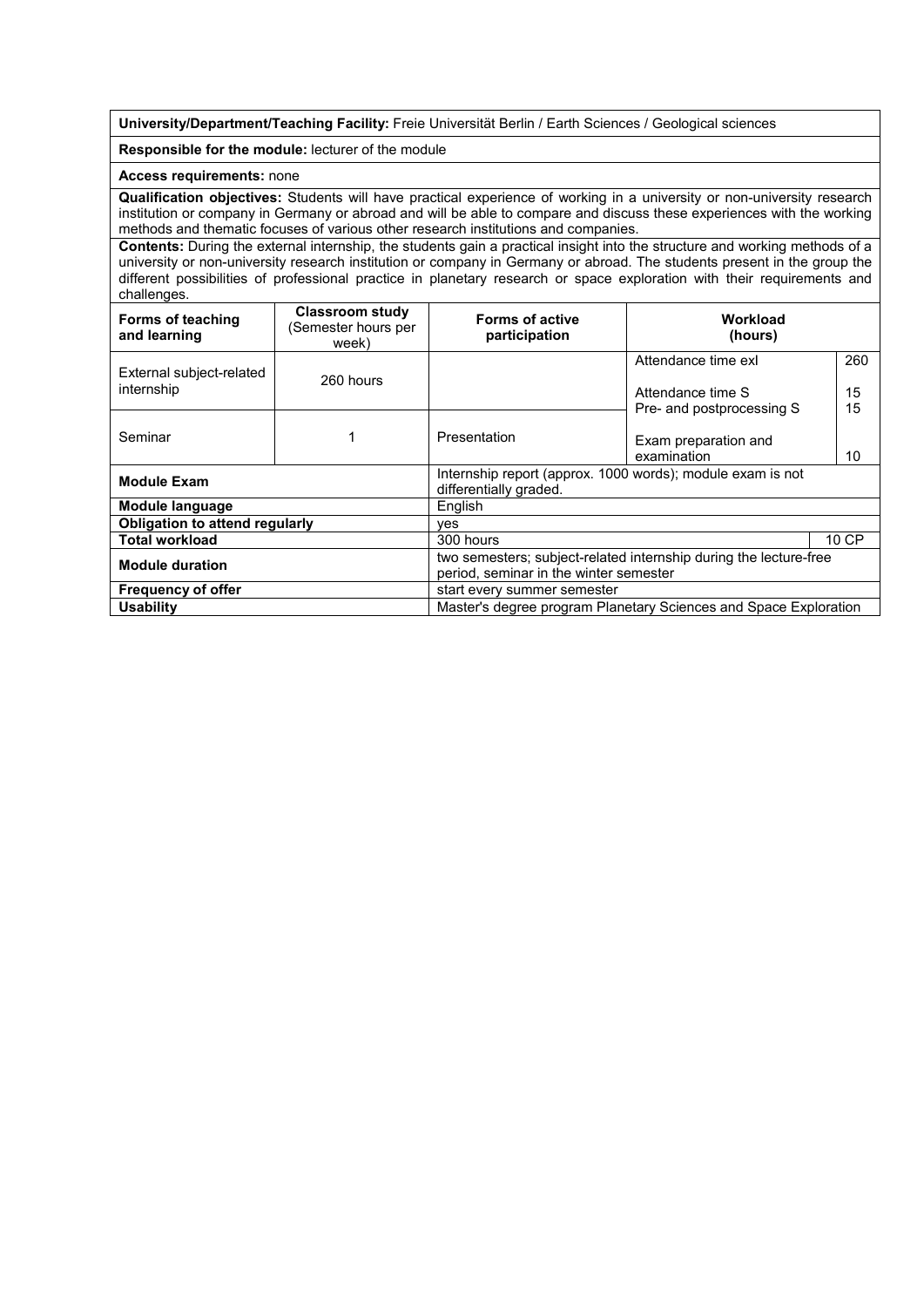#### **3. Specialization area**

**Module:** Planetary exploration: space missions

**University/Department/Teaching Facility:** Freie Universität Berlin / Earth Sciences / Geological sciences

#### **Responsible for the module:** lecturer of the module

#### **Access requirements:** none

**Qualification objectives:** Students have knowledge of the history of planetary missions, their design, and their technological background. They can discuss scientific goals, data bases and specific scientific results of missions. They have insights into the framework of spaceflight and are able to independently formulate scientific goals for space missions. They are able to work on tasks independently and to present the results appropriately in written and spoken form.

**Contents:** Students will learn about different space missions to the objects of our solar system with their goals, results and resulting findings by means of examples. They will learn the basics of space mechanics and discuss mission profiles with which objects in the solar system are explored in terms of technology, navigation, propulsion technology and scientific requirements. Using concrete examples, they learn to develop their own goals while taking into account the framework conditions for space missions. To this end, teamwork is also carried out to define a specific space mission, starting with the definition of the mission objectives, the technical requirements and the operational implementation.

| Forms of teaching<br>and learning                  | <b>Classroom study</b><br>(Semester hours per<br>week) | <b>Forms of active</b><br>participation                                              | Workload<br>(hours)                                                 |                |  |
|----------------------------------------------------|--------------------------------------------------------|--------------------------------------------------------------------------------------|---------------------------------------------------------------------|----------------|--|
| Lecture                                            | 2                                                      |                                                                                      | Attendance time L<br>Pre- and postprocessing L<br>Attendance time P | 30<br>20<br>30 |  |
| Practice session                                   | 2                                                      | Exercises, presentation,<br>team work                                                | Pre- and postprocessing P<br>Exam preparation and<br>examination    | 30<br>40       |  |
| <b>Module Exam</b>                                 |                                                        | Term paper (approx. 2,500 words) or poster with presentation<br>(approx. 20 minutes) |                                                                     |                |  |
| Module language                                    |                                                        | English                                                                              |                                                                     |                |  |
| <b>Obligation to attend regularly</b>              |                                                        | Lecture: attendance is recommended, practice session: yes                            |                                                                     |                |  |
| Total workload                                     |                                                        | 5 CP<br>150 hours                                                                    |                                                                     |                |  |
| <b>Module duration</b><br>one semester             |                                                        |                                                                                      |                                                                     |                |  |
| <b>Frequency of offer</b><br>every summer semester |                                                        |                                                                                      |                                                                     |                |  |
| <b>Usability</b>                                   |                                                        |                                                                                      | Master's degree program Planetary Sciences and Space Exploration    |                |  |

**Module:** Planetary exploration: methods and instrumentation

**University/Department/Teaching Facility:** Freie Universität Berlin / Earth Sciences / Geological sciences

**Responsible for the module:** lecturer of the module

**Access requirements:** none

**Qualification objectives:** The students know space instruments and their performance, as well as scientific techniques and measurement strategies as well as methods for the evaluation of instrument data used in planetary research. They are able to formulate measurement strategies and instrument proposals as well as scientific evaluation methods in a goaloriented manner, to present them orally and in writing, and to argue for them.

**Contents:** Students are taught specific measurement methods and the instrumentation required. Students will study various remote sensing techniques from space probes covering a wide range of wavelengths, as well as instrumentation from orbit and in situ, while focusing on the geological, geophysical, and geochemical research questions and their remote measurement approaches. Typical planetary object exploration techniques and sample return techniques will be presented and discussed. Specific examples are used to develop own measurement strategies and to select suitable instruments.

| Forms of teaching<br>and learning | <b>Classroom study</b><br>(Semester hours per<br>week) | <b>Forms of active</b><br>participation | Workload<br>(hours)                                          |          |
|-----------------------------------|--------------------------------------------------------|-----------------------------------------|--------------------------------------------------------------|----------|
|                                   |                                                        |                                         | Attendance time L<br>Pre- and postprocessing L               | 30<br>20 |
| Lecture                           | 2                                                      |                                         |                                                              |          |
|                                   |                                                        |                                         | Attendance time P                                            | 30       |
|                                   |                                                        |                                         | Pre- and postprocessing P                                    | 30       |
| Practice session                  | 2                                                      | Exercises, presentation                 | Exam preparation and                                         |          |
|                                   |                                                        |                                         | examination                                                  | 40       |
| <b>Module Exam</b>                |                                                        | (approx.20 minutes)                     | Term paper (approx. 2,500 words) or poster with presentation |          |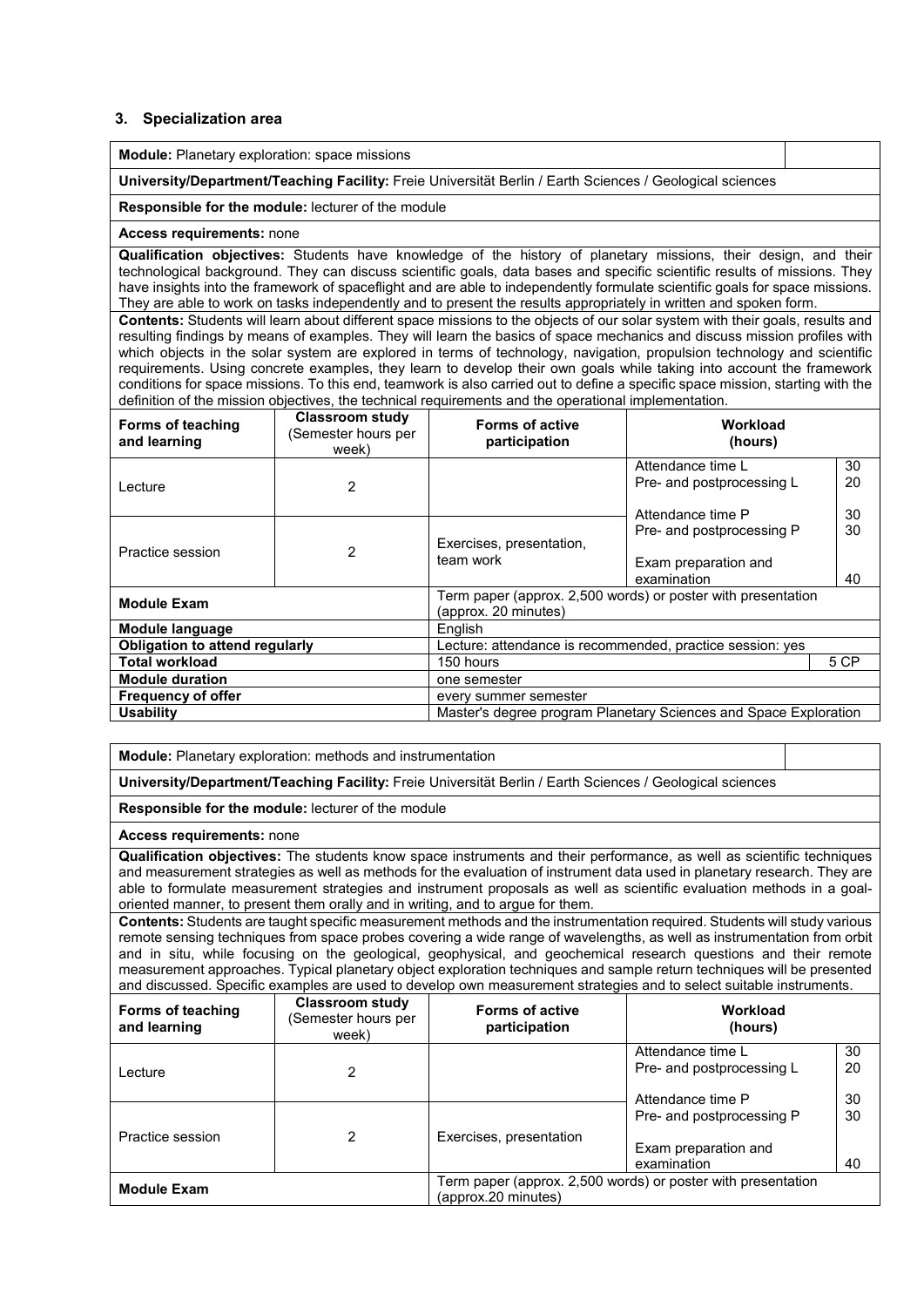| Module language                | English                                                          |      |
|--------------------------------|------------------------------------------------------------------|------|
| Obligation to attend regularly | Lecture: attendance is recommended, practice session: yes        |      |
| <b>Total workload</b>          | 150 hours                                                        | 5 CP |
| <b>Module duration</b>         | one semester                                                     |      |
| <b>Frequency of offer</b>      | every winter semester                                            |      |
| <b>Usability</b>               | Master's degree program Planetary Sciences and Space Exploration |      |

**Module:** Planetary surface processes and morphology

**University/Department/Teaching Facility:** Freie Universität Berlin / Earth Sciences / Geological sciences

**Responsible for the module:** lecturer of the module

**Access requirements:** none

**Qualification objectives:** The students have knowledge of geological and geomorphological processes. They can quantitatively analyze the morphology or properties of planetary surfaces using various methods and classify the results in the context of the evolutionary history of the respective body. They can interpret surface morphology and composition in comparison to other bodies and know which physical parameters or object-specific environmental conditions influence surface processes. They are able to represent the interpretations argumentatively and, if applicable, to develop them further in teams and to present the results appropriately.

**Contents:** Students learn important surface properties such as albedo, composition, roughness, mechanical properties, topography and get an overview of planetary surface forms, important morphological similarities and differences of different planetary surfaces. Basic knowledge of relevant and object-specific physical/geological processes on solid surfaces of planetary bodies will be provided, as well as knowledge of important circulation processes and factors affecting surface processes. Students gain an overview of chronology of surface processes. They learn to apply their knowledge to different problems and to work on them in groups.

| Forms of teaching<br>and learning      | <b>Classroom study</b><br>(Semester hours per<br>week) | <b>Forms of active</b><br>participation                                                                                                                                                                                                  | Workload<br>(hours)                            |          |
|----------------------------------------|--------------------------------------------------------|------------------------------------------------------------------------------------------------------------------------------------------------------------------------------------------------------------------------------------------|------------------------------------------------|----------|
| Lecture                                | 2                                                      |                                                                                                                                                                                                                                          | Attendance time L<br>Pre- and postprocessing L | 30<br>30 |
|                                        |                                                        |                                                                                                                                                                                                                                          | Attendance time S                              | 30       |
|                                        |                                                        |                                                                                                                                                                                                                                          | Pre- and postprocessing S                      | 30       |
| Seminar                                | 2                                                      | Presentation, group work                                                                                                                                                                                                                 | Exam preparation and<br>examination            | 30       |
| <b>Module Exam</b>                     |                                                        | Written examination (90 minutes), which may be conducted in whole<br>or in part in the form of the answer-choice procedure and also in the<br>form of an electronic examination performance, or oral examination<br>(approx. 30 minutes) |                                                |          |
| Module language                        |                                                        | English                                                                                                                                                                                                                                  |                                                |          |
| <b>Obligation to attend regularly</b>  |                                                        | Lecture: attendance is recommended, seminar: yes                                                                                                                                                                                         |                                                |          |
| <b>Total workload</b>                  |                                                        | 5 CP<br>150 hours                                                                                                                                                                                                                        |                                                |          |
| <b>Module duration</b><br>one semester |                                                        |                                                                                                                                                                                                                                          |                                                |          |
| <b>Frequency of offer</b>              | every winter semester                                  |                                                                                                                                                                                                                                          |                                                |          |
| <b>Usability</b>                       |                                                        | Master's degree program Planetary Sciences and Space Exploration                                                                                                                                                                         |                                                |          |

**Module:** Advanced Remote Sensing of the Earth

**University/Department/Teaching Facility:** Freie Universität Berlin / Earth Sciences / Geographical sciences

**Responsible for the module:** lecturer of the module

**Access requirements:** Successful completion of the module "Principles of GIS and remote sensing".

**Qualification objectives:** Students are able to independently apply Earth observation and geoinformation methods and access current research questions and literature as well as systematically address problems within a larger context. They are able to prepare the most important necessary approaches and methods for advanced geodata analysis and to evaluate Earth observation data and critically assess results. They can develop scientific research questions in the fields of remote sensing and geoinformation independently and in the group and implement them independently with the help of the acquired knowledge of an applied programming language as well as present the results professionally.

**Contents:** The concepts, methods and algorithms indispensable for the thematic processing of digital image data are presented, as well as principles and advanced procedures of pattern recognition and information extraction, methods of data fusion, further remote sensing systems such as hyperspectral and radar and procedures for the spatio-temporal analysis of geodata. The theoretical contents of the lecture will be deepened and practiced in the seminar with the help of common software packages and applied programming languages. This includes programming exercises on quantitative analyses of geo and environmental data, e.g. the regular and independent execution of exercises in R and Matlab and their short presentation as well as the conception and execution of a final project.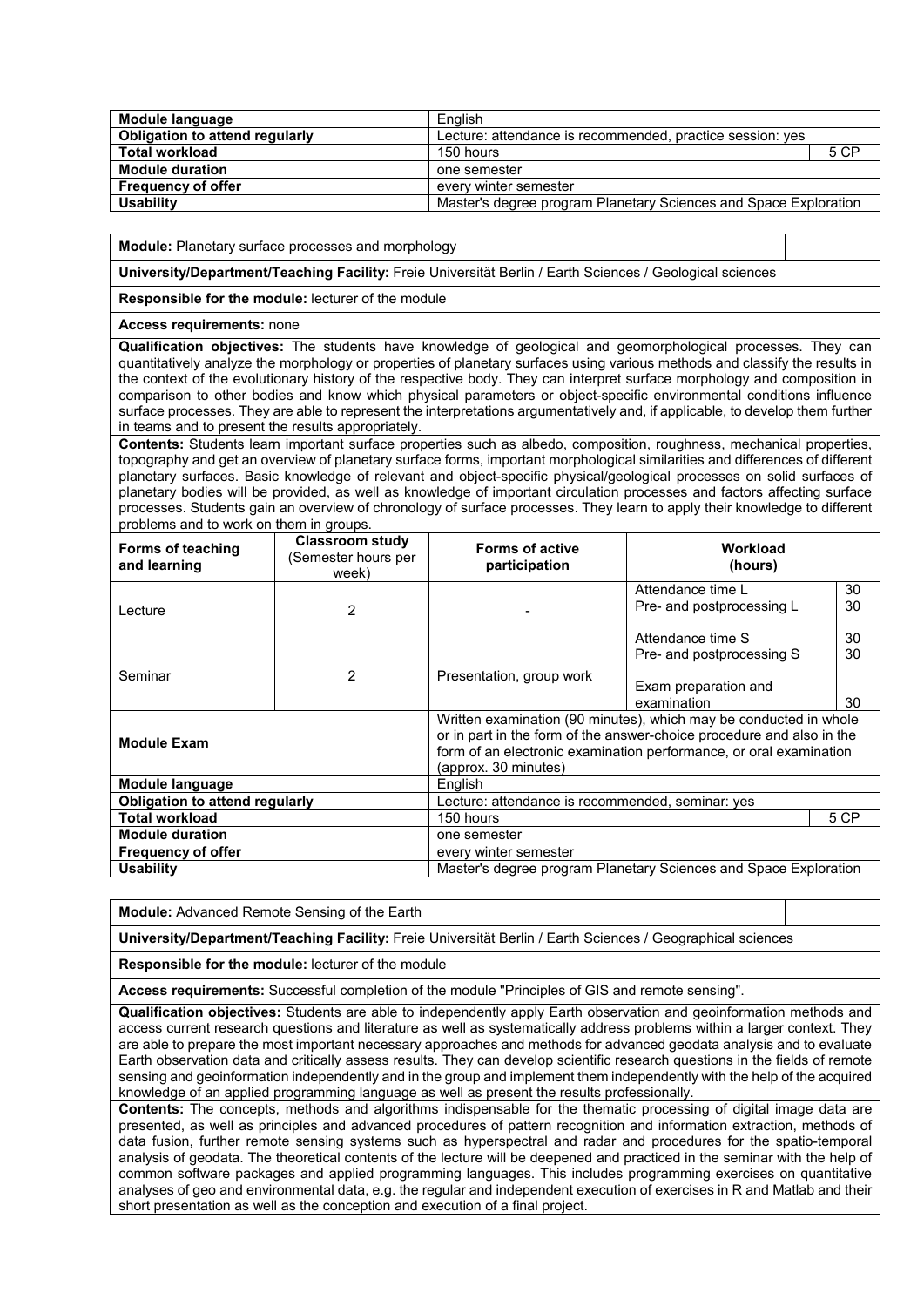| <b>Forms of teaching</b><br>and learning                                             | <b>Classroom study</b><br>Semester hours per<br>week) | <b>Forms of active</b><br>participation                                                                                                                                                                                            | Workload<br>(hours)                                                    |                |
|--------------------------------------------------------------------------------------|-------------------------------------------------------|------------------------------------------------------------------------------------------------------------------------------------------------------------------------------------------------------------------------------------|------------------------------------------------------------------------|----------------|
| Lecture                                                                              | 2                                                     |                                                                                                                                                                                                                                    | Attendance time L<br>Pre- and postprocessing L<br>Attendance time PC-S | 30<br>30<br>45 |
| Computer-based<br>seminar                                                            | 3                                                     | Exercise, presentation                                                                                                                                                                                                             | Pre- and postprocessing PC-S<br>Exam preparation and<br>examination    | 150<br>45      |
| <b>Module Exam</b>                                                                   |                                                       | Written examination (90 minutes), which may be conducted in whole<br>or in part in the form of the answer-choice procedure and also in the<br>form of an electronic examination performance or term paper (approx.<br>3,000 words) |                                                                        |                |
| Module language                                                                      |                                                       | English                                                                                                                                                                                                                            |                                                                        |                |
| <b>Obligation to attend regularly</b>                                                |                                                       | Lecture: attendance is recommended, computer-based seminar: yes                                                                                                                                                                    |                                                                        |                |
| <b>Total workload</b>                                                                |                                                       | 300 hours<br>10 CP                                                                                                                                                                                                                 |                                                                        |                |
| <b>Module duration</b><br>one semester                                               |                                                       |                                                                                                                                                                                                                                    |                                                                        |                |
| <b>Frequency of offer</b>                                                            | every winter semester                                 |                                                                                                                                                                                                                                    |                                                                        |                |
| Master's degree program Planetary Sciences and Space Exploration<br><b>Usability</b> |                                                       |                                                                                                                                                                                                                                    |                                                                        |                |

**Module:** Introduction to advanced geodata analysis

**University/Department/Teaching Facility:** Freie Universität Berlin / Earth Sciences / Geographical Sciences

**Responsible for the module:** lecturer of the module

**Access requirements:** Successful completion of the module "Principles of GIS and remote sensing".

**Qualification objectives:** The students have advanced knowledge of current methods for the automated processing and analysis of remote sensing data. They can independently formulate current questions from the field of planetary sciences and work on them in a group with the help of subject-specific software and an applied programming language and present the results in a professional manner.

**Contents:** The students learn current procedures from the field of geodata processing. These include, for example, procedures for deriving and processing specific parameters (e.g. by analysing multispectral and hyperspectral data and their intersection). This also includes methods for Big Data processing and possible applications as well as an introduction to various machine learning approaches, including their theoretical foundations, practical application as well as evaluation of various algorithms (e.g. Random Forest, Support Vector Machines, Neural Networks).

The contents of the module are derived in group work based on a specific problem. The students prepare the theoretical basics in presentations. With the help of common software packages and applied programming languages, these methods are practically implemented and learned. Students discuss concepts and progress of the group projects, incl. short presentations.

| <b>Forms of teaching</b><br>and learning | <b>Classroom study</b><br>(Semester hours per<br>week) | <b>Forms of active</b><br>participation                          | Workload<br>(hours)                                                                         |                |
|------------------------------------------|--------------------------------------------------------|------------------------------------------------------------------|---------------------------------------------------------------------------------------------|----------------|
| Computer-based<br>seminar                | 3                                                      | Short presentations, final<br>project                            | Attendance time PC-S<br>Pre- and postprocessing PC-S<br>Exam preparation and<br>examination | 45<br>45<br>60 |
| <b>Module Exam</b>                       |                                                        | Presentation of final project (approx. 45 minutes)               |                                                                                             |                |
| Module language                          |                                                        | English                                                          |                                                                                             |                |
| <b>Obligation to attend regularly</b>    |                                                        | Computer-based seminar: yes                                      |                                                                                             |                |
| <b>Total workload</b>                    |                                                        | 150 hours                                                        |                                                                                             | 5 CP           |
| <b>Module duration</b>                   |                                                        | one semester                                                     |                                                                                             |                |
| <b>Frequency of offer</b>                |                                                        | every winter semester                                            |                                                                                             |                |
| <b>Usability</b>                         |                                                        | Master's degree program Planetary Sciences and Space Exploration |                                                                                             |                |

**Module:** Celestial mechanics

**University/Department/Teaching Facility:** Freie Universität Berlin / Earth Sciences / Geological sciences

**Responsible for the module:** lecturer of the module

**Access requirements:** none

**Qualification objectives:** Students have basic knowledge of the derivation of Kepler's laws from Newton's axioms and Newton's law of gravitation, the properties and classification of types of motion, and the confirmation of Kepler's solutions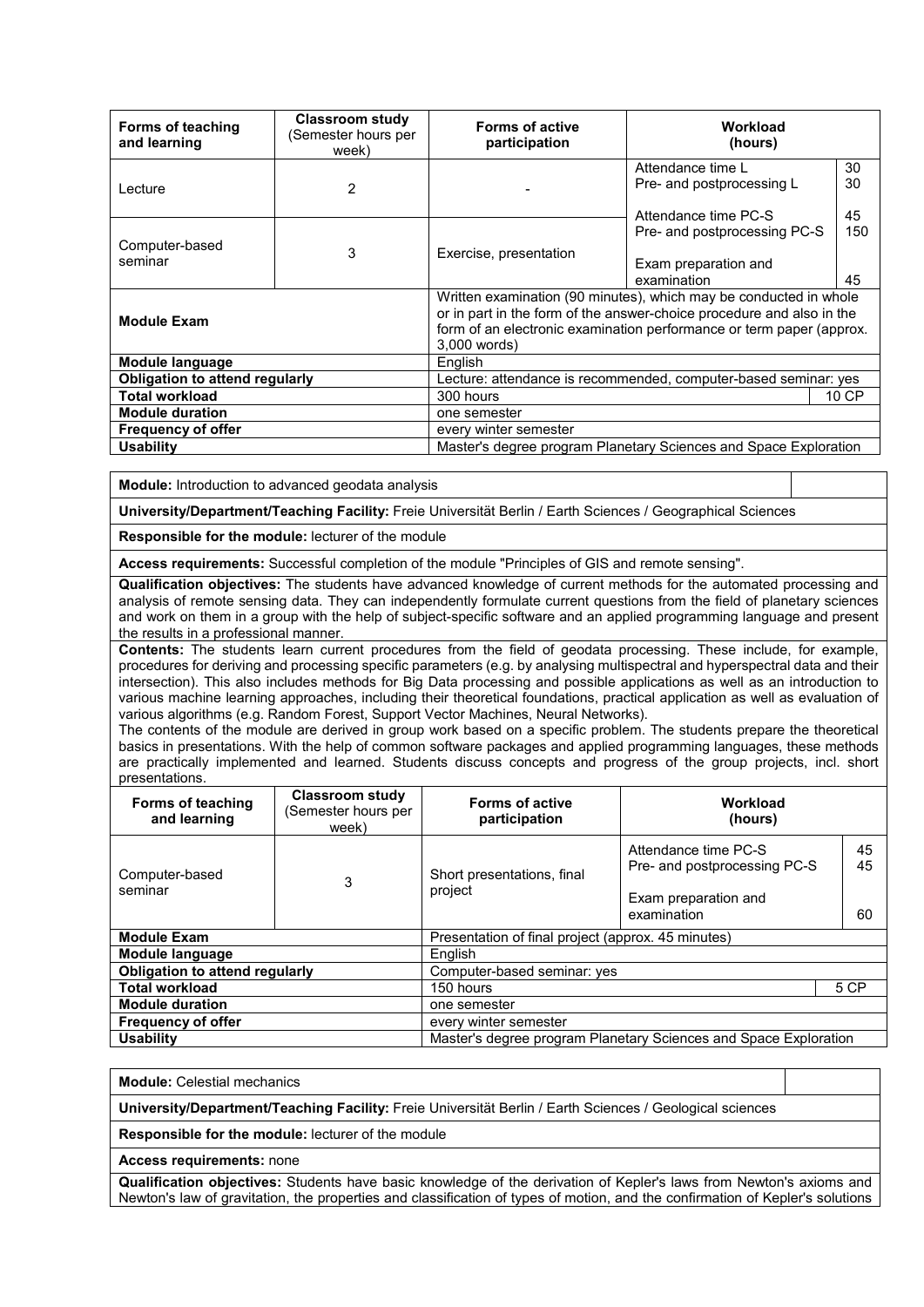to the two-body problem by observations of the motion of bodies in the solar system. Students have basic knowledge of the physical derivation and properties of the gravitational three-body problem. They can independently transfer and apply their knowledge to selected problems and develop strategies for solving them.

**Contents:** The students deal with the development of the world view from Ptolemy via Copernicus to Kepler and the Kepler laws as empirical findings. The exact derivation of Kepler's laws from Newton's equations is described, the conservation variables, as well as the classification of the types of motion and the orbital elements. Students deal with the derivation of the restricted circular three-body problem from the basic dynamical equations, the Jacobi integral, zero-velocity curves, and Lagrangian points. They use their knowledge to classify comets using selected examples. They work with simple perturbation calculations of the two-body problem.

| Forms of teaching<br>and learning      | <b>Classroom study</b><br>(Semester hours per<br>week)           | <b>Forms of active</b><br>participation                                                                                                                                                      | Workload<br>(hours)                            |          |
|----------------------------------------|------------------------------------------------------------------|----------------------------------------------------------------------------------------------------------------------------------------------------------------------------------------------|------------------------------------------------|----------|
| Lecture                                | $\overline{2}$                                                   |                                                                                                                                                                                              | Attendance time L<br>Pre- and postprocessing L | 30<br>30 |
|                                        |                                                                  |                                                                                                                                                                                              | Attendance time P<br>Pre- and postprocessing P | 30<br>30 |
| Practice session                       | 2                                                                | <b>Exercises</b>                                                                                                                                                                             | Exam preparation and<br>examination            | 30       |
| <b>Module Exam</b>                     |                                                                  | Written examination (90 minutes), which may be conducted in whole<br>or in part in the form of the answer-choice procedure and also in the<br>form of an electronic examination performance. |                                                |          |
| <b>Module language</b>                 |                                                                  | English                                                                                                                                                                                      |                                                |          |
| <b>Obligation to attend regularly</b>  |                                                                  | Lecture: attendance is recommended, practice session: yes                                                                                                                                    |                                                |          |
| <b>Total workload</b>                  |                                                                  | 5 CP<br>150 hours                                                                                                                                                                            |                                                |          |
| <b>Module duration</b><br>one semester |                                                                  |                                                                                                                                                                                              |                                                |          |
| <b>Frequency of offer</b>              | every winter semester                                            |                                                                                                                                                                                              |                                                |          |
| <b>Usability</b>                       | Master's degree program Planetary Sciences and Space Exploration |                                                                                                                                                                                              |                                                |          |

**Module:** The outer solar system

**University/Department/Teaching Facility:** Freie Universität Berlin / Earth Sciences / Geological sciences

**Responsible for the module:** lecturer of the module

**Access requirements:** none

**Qualification objectives:** Students have basic knowledge of the evolution of the outer solar system, from Jupiter to the Oort Cloud, including the systems of the gas giants Jupiter and Saturn, as well as the ice giants Uranus and Neptune, dwarf planets such as Pluto, small bodies (e.g., comets), and the heliopause. They can describe the physical and dynamical properties of bodies and processes and know multidisciplinary techniques for studying the physical properties of these objects. They can successfully complete tasks in groups and present the results appropriately.

**Contents:** Students work out, sometimes in groups, the physical and dynamical properties of bodies and processes occurring in the outer solar system, from Jupiter to the Oort Cloud, and present their results. Systems in the outer solar system include the moons, some with active volcanism, cryovolcanism, and atmospheres, and the smaller bodies beyond Neptune, some of the most pristine objects known. A solid understanding of the current state of the outer solar system bodies, as well as their formation and evolution, is provided, and multidisciplinary techniques such as telescopic observations or in situ analyses used to study the broad range of physical properties of objects are taught.

| Forms of teaching<br>and learning     | <b>Classroom study</b><br>(Semester hours per<br>week) | <b>Forms of active</b><br>participation                                                                                                                                                  | Workload<br>(hours)                                                 |                |
|---------------------------------------|--------------------------------------------------------|------------------------------------------------------------------------------------------------------------------------------------------------------------------------------------------|---------------------------------------------------------------------|----------------|
| Lecture                               | 2                                                      |                                                                                                                                                                                          | Attendance time L<br>Pre- and postprocessing L<br>Attendance time P | 30<br>30<br>30 |
| Practice session                      | $\mathcal{P}$                                          | Exercises, presentation,<br>group work                                                                                                                                                   | Pre- and postprocessing P<br>Exam preparation and<br>examination    | 30<br>30       |
| <b>Module Exam</b>                    |                                                        | Written examination (90 min), which may be conducted in whole or in<br>part in the form of the answer-choice procedure and also in the form<br>of an electronic examination performance. |                                                                     |                |
| Module language                       |                                                        | English                                                                                                                                                                                  |                                                                     |                |
| <b>Obligation to attend regularly</b> |                                                        | Lecture: attendance is recommended, practice session: yes                                                                                                                                |                                                                     |                |
| <b>Total workload</b>                 |                                                        | 150 hours<br>5 CP                                                                                                                                                                        |                                                                     |                |
| <b>Module duration</b>                |                                                        | one semester                                                                                                                                                                             |                                                                     |                |
| <b>Frequency of offer</b>             |                                                        | every winter semester                                                                                                                                                                    |                                                                     |                |
| <b>Usability</b>                      |                                                        | Master's degree program Planetary Sciences and Space Exploration                                                                                                                         |                                                                     |                |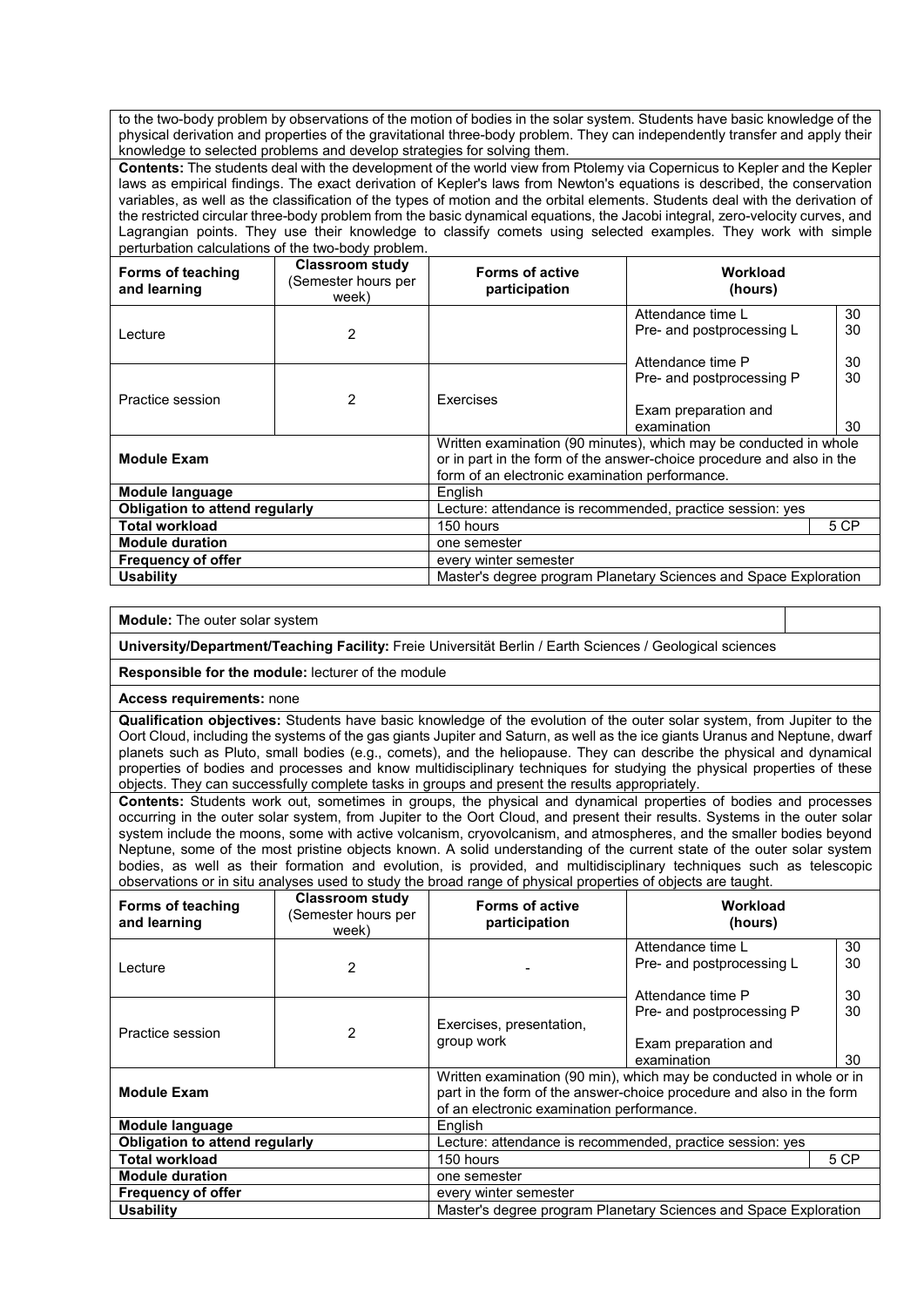**Module:** Magnetospheres

**University/Department/Teaching Facility:** Freie Universität Berlin / Earth Sciences / Geological sciences

**Responsible for the module:** lecturer of the module

#### **Access requirements:** none

**Qualification objectives:** The students have basic knowledge about the formation of magnetospheres by the interaction of the solar wind and the interplanetary magnetic field with the magnetic fields of the planets. They can name and explain the physical basis of the structure and dynamics of magnetospheres and describe the differences of magnetospheres in the solar system. Students will be able to independently apply basic methods to describe plasmas in space

**Contents:** Students will study the solar wind and the interplanetary magnetic field and the resulting formation of different magnetospheres in the solar system. The formation of magnetospheres and their structure, the formation of tail and cusp, plasma and currents in the magnetosphere are addressed. Furthermore, students deal with reconnection, the coupling of the terrestrial magnetosphere with the ionosphere and its dynamics, and the physics of induced magnetospheres. They learn methods for the description of plasmas and apply them.

| Forms of teaching<br>and learning                                                    | <b>Classroom study</b><br>(Semester hours per<br>week) | <b>Forms of active</b><br>participation                                                                                                                                                      | Workload<br>(hours)                                                 |                |
|--------------------------------------------------------------------------------------|--------------------------------------------------------|----------------------------------------------------------------------------------------------------------------------------------------------------------------------------------------------|---------------------------------------------------------------------|----------------|
| Lecture                                                                              | 2                                                      |                                                                                                                                                                                              | Attendance time L<br>Pre- and postprocessing L<br>Attendance time P | 30<br>30<br>30 |
| Practice session                                                                     | 2                                                      | <b>Exercises</b>                                                                                                                                                                             | Pre- and postprocessing P<br>Exam preparation and<br>examination    | 30<br>30       |
| <b>Module Exam</b>                                                                   |                                                        | Written examination (90 minutes), which may be conducted in whole<br>or in part in the form of the answer-choice procedure and also in the<br>form of an electronic examination performance. |                                                                     |                |
| Module language                                                                      |                                                        | English                                                                                                                                                                                      |                                                                     |                |
| <b>Obligation to attend regularly</b>                                                |                                                        | Lecture: attendance is recommended, practice session: yes                                                                                                                                    |                                                                     |                |
| <b>Total workload</b>                                                                |                                                        | 5 CP<br>150 hours                                                                                                                                                                            |                                                                     |                |
| <b>Module duration</b><br>one semester                                               |                                                        |                                                                                                                                                                                              |                                                                     |                |
| <b>Frequency of offer</b>                                                            | every summer semester                                  |                                                                                                                                                                                              |                                                                     |                |
| Master's degree program Planetary Sciences and Space Exploration<br><b>Usability</b> |                                                        |                                                                                                                                                                                              |                                                                     |                |

**Module:** Satellite-based meteorology

**University/Department/Teaching Facility:** Freie Universität Berlin / Earth Sciences / Meteorology

**Responsible for the module:** lecturer of the module

**Access requirements:** Successful completion of the module "Planetary atmospheres and climate".

**Qualification objectives:** The students possess basic knowledge of the current state of satellite-based remote sensing of the Earth in meteorology. They know the physical basics of the measurement methods and the mathematical basics of the inversion methods and can independently interpret and evaluate the diverse measurements and measurement methods and present the results. They receive an introduction to current data formats and programming development environments. **Contents:** Students learn the basics of radiative transfer theory, with a focus on aspects important to remote sensing such as absorption, emission, and scattering of solar and terrestrial radiation by atmospheric components. They learn about various inversion methods such as lookup tables, linear and nonlinear regressions, PCA, neural networks, optimal estimation, and get an overview of current meteorological satellite-based remote sensing tools and methods. They apply the learned knowledge to current satellite data and discuss the results.

| <b>Forms of teaching</b><br>and learning | <b>Classroom study</b><br>(Semester hours per<br>week) | <b>Forms of active</b><br>participation                                                                                                | Workload<br>(hours)                                                                   |                 |
|------------------------------------------|--------------------------------------------------------|----------------------------------------------------------------------------------------------------------------------------------------|---------------------------------------------------------------------------------------|-----------------|
| Lecture                                  | 2                                                      |                                                                                                                                        | Attendance time L<br>Pre- and postprocessing L                                        | 30<br>45        |
| Practice session                         | 3                                                      | Exercises, analysis of<br>satellite data, interactive<br>work with satellite data.<br>creation of higher-quality<br>satellite products | Attendance time P<br>Pre- and postprocessing P<br>Exam preparation and<br>examination | 45<br>80<br>100 |
| <b>Module Exam</b>                       |                                                        | Term paper (approx. 3 000 words)                                                                                                       |                                                                                       |                 |
| Module language                          |                                                        | English                                                                                                                                |                                                                                       |                 |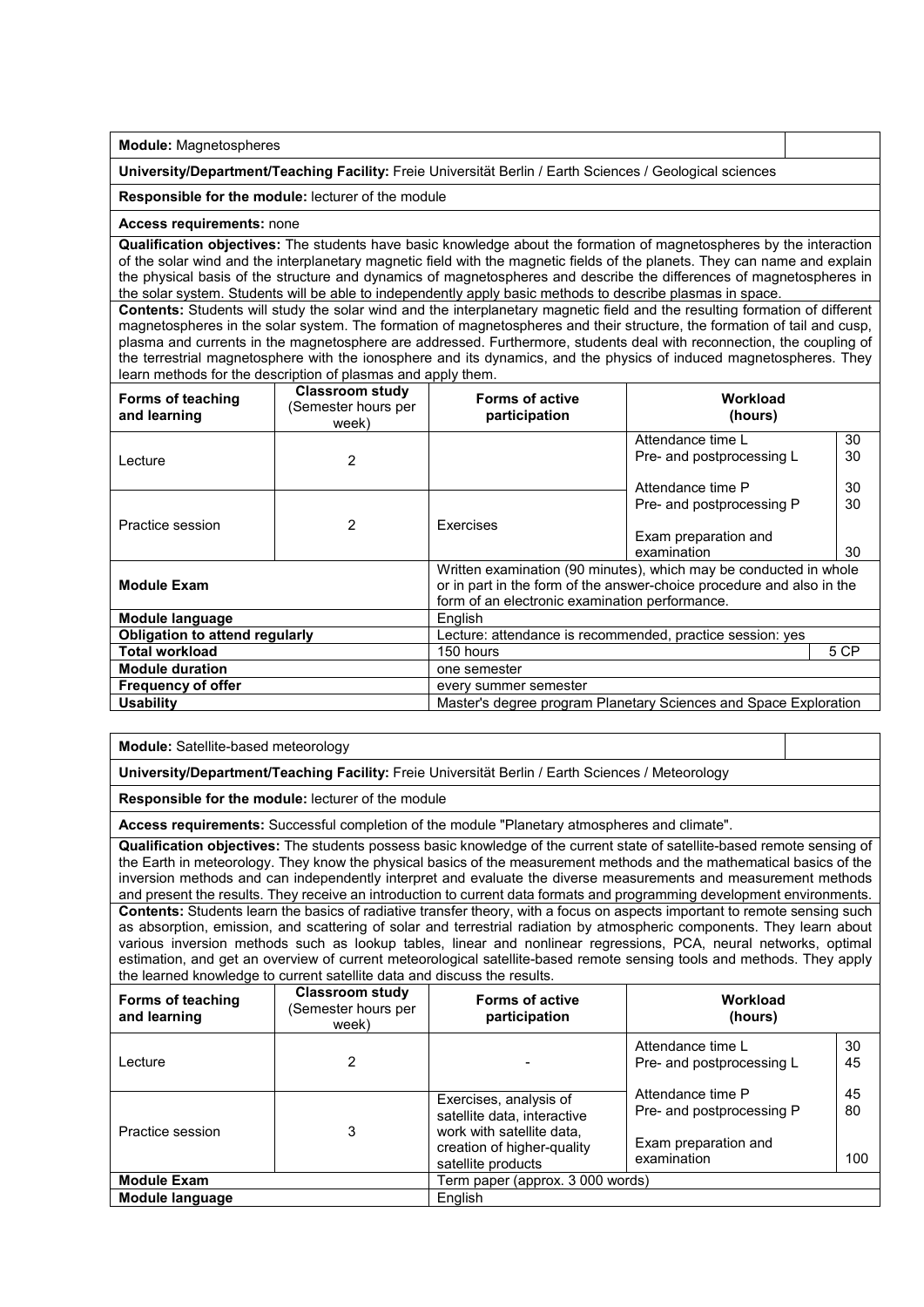| Obligation to attend regularly | Lecture: attendance is recommended, practice session: yes        |       |
|--------------------------------|------------------------------------------------------------------|-------|
| Total workload                 | 300 hours                                                        | 10 CP |
| <b>Module duration</b>         | one semester                                                     |       |
| <b>Frequency of offer</b>      | everv winter semester                                            |       |
| <b>Usability</b>               | Master's degree program Planetary Sciences and Space Exploration |       |

**Module:** Planetary evolution and habitability

**University/Department/Teaching Facility:** Freie Universität Berlin / Earth Sciences / Geological sciences

**Responsible for the module:** lecturer of the module

#### **Access requirements:** none

**Qualification objectives:** Students are familiar with the formation and thermo-chemical evolution of planetary bodies in the solar system. They have knowledge of the origin and development of life on Earth and its habitats and are able to assess in which extraterrestrial locations life could form and develop. They can assess what observations and experiments are needed to detect extraterrestrial life or habitable places beyond Earth. They can successfully complete tasks in teams and present the results appropriately.

**Contents:** Students will gain an overview of the formation and evolution of planets and moons and the framework for life in the universe. They discuss the definition of life and habitability and learn to assess the habitability of a planetary body. They address the origin of life on Earth, the conditions for the evolution of complex organisms, and the evolutionary history of life on Earth and its influence on the environment. They learn methods for detecting extraterrestrial life such as extremophile organisms, biomarkers, and biosignatures.

| Forms of teaching<br>and learning     | <b>Classroom study</b><br>(Semester hours per<br>week) | <b>Forms of active</b><br>participation                          | Workload<br>(hours)                                                                                                                                                                                               |      |
|---------------------------------------|--------------------------------------------------------|------------------------------------------------------------------|-------------------------------------------------------------------------------------------------------------------------------------------------------------------------------------------------------------------|------|
|                                       |                                                        |                                                                  | Attendance time L                                                                                                                                                                                                 | 30   |
| Lecture                               | 2                                                      |                                                                  | Pre- and postprocessing L                                                                                                                                                                                         | 30   |
|                                       |                                                        |                                                                  | Attendance time P                                                                                                                                                                                                 | 30   |
| Practice session                      |                                                        |                                                                  | Pre- and postprocessing P                                                                                                                                                                                         | 30   |
|                                       | $\mathfrak{p}$                                         | Group work, exercises,<br>presentation                           | Exam preparation and                                                                                                                                                                                              |      |
|                                       |                                                        |                                                                  | examination                                                                                                                                                                                                       | 30   |
| <b>Module Exam</b>                    |                                                        | (approx. 3000 words).                                            | Written exam (90 minutes), which may be conducted in whole or in<br>part, if applicable, in the form of the answer-choice method and also in<br>the form of an electronic examination performance or a term paper |      |
| Module language                       |                                                        | English                                                          |                                                                                                                                                                                                                   |      |
| <b>Obligation to attend regularly</b> |                                                        |                                                                  | Lecture: attendance is recommended, practice session: yes                                                                                                                                                         |      |
| <b>Total workload</b>                 |                                                        | 150 hours                                                        |                                                                                                                                                                                                                   | 5 CP |
| <b>Module duration</b>                |                                                        | one semester                                                     |                                                                                                                                                                                                                   |      |
| <b>Frequency of offer</b>             |                                                        | every summer semester                                            |                                                                                                                                                                                                                   |      |
| <b>Usability</b>                      |                                                        | Master's degree program Planetary Sciences and Space Exploration |                                                                                                                                                                                                                   |      |
|                                       |                                                        |                                                                  |                                                                                                                                                                                                                   |      |

**Module:** Exoplanets

**University/Department/Teaching Facility:** Freie Universität Berlin / Earth Sciences / Geological sciences

**Responsible for the module:** lecturer of the module

**Access requirements:** none

**Qualification objectives:** The students have basic knowledge of the state of the art of research on extrasolar planets as well as the methods applied in the field of research. They can classify the solar system as one planetary system among many and apply their knowledge of planetology to exoplanets that cover an extended and diverse range of parameters and do not occur in the solar system. They know methods from different research areas of observational astronomy, Earth sciences, physics, and astrobiology and can apply them interdisciplinary in interdisciplinary groups.

**Contents:** Students will get an overview of planet types, populations and their characteristics. They will learn planetary system architectures and methods for planet detection with ground-based and satellite-based telescopes. They look at methods for determining the mass, radius, orbit, orbital inclination, and Love numbers of exoplanets of the relationship of the parameters to each other. Methods for determining the chemical composition of atmospheres are taught and an overview of previous data of extrasolar planetary atmospheres is given. In addition, students will be given an overview of habitability of extrasolar planets and the various methods used to detect biosignatures to detect life outside the solar system.

| <b>Forms of teaching</b><br>and learning | Classroom study<br>(Semester hours per<br>week) | <b>Forms of active</b><br>participation | Workload<br>(hours) |
|------------------------------------------|-------------------------------------------------|-----------------------------------------|---------------------|
|------------------------------------------|-------------------------------------------------|-----------------------------------------|---------------------|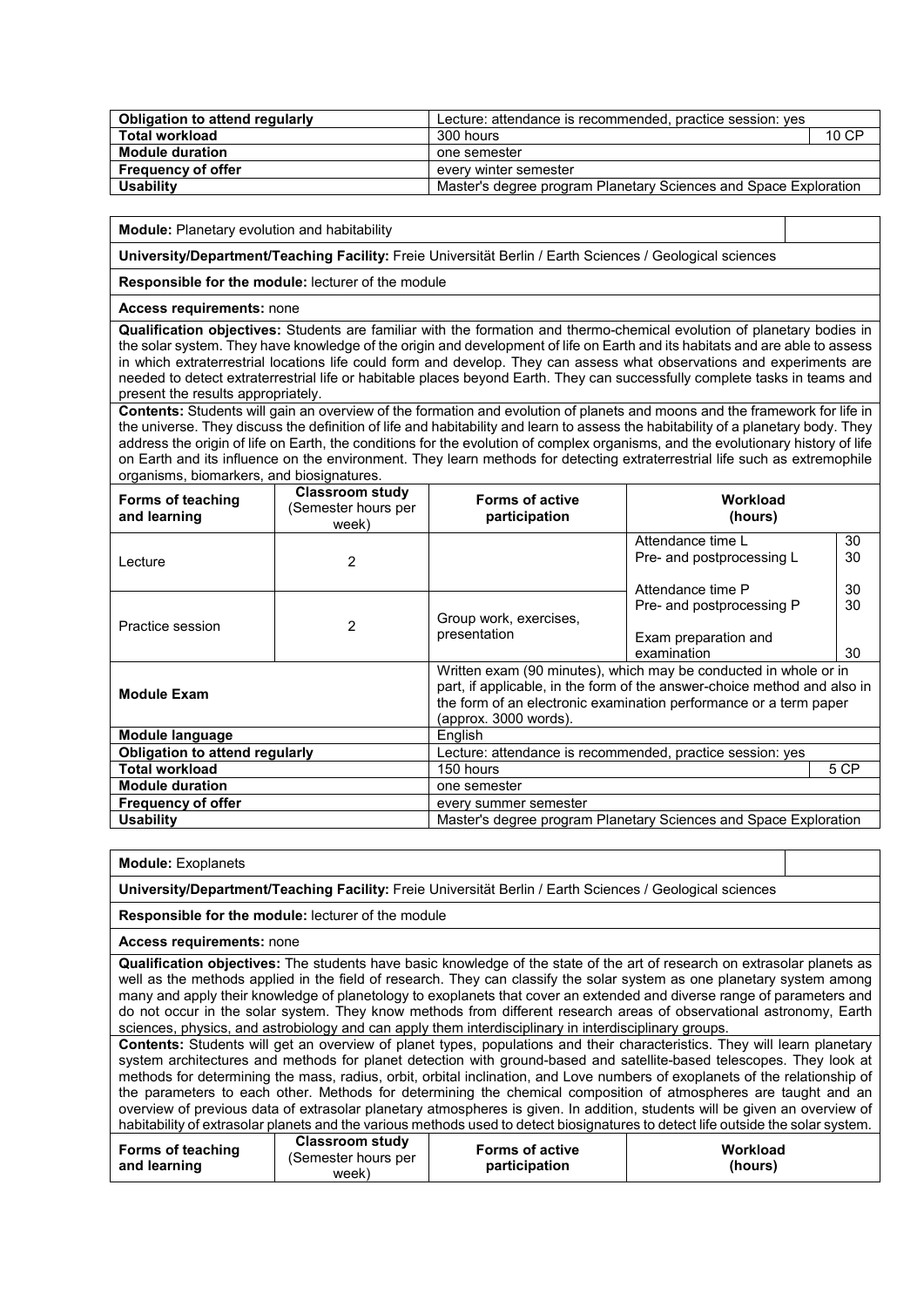|                                                    |                                                                  |                                                                       | Attendance time L         | 30   |
|----------------------------------------------------|------------------------------------------------------------------|-----------------------------------------------------------------------|---------------------------|------|
| Lecture                                            | 2                                                                |                                                                       | Pre- and postprocessing L | 30   |
|                                                    |                                                                  |                                                                       |                           |      |
|                                                    |                                                                  |                                                                       | Attendance time P         | 30   |
|                                                    |                                                                  |                                                                       | Pre- and postprocessing P | 30   |
| Practice session                                   | $\mathcal{P}$                                                    | Exercises,                                                            |                           |      |
|                                                    |                                                                  | group work                                                            | Exam preparation and      |      |
|                                                    |                                                                  |                                                                       | examination               | 30   |
|                                                    |                                                                  | Written examination (90 minutes), which may be conducted in whole     |                           |      |
| <b>Module Exam</b>                                 |                                                                  | or in part in the form of the answer-choice procedure and also in the |                           |      |
|                                                    |                                                                  | form of an electronic examination performance.                        |                           |      |
| Module language                                    |                                                                  | English                                                               |                           |      |
| Obligation to attend regularly                     |                                                                  | Lecture: attendance is recommended, practice session: yes             |                           |      |
| <b>Total workload</b>                              |                                                                  | 150 hours                                                             |                           | 5 CP |
| <b>Module duration</b>                             |                                                                  | one semester                                                          |                           |      |
| <b>Frequency of offer</b><br>every summer semester |                                                                  |                                                                       |                           |      |
| <b>Usability</b>                                   | Master's degree program Planetary Sciences and Space Exploration |                                                                       |                           |      |

**Module:** Geophysical modelling of planets and moons

**University/Department/Teaching Facility:** Freie Universität Berlin / Earth Sciences / Geological sciences

**Responsible for the module:** lecturer of the module

**Access requirements:** none

**Qualification objectives:** Students are familiar with basic skills in the execution and development of numerical models, which are needed in practical applications in geophysics and planetology. They are able to derive various internal structures of planetary bodies based on their knowledge of the inner solar system. They understand the physical equations for the thermal evolution of a planetary body and are able to implement them using parameterized, one-dimensional models. Using two-dimensional numerical codes, they are able to model the convection of the rock mantle and assess its influence on the evolution of planetary bodies and discuss the results in a scientifically sound manner.

**Contents:** Students learn the elementary physical equations for heat transport by convection and conduction, the rheology of the mantle, the material properties of the and the interior structure models for various planets and moons. In exercises they deal complementarily with the basics of numerical modeling. In addition, they will apply mathematical and physical principles, develop simple 1D conduction models, derive material properties for various Earth minerals, run and fit an internal structure model for Earth-like planets, and run convection codes.

| <b>Forms of teaching</b><br>and learning | Classroom study<br>(Semester hours per<br>week) | <b>Forms of active</b><br>participation                           | Workload<br>(hours)                            |          |
|------------------------------------------|-------------------------------------------------|-------------------------------------------------------------------|------------------------------------------------|----------|
|                                          |                                                 |                                                                   | Attendance time L<br>Pre- and postprocessing L | 30<br>15 |
| I ecture                                 | 2                                               |                                                                   |                                                |          |
|                                          |                                                 |                                                                   | Attendance time PC-S                           | 30       |
| Computer-based<br>seminar                | 2                                               |                                                                   | Pre- and postprocessing PC-S                   | 45       |
|                                          |                                                 | Exercises                                                         |                                                |          |
|                                          |                                                 |                                                                   | Exam preparation and                           |          |
|                                          |                                                 |                                                                   | examination                                    | 30       |
|                                          |                                                 | Written exam with practical application part (90 minutes) or term |                                                |          |
| <b>Module Exam</b>                       |                                                 | paper (approx. 3000 words)                                        |                                                |          |
| Module language                          |                                                 | English                                                           |                                                |          |
| <b>Obligation to attend regularly</b>    |                                                 | Lecture: attendance is recommended, computer-based seminar: yes   |                                                |          |
| <b>Total workload</b>                    |                                                 | 150 hours<br>5 CP                                                 |                                                |          |
| <b>Module duration</b>                   |                                                 | one semester                                                      |                                                |          |
| <b>Frequency of offer</b>                |                                                 | every winter semester                                             |                                                |          |
| <b>Usability</b>                         |                                                 | Master's degree program Planetary Sciences and Space Exploration  |                                                |          |

**Module:** Numerical methods in geosciences and planetary sciences

**University/Department/Teaching Facility:** Freie Universität Berlin / Earth Sciences / Geological sciences

**Responsible for the module:** lecturer of the module

**Access requirements:** none

**Qualification objectives:** The students have basic knowledge for solving complex physical problems with the help of numerical methods. They possess the methodological skills for translating a physical problem into a numerical algorithm as well as the technical ability to independently solve complex problems in Earth and planetary sciences using practical applications in a programming language and to present their results in a professional manner.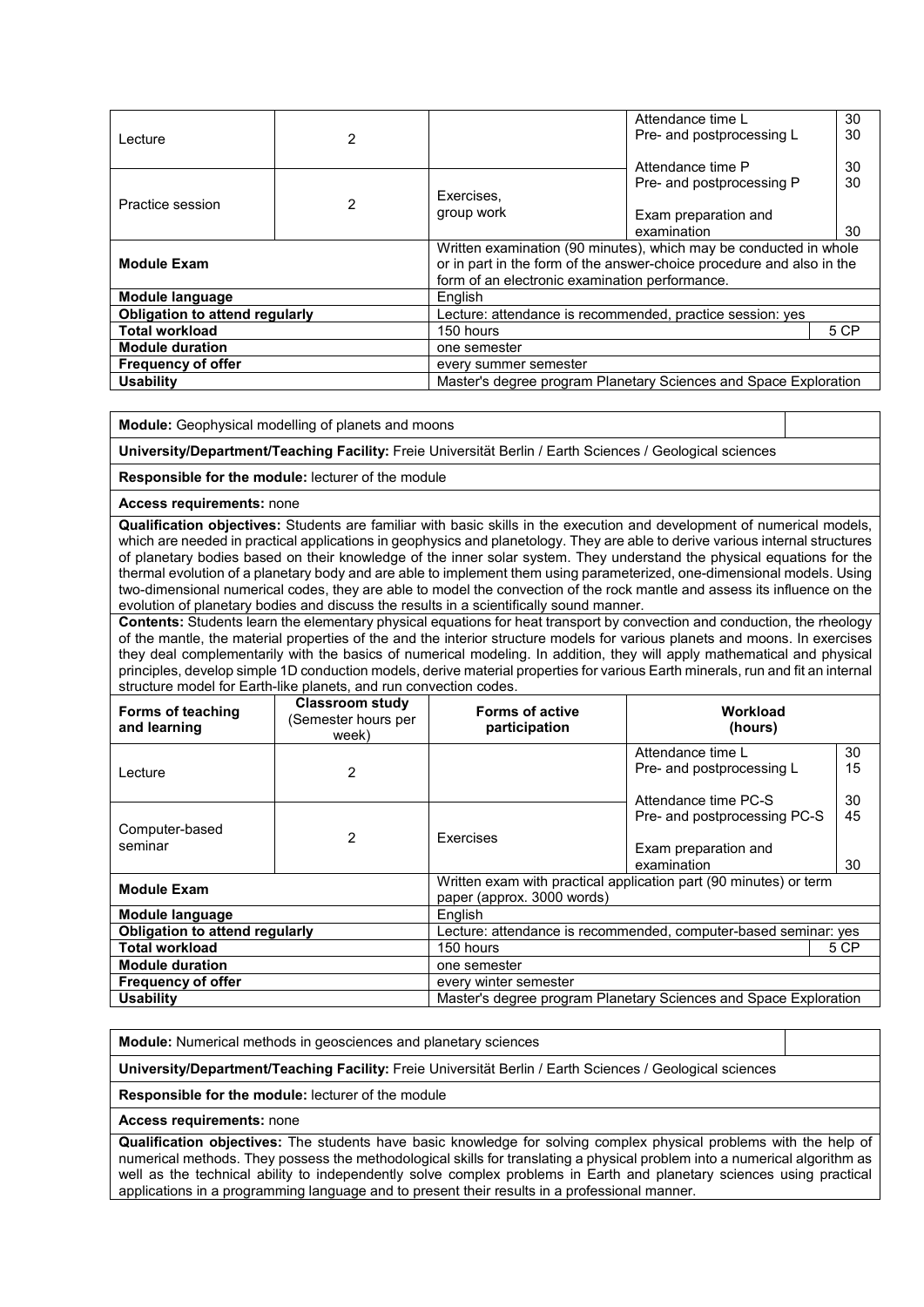**Contents:** The students learn procedures for the numerical solution of typical problems in the geosciences, e.g. methods for finding zeros, for numerical differentiation and integration and for solving ordinary and partial differential equations. Typical problems in Earth and planetary sciences will be treated on the basis of exercises and solutions will be worked out and presented.

| ana proopnoa.<br>Forms of teaching<br>and learning                                   | <b>Classroom study</b><br>(Semester hours per<br>week) | <b>Forms of active</b><br>participation                                                                                                                                                                                                               | Workload<br>(hours)                                                 |                |
|--------------------------------------------------------------------------------------|--------------------------------------------------------|-------------------------------------------------------------------------------------------------------------------------------------------------------------------------------------------------------------------------------------------------------|---------------------------------------------------------------------|----------------|
| Lecture                                                                              | 2                                                      |                                                                                                                                                                                                                                                       | Attendance time L<br>Pre- and postprocessing L<br>Attendance time P | 30<br>30<br>30 |
| Practice session                                                                     | 2                                                      | Exercises                                                                                                                                                                                                                                             | Pre- and postprocessing P<br>Exam preparation and<br>examination    | 30<br>30       |
| <b>Module Exam</b>                                                                   |                                                        | Written examination (90 minutes), which may be conducted in whole<br>or in part, if applicable, in the form of the answer-choice method and<br>also in the form of an electronic examination performance or as a term<br>paper (approx. 3,500 words). |                                                                     |                |
| Module language                                                                      |                                                        | <b>English</b>                                                                                                                                                                                                                                        |                                                                     |                |
| <b>Obligation to attend regularly</b>                                                |                                                        | Lecture: attendance is recommended, practice session: yes                                                                                                                                                                                             |                                                                     |                |
| <b>Total workload</b>                                                                |                                                        | 5 CP<br>150 hours                                                                                                                                                                                                                                     |                                                                     |                |
| <b>Module duration</b>                                                               |                                                        | one semester                                                                                                                                                                                                                                          |                                                                     |                |
| <b>Frequency of offer</b>                                                            |                                                        | every winter semester                                                                                                                                                                                                                                 |                                                                     |                |
| <b>Usability</b><br>Master's degree program Planetary Sciences and Space Exploration |                                                        |                                                                                                                                                                                                                                                       |                                                                     |                |

**Module:** Meteorites and the formation of terrestrial planets

**University/Department/Teaching Facility:** Freie Universität Berlin / Earth Sciences / Geological sciences

**Responsible for the module:** lecturer of the module

**Access requirements:** none

**Qualification objectives:** Students have basic knowledge of the composition, origin and formation of meteorites. They can distinguish different types of meteorites based on petrological and geochemical characteristics. They understand how the composition of meteorites allows conclusions to be drawn about the early evolution of the solar system and the terrestrial planets. They are able to develop content on their own, present it orally and in writing.

**Contents:** The students get an overview of the basics of classification, composition, origin and formation of meteorites and the physical processes in and on meteorites. They learn methods for the petrographic characterization of meteorites as well as their age determination. They deal with the relevance of meteorites and other planetary materials for understanding the formation, chronology and evolution of our solar system and especially the terrestrial planets.

| Forms of teaching<br>and learning     | <b>Classroom study</b><br>(Semester hours per<br>week) | <b>Forms of active</b><br>participation                               | Workload<br>(hours)       |    |
|---------------------------------------|--------------------------------------------------------|-----------------------------------------------------------------------|---------------------------|----|
|                                       |                                                        |                                                                       | Attendance time I         | 30 |
| Lecture                               | 2                                                      |                                                                       | Pre- and postprocessing L | 15 |
|                                       |                                                        |                                                                       | Attendance time S         | 15 |
|                                       |                                                        | Seminar presentation or                                               | Pre- and postprocessing S | 30 |
| Seminar                               |                                                        | short seminar paper on a                                              |                           |    |
|                                       |                                                        | specific topic                                                        | Attendance time P         | 15 |
|                                       |                                                        |                                                                       | Pre- and postprocessing P | 15 |
| Practice session                      |                                                        | Exercises                                                             |                           |    |
|                                       |                                                        |                                                                       | Exam preparation and      |    |
|                                       |                                                        |                                                                       | examination               | 30 |
|                                       |                                                        | Written examination (90 minutes), which may be conducted in whole     |                           |    |
| <b>Module Exam</b>                    |                                                        | or in part in the form of the answer-choice procedure and also in the |                           |    |
|                                       |                                                        | form of an electronic examination performance.                        |                           |    |
| Module language                       |                                                        | English                                                               |                           |    |
| <b>Obligation to attend regularly</b> |                                                        | Lecture: attendance is recommended, seminar and practice session:     |                           |    |
|                                       |                                                        | ves                                                                   |                           |    |
| <b>Total workload</b>                 |                                                        | 5 CP<br>150 hours                                                     |                           |    |
| <b>Module duration</b>                |                                                        | one semester                                                          |                           |    |
| <b>Frequency of offer</b>             |                                                        | every winter semester                                                 |                           |    |
| <b>Usability</b>                      |                                                        | Master's degree program Planetary Sciences and Space Exploration      |                           |    |

**Module:** Laboratory methods for the analysis of planetary materials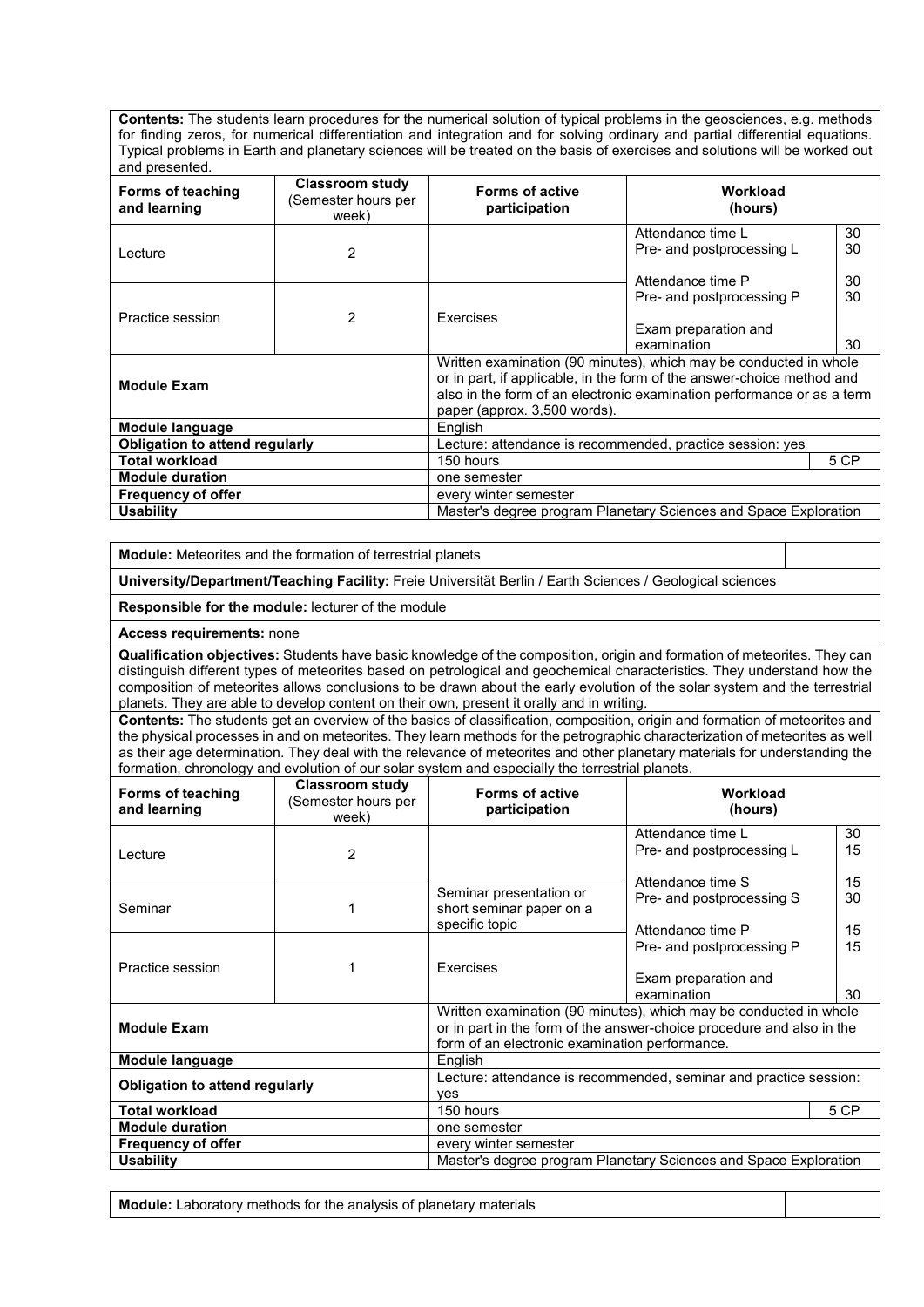**University/Department/Teaching Facility:** Freie Universität Berlin / Earth Sciences / Geological sciences

#### **Responsible for the module:** lecturer of the module

#### **Access requirements:** none

**Qualification objectives:** The students are able to develop suitable strategies for the investigation of the mineralogy, microstructure and chemical composition of planetary materials and to apply the analytical methods in a basic way. They are able to independently develop the work process for solving a specific problem and to justify it in a scientifically sound manner. They are able to work successfully on tasks in teams and to interpret and critically question results.

**Contents:** Students learn the basics of sample preparation with a focus on impactites, meteorites and planetary analog materials. They apply spectroscopic methods to practical examples and learn the basic theory and application of optical spectroscopy and mass spectrometric techniques. They learn basic techniques for the characterization of mineral dusts and the application of microanalytical methods using practical examples including scanning electron microscopy, electron beam microprobe and Raman spectroscopy As well as basic theory and application of non-destructive micro X-ray fluorescence analysis.

| Forms of teaching<br>and learning     | <b>Classroom study</b><br>(Semester hours per<br>week) | <b>Forms of active</b><br>participation                                                                                                                                                               | Workload<br>(hours)                            |          |
|---------------------------------------|--------------------------------------------------------|-------------------------------------------------------------------------------------------------------------------------------------------------------------------------------------------------------|------------------------------------------------|----------|
|                                       |                                                        |                                                                                                                                                                                                       | Attendance time L<br>Pre- and postprocessing L | 15<br>15 |
| Lecture                               |                                                        |                                                                                                                                                                                                       |                                                |          |
|                                       |                                                        |                                                                                                                                                                                                       | Attendance time LW                             | 45       |
|                                       |                                                        |                                                                                                                                                                                                       | Pre- and postprocessing LW                     | 45       |
| Learning workshop                     | 3                                                      | Group work, protocol                                                                                                                                                                                  | Exam preparation and                           |          |
|                                       |                                                        |                                                                                                                                                                                                       | examination                                    | 30       |
| <b>Module Exam</b>                    |                                                        | Written exam (60 minutes), which, if applicable, may be conducted in<br>whole or in part in the form of the answer-choice procedure and also<br>in the form of an electronic examination performance. |                                                |          |
| Module language                       |                                                        | English                                                                                                                                                                                               |                                                |          |
| <b>Obligation to attend regularly</b> |                                                        | Lecture: attendance is recommended, learning workshop: yes                                                                                                                                            |                                                |          |
| <b>Total workload</b>                 |                                                        | 150 hours<br>5 CP                                                                                                                                                                                     |                                                |          |
| <b>Module duration</b>                |                                                        | one semester                                                                                                                                                                                          |                                                |          |
| <b>Frequency of offer</b>             |                                                        | every winter semester                                                                                                                                                                                 |                                                |          |
| <b>Usability</b>                      |                                                        | Master's degree program Planetary Sciences and Space Exploration                                                                                                                                      |                                                |          |

#### **Module:** Planetary field trips

**University/Department/Teaching Facility:** Freie Universität Berlin / Earth Sciences / Geological sciences

**Responsible for the module:** lecturer of the module

**Access requirements:** none

**Qualification objectives:** Students will be able to recognize typical rocks and structures of impact craters and volcanoes, analyze them with suitable methods and interpret the formation process. They are able to argue the interpretations and, if applicable, develop them further in teams.

**Contents:** The students deal with the structure and stratigraphy of impact structures and analyze impact processes on the basis of field findings. They learn the basics of impact metamorphism and to distinguish impactites from similar rocks of geological processes (especially volcanism) with suitable methods in the field.

| <b>Forms of teaching</b><br>and learning | <b>Classroom study</b><br>Semester hours per<br>week) | <b>Forms of active</b><br>participation                          | Workload<br>(hours)                                |          |
|------------------------------------------|-------------------------------------------------------|------------------------------------------------------------------|----------------------------------------------------|----------|
| <b>Practical seminar</b>                 | 3                                                     | Group work, protocol<br>preparation                              | Attendance time PrS<br>Pre- and postprocessing PrS | 45<br>30 |
|                                          |                                                       |                                                                  | Attendance time S                                  | 15       |
|                                          |                                                       |                                                                  | Pre- and postprocessing S                          | 30       |
| Seminar                                  |                                                       |                                                                  |                                                    |          |
|                                          |                                                       |                                                                  | Exam preparation and<br>examination                | 30       |
| <b>Module Exam</b>                       |                                                       | Protocol (approx. 5,000 words)                                   |                                                    |          |
| Module language                          |                                                       | English                                                          |                                                    |          |
| Obligation to attend regularly           |                                                       | ves                                                              |                                                    |          |
| <b>Total workload</b>                    |                                                       | 150 hours                                                        |                                                    | 5 CP     |
| <b>Module duration</b>                   |                                                       | one semester                                                     |                                                    |          |
| <b>Frequency of offer</b>                |                                                       | every summer semester                                            |                                                    |          |
| <b>Usability</b>                         |                                                       | Master's degree program Planetary Sciences and Space Exploration |                                                    |          |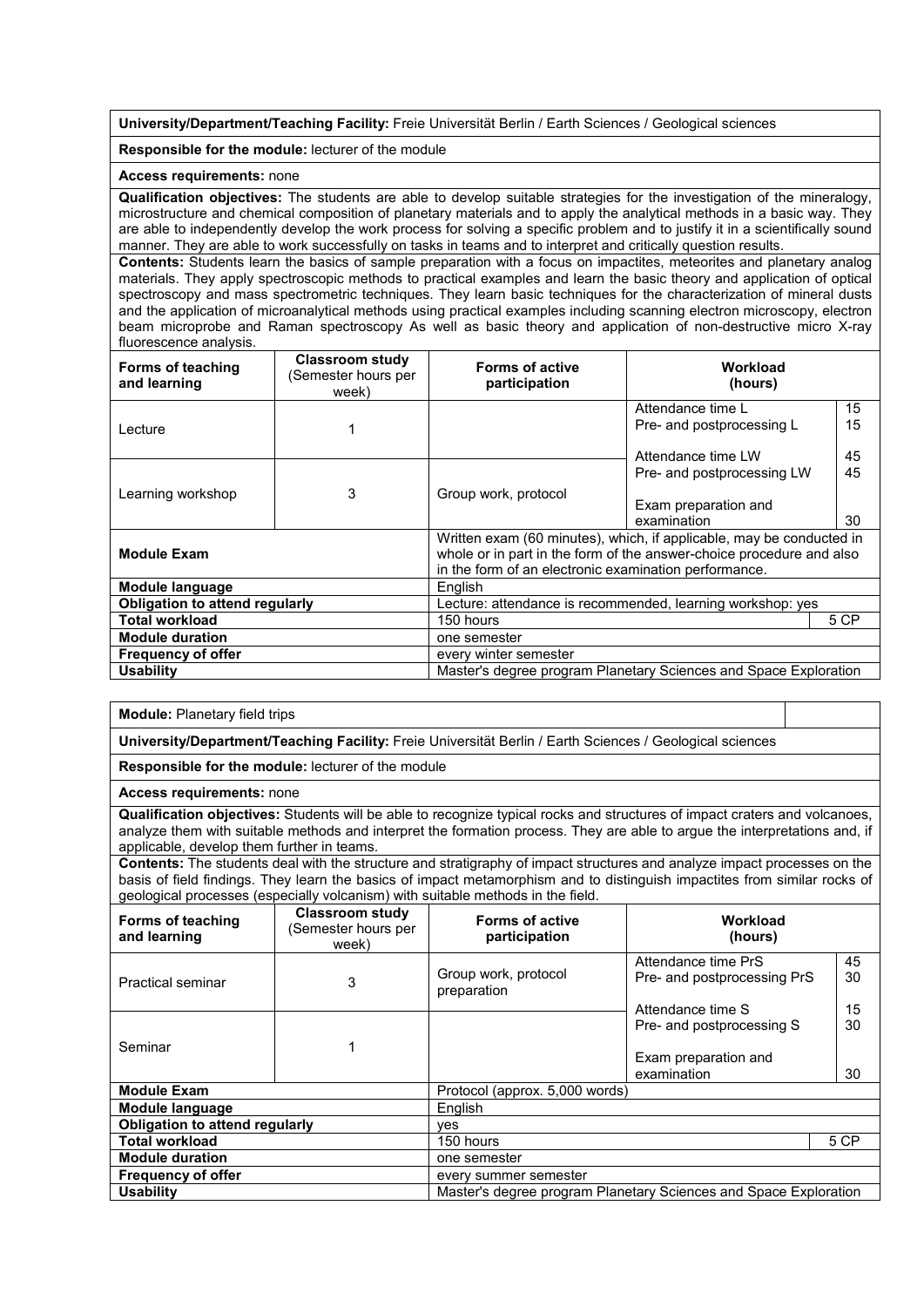**University/Department/Teaching Facility:** Freie Universität Berlin / Earth Sciences / Geological sciences

**Responsible for the module:** lecturer of the module

**Access requirements:** none

**Qualification objectives:** The students have in-depth knowledge of selected topics in planetary research. They possess the methodological skills to understand the subject matter as well as the technical ability to apply what they have learned confidently and independently to specific problems and to develop strategies for solving them in teams.

**Contents:** Current topics in planetary research with special consideration of ongoing research projects.

| Forms of teaching<br>and learning     | <b>Classroom study</b><br>(Semester hours<br>per week) | Forms of active participation                                                                                                                                                                                                                                                                                                  | Workload<br>(hours)                                                 |                |
|---------------------------------------|--------------------------------------------------------|--------------------------------------------------------------------------------------------------------------------------------------------------------------------------------------------------------------------------------------------------------------------------------------------------------------------------------|---------------------------------------------------------------------|----------------|
| Lecture                               | $\mathcal{P}$                                          |                                                                                                                                                                                                                                                                                                                                | Attendance time L<br>Pre- and postprocessing L<br>Attendance time P | 30<br>30<br>30 |
| Practice session                      | $\overline{2}$                                         | Exercises, group work,<br>presentation                                                                                                                                                                                                                                                                                         | Pre- and postprocessing P<br>Exam preparation and<br>examination    | 30<br>30       |
| <b>Module Exam</b>                    |                                                        | Written examination (90 minutes), which may be conducted in whole or<br>in part, if applicable, in the form of the answer-choice method and also in<br>the form of an electronic examination performance or oral examination<br>(approx. 20 minutes) or term paper (approx. 4,000 words) or protocol<br>(approx. 4,000 words). |                                                                     |                |
| Module language                       |                                                        | English                                                                                                                                                                                                                                                                                                                        |                                                                     |                |
| <b>Obligation to attend regularly</b> |                                                        | Lecture: attendance is recommended, practice session: yes                                                                                                                                                                                                                                                                      |                                                                     |                |
| <b>Total workload</b>                 |                                                        | 150 hours<br>5 CP                                                                                                                                                                                                                                                                                                              |                                                                     |                |
| <b>Module duration</b>                |                                                        | one semester                                                                                                                                                                                                                                                                                                                   |                                                                     |                |
| <b>Frequency of offer</b>             |                                                        | every winter and summer semester                                                                                                                                                                                                                                                                                               |                                                                     |                |
| <b>Usability</b>                      |                                                        | Master's degree program Planetary Sciences and Space Exploration                                                                                                                                                                                                                                                               |                                                                     |                |

**Module:** Special topics of space exploration

**University/Department/Teaching Facility:** Freie Universität Berlin / Earth Sciences / Geological sciences

**Responsible for the module:** lecturer of the module

**Access requirements:** none

**Qualification objectives:** The students have in-depth knowledge of selected topics in space exploration. They have the methodological skills to understand the subject matter as well as the technical ability to apply what they have learned confidently and independently to specific problems and to develop strategies for solving them in teams.

**Contents:** Current topics in space exploration with special consideration of ongoing research projects.

| Forms of teaching<br>and learning      | <b>Classroom study</b><br>(Semester hours per<br>week)           | <b>Forms of active</b><br>participation                                                                                                                                                                                                                                                                                        | Workload<br>(hours)       |    |
|----------------------------------------|------------------------------------------------------------------|--------------------------------------------------------------------------------------------------------------------------------------------------------------------------------------------------------------------------------------------------------------------------------------------------------------------------------|---------------------------|----|
|                                        |                                                                  |                                                                                                                                                                                                                                                                                                                                | Attendance time L         | 30 |
| Lecture                                | 2                                                                |                                                                                                                                                                                                                                                                                                                                | Pre- and postprocessing L | 30 |
|                                        |                                                                  |                                                                                                                                                                                                                                                                                                                                | Attendance time P         | 30 |
|                                        |                                                                  |                                                                                                                                                                                                                                                                                                                                | Pre- and postprocessing P | 30 |
|                                        |                                                                  | Exercises, group work,                                                                                                                                                                                                                                                                                                         |                           |    |
| Practice session                       | 2                                                                | presentation                                                                                                                                                                                                                                                                                                                   | Exam preparation and      |    |
|                                        |                                                                  |                                                                                                                                                                                                                                                                                                                                | examination               | 30 |
| <b>Module Exam</b>                     |                                                                  | Written examination (90 minutes), which may be conducted in whole or<br>in part, if applicable, in the form of the answer-choice method and also<br>in the form of an electronic examination performance or oral<br>examination (approx. 20 minutes) or term paper (approx. 4,000 words)<br>or protocol (approx. 4,000 words). |                           |    |
| <b>Module language</b>                 |                                                                  | English                                                                                                                                                                                                                                                                                                                        |                           |    |
| Obligation to attend regularly         |                                                                  | Lecture: attendance is recommended, practice session: yes                                                                                                                                                                                                                                                                      |                           |    |
| <b>Total workload</b>                  |                                                                  | 5 CP<br>150 hours                                                                                                                                                                                                                                                                                                              |                           |    |
| <b>Module duration</b><br>one semester |                                                                  |                                                                                                                                                                                                                                                                                                                                |                           |    |
| <b>Frequency of offer</b>              |                                                                  | every winter and summer semester                                                                                                                                                                                                                                                                                               |                           |    |
| <b>Usability</b>                       | Master's degree program Planetary Sciences and Space Exploration |                                                                                                                                                                                                                                                                                                                                |                           |    |
|                                        |                                                                  |                                                                                                                                                                                                                                                                                                                                |                           |    |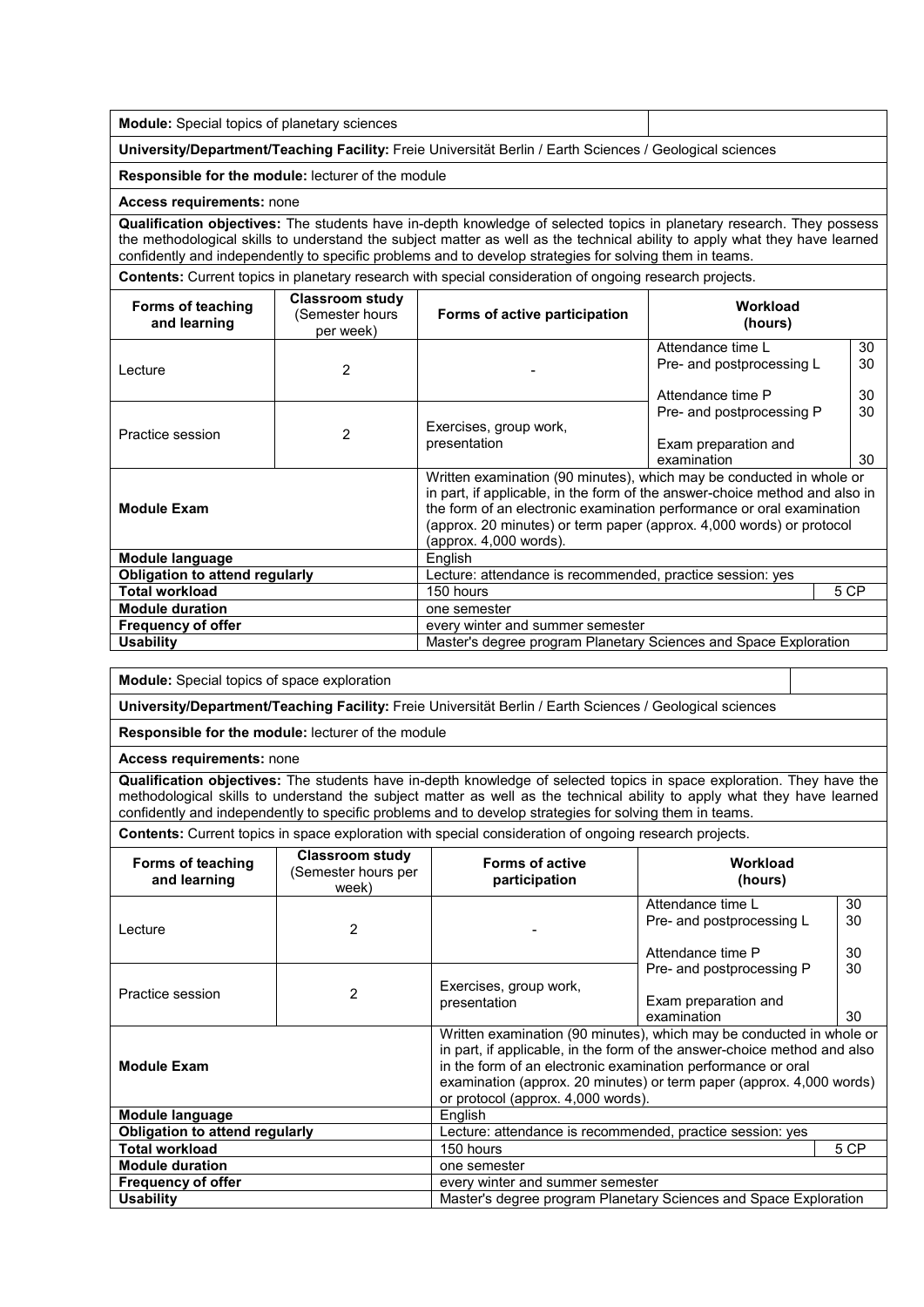**Module:** Special topics of exploration of asteroids and other small bodies

**University/Department/Teaching Facility:** Freie Universität Berlin / Earth Sciences / Geological sciences

**Responsible for the module:** lecturer of the module

#### **Access requirements:** none

**Qualification objectives:** The students have in-depth knowledge of selected topics of research on small bodies in the solar system (meteoroids, asteroids, comets, dwarf planets and other small bodies). They possess the methodological skills to understand the subject matter as well as the technical ability to apply what they have learned confidently and independently to specific problems and to develop strategies for solving them in teams.

**Contents:** Current topics in the field of asteroid, meteoroid, comet and dwarf planet research with special consideration of ongoing research projects.

| Forms of teaching<br>and learning     | Classroom study<br>Semester hours per<br>week) | <b>Forms of active</b><br>participation                          | Workload<br>(hours)                                                                                                                                                                                                                                                                      |                |
|---------------------------------------|------------------------------------------------|------------------------------------------------------------------|------------------------------------------------------------------------------------------------------------------------------------------------------------------------------------------------------------------------------------------------------------------------------------------|----------------|
| Lecture                               | 2                                              |                                                                  | Attendance time L<br>Pre- and postprocessing L<br>Attendance time P                                                                                                                                                                                                                      | 30<br>30<br>30 |
| Practice session                      | $\overline{2}$                                 | Group work, presentation                                         | Pre- and postprocessing P<br>Exam preparation and<br>examination                                                                                                                                                                                                                         | 30<br>30       |
| <b>Module Exam</b>                    |                                                | or protocol (approx. 4,000 words).                               | Written examination (90 minutes), which may be conducted in whole or<br>in part, if applicable, in the form of the answer-choice method and also<br>in the form of an electronic examination performance or oral<br>examination (approx. 20 minutes) or term paper (approx. 4,000 words) |                |
| Module language                       |                                                | English                                                          |                                                                                                                                                                                                                                                                                          |                |
| <b>Obligation to attend regularly</b> |                                                | Lecture: attendance is recommended, practice session: yes        |                                                                                                                                                                                                                                                                                          |                |
| <b>Total workload</b>                 |                                                | 5 CP<br>150 hours                                                |                                                                                                                                                                                                                                                                                          |                |
| <b>Module duration</b>                |                                                | one semester                                                     |                                                                                                                                                                                                                                                                                          |                |
| Frequency of offer                    |                                                | every winter and summer semester                                 |                                                                                                                                                                                                                                                                                          |                |
| <b>Usability</b>                      |                                                | Master's degree program Planetary Sciences and Space Exploration |                                                                                                                                                                                                                                                                                          |                |

**Module:** Special topics of geology

**University/Department/Teaching Facility:** Freie Universität Berlin / Earth Sciences / Geological sciences

**Responsible for the module:** lecturer of the module

**Access requirements:** none

**Qualification objectives:** The students have in-depth knowledge of selected topics in the geological sciences. They possess the methodological skills to understand the subject matter as well as the professional ability to apply what they have learned confidently and independently to specific problems and to develop strategies for solving them in teams.

**Contents:** Current topics in geology with special consideration of ongoing research projects.

| Forms of teaching<br>and learning | <b>Classroom study</b><br>(Semester hours per<br>week) | <b>Forms of active</b><br>participation                                                                                                                                                                                                                                                                                        | Workload<br>(hours)                                                 |                |
|-----------------------------------|--------------------------------------------------------|--------------------------------------------------------------------------------------------------------------------------------------------------------------------------------------------------------------------------------------------------------------------------------------------------------------------------------|---------------------------------------------------------------------|----------------|
| Lecture                           | 2                                                      |                                                                                                                                                                                                                                                                                                                                | Attendance time L<br>Pre- and postprocessing L<br>Attendance time P | 30<br>30<br>30 |
| Practice session                  | 2                                                      | Exercises, group work                                                                                                                                                                                                                                                                                                          | Pre- and postprocessing P<br>Exam preparation and<br>examination    | 30<br>30       |
| <b>Module Exam</b>                |                                                        | Written examination (90 minutes), which may be conducted in whole or<br>in part, if applicable, in the form of the answer-choice method and also<br>in the form of an electronic examination performance or oral<br>examination (approx. 20 minutes) or term paper (approx. 4,000 words)<br>or protocol (approx. 4,000 words). |                                                                     |                |
| Module language                   |                                                        | English                                                                                                                                                                                                                                                                                                                        |                                                                     |                |
| Obligation to attend regularly    |                                                        | Lecture: attendance is recommended, practice session: yes                                                                                                                                                                                                                                                                      |                                                                     |                |
| <b>Total workload</b>             |                                                        | 5 CP<br>150 hours                                                                                                                                                                                                                                                                                                              |                                                                     |                |
| <b>Module duration</b>            |                                                        | one semester                                                                                                                                                                                                                                                                                                                   |                                                                     |                |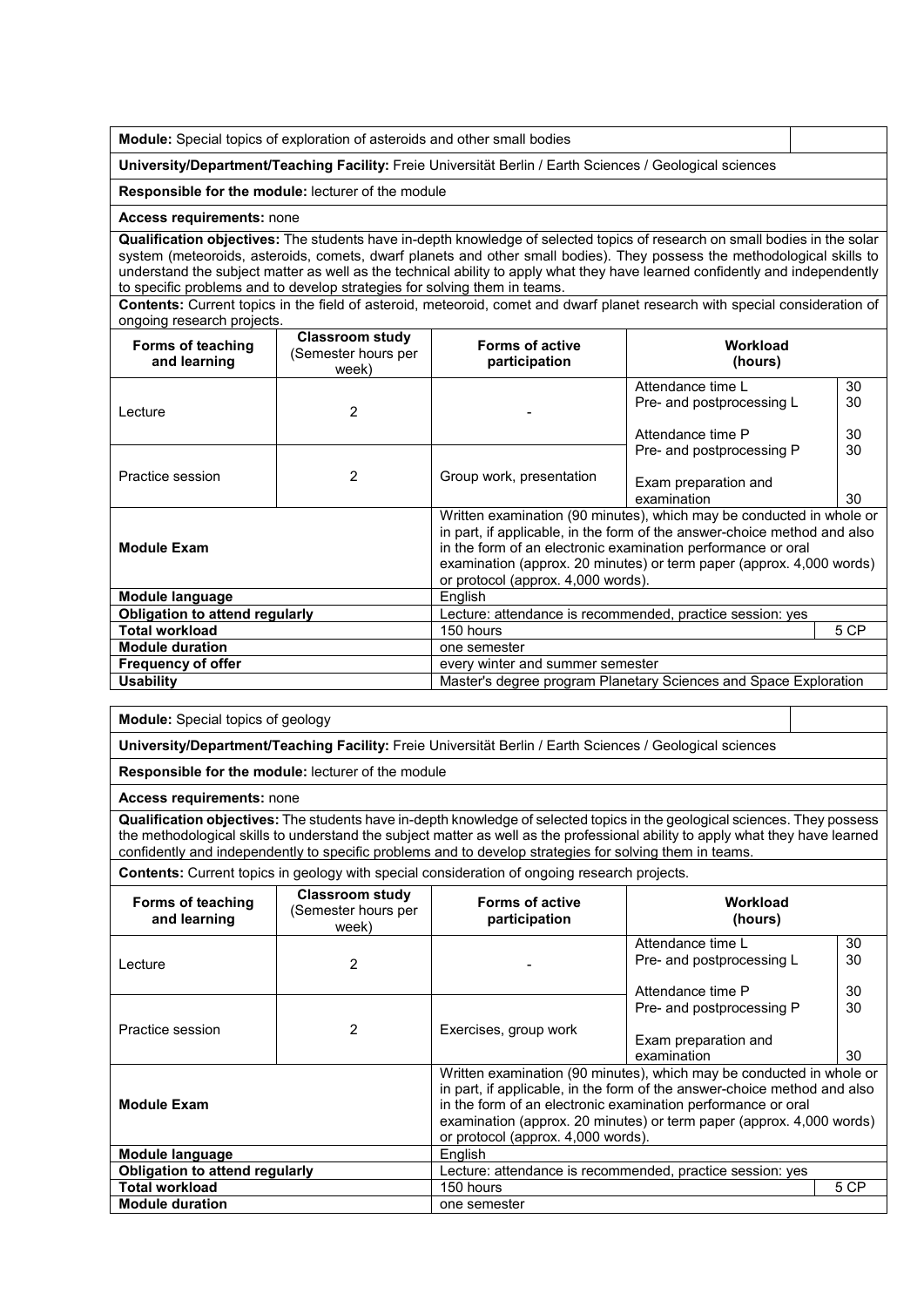| $-$<br>offer<br>Freauency of | v winter<br>semester<br>and<br>summer<br>even                                        |
|------------------------------|--------------------------------------------------------------------------------------|
| Jsabilit <sup>.</sup>        | Master's<br>Exploration<br>, Planetarv<br>program<br>dearee<br>Sciences and<br>Space |

**Module:** Special topics of atmospheric sciences

**University/Department/Teaching Facility:** Freie Universität Berlin / Earth Sciences / Meteorology

**Responsible for the module:** lecturer of the module

**Access requirements:** Successful completion of the module "Planetary atmospheres and climate".

**Qualification objectives:** The students have in-depth knowledge of selected topics in planetary atmospheric research. They possess the methodological skills to understand the subject matter, as well as the technical ability to apply what they have learned confidently and independently to specific problems and to develop strategies for solving them.

**Contents:** Current topics in the field of planetary atmospheric science with special reference to current issues in research.

| Forms of teaching<br>and learning      | Classroom study<br>Semester hours per<br>week) | <b>Forms of active</b><br>participation                          | Workload<br>(hours)                                                                                                                                                                                                                                                                      |    |
|----------------------------------------|------------------------------------------------|------------------------------------------------------------------|------------------------------------------------------------------------------------------------------------------------------------------------------------------------------------------------------------------------------------------------------------------------------------------|----|
|                                        |                                                |                                                                  | Attendance time L                                                                                                                                                                                                                                                                        | 30 |
| Lecture                                | $\overline{2}$                                 |                                                                  | Pre- and postprocessing L                                                                                                                                                                                                                                                                | 30 |
|                                        |                                                |                                                                  | Attendance time P                                                                                                                                                                                                                                                                        | 30 |
|                                        |                                                |                                                                  | Pre- and postprocessing P                                                                                                                                                                                                                                                                | 30 |
| Practice session                       | $\overline{2}$                                 | Exercises, presentation                                          | Exam preparation and<br>examination                                                                                                                                                                                                                                                      | 30 |
| <b>Module Exam</b>                     |                                                | or protocol (approx. 4,000 words).                               | Written examination (90 minutes), which may be conducted in whole or<br>in part, if applicable, in the form of the answer-choice method and also<br>in the form of an electronic examination performance or oral<br>examination (approx. 20 minutes) or term paper (approx. 4,000 words) |    |
| Module language                        |                                                | English                                                          |                                                                                                                                                                                                                                                                                          |    |
| <b>Obligation to attend regularly</b>  |                                                | Lecture: attendance is recommended, practice session: yes        |                                                                                                                                                                                                                                                                                          |    |
| <b>Total workload</b>                  |                                                | 5 CP<br>150 hours                                                |                                                                                                                                                                                                                                                                                          |    |
| <b>Module duration</b><br>one semester |                                                |                                                                  |                                                                                                                                                                                                                                                                                          |    |
| <b>Frequency of offer</b>              |                                                | every winter and summer semester                                 |                                                                                                                                                                                                                                                                                          |    |
| <b>Usability</b>                       |                                                | Master's degree program Planetary Sciences and Space Exploration |                                                                                                                                                                                                                                                                                          |    |

**Module:** Special topics of remote sensing

**University/Department/Teaching Facility:** Freie Universität Berlin / Earth Sciences / Geographical sciences

**Responsible for the module:** lecturer of the module

**Access requirements:** none

**Qualification objectives:** The students have in-depth knowledge of selected topics in remote sensing. They have the methodological skills to understand the subject matter as well as the technical ability to apply what they have learned confidently and independently to specific problems and to develop strategies for solving them in teams.

**Contents:** Current topics in remote sensing with special consideration of ongoing research projects.

| Forms of teaching<br>and learning     | <b>Classroom study</b><br>(Semester hours per week) | <b>Forms of active</b><br>Workload<br>participation<br>(hours)                                                                                                                                                                                                                                                                 |                                     |    |  |
|---------------------------------------|-----------------------------------------------------|--------------------------------------------------------------------------------------------------------------------------------------------------------------------------------------------------------------------------------------------------------------------------------------------------------------------------------|-------------------------------------|----|--|
|                                       | 2                                                   |                                                                                                                                                                                                                                                                                                                                | Attendance time I                   |    |  |
| Lecture                               |                                                     |                                                                                                                                                                                                                                                                                                                                | Pre- and postprocessing L           | 30 |  |
|                                       |                                                     |                                                                                                                                                                                                                                                                                                                                | Attendance time P                   | 30 |  |
|                                       |                                                     |                                                                                                                                                                                                                                                                                                                                | Pre- and postprocessing P           | 30 |  |
| Practice session                      | 2                                                   | Exercises, group work                                                                                                                                                                                                                                                                                                          | Exam preparation and<br>examination | 30 |  |
| <b>Module Exam</b>                    |                                                     | Written examination (90 minutes), which may be conducted in<br>whole or in part, if applicable, in the form of the answer-choice<br>method and also in the form of an electronic examination<br>performance or oral examination (approx. 20 minutes) or term<br>paper (approx. 4,000 words) or protocol (approx. 4,000 words). |                                     |    |  |
| Module language<br>English            |                                                     |                                                                                                                                                                                                                                                                                                                                |                                     |    |  |
| <b>Obligation to attend regularly</b> |                                                     | Lecture: attendance is recommended, practice session: yes                                                                                                                                                                                                                                                                      |                                     |    |  |
| <b>Total workload</b>                 |                                                     | 150 hours                                                                                                                                                                                                                                                                                                                      |                                     |    |  |
| <b>Module duration</b>                |                                                     | one semester                                                                                                                                                                                                                                                                                                                   |                                     |    |  |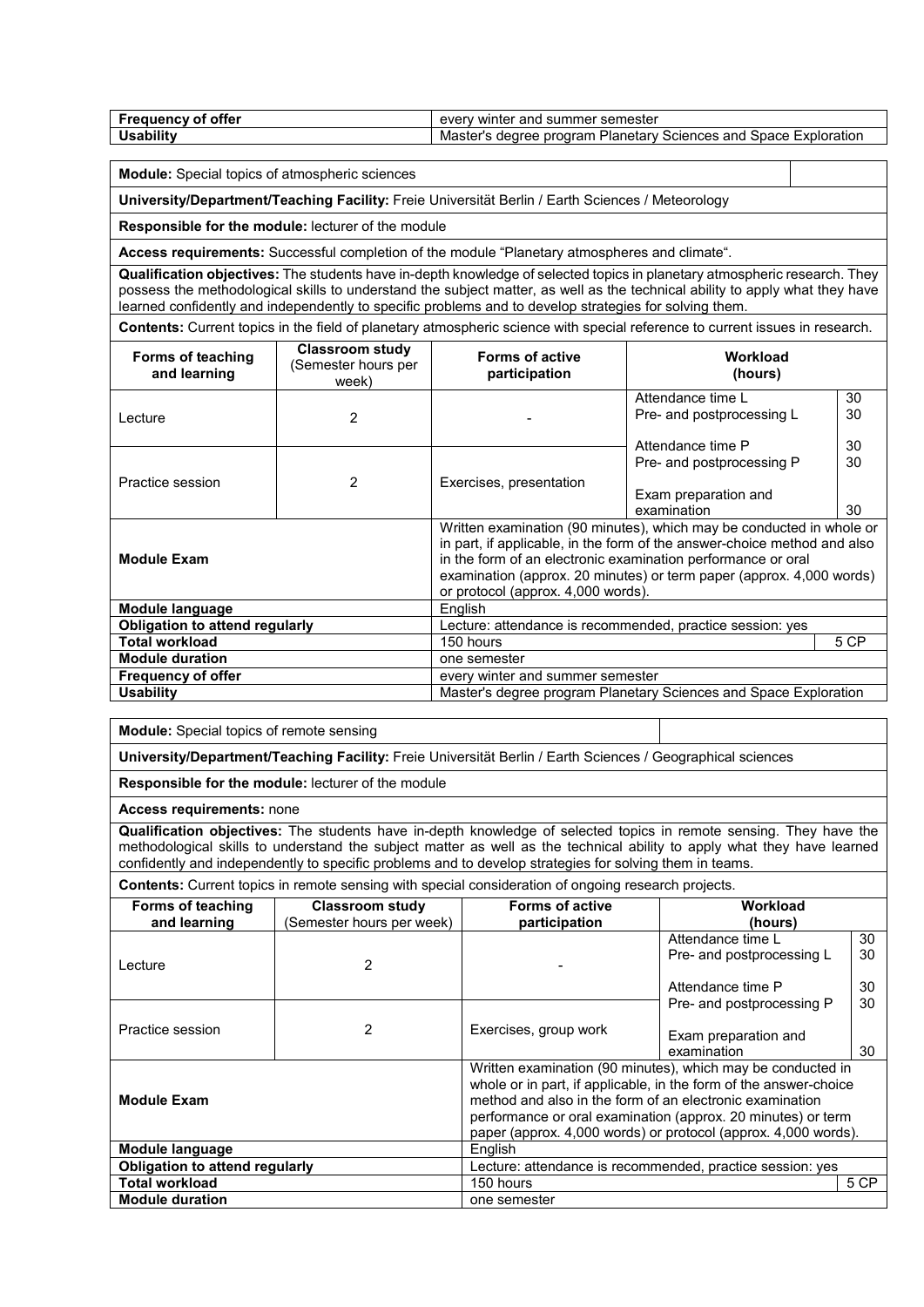| <b>Frequency of offer</b> | every winter and summer semester                                                 |
|---------------------------|----------------------------------------------------------------------------------|
| <b>Usability</b>          | <sup>1</sup> Master's degree program Planetary Sciences and Space<br>Exploration |